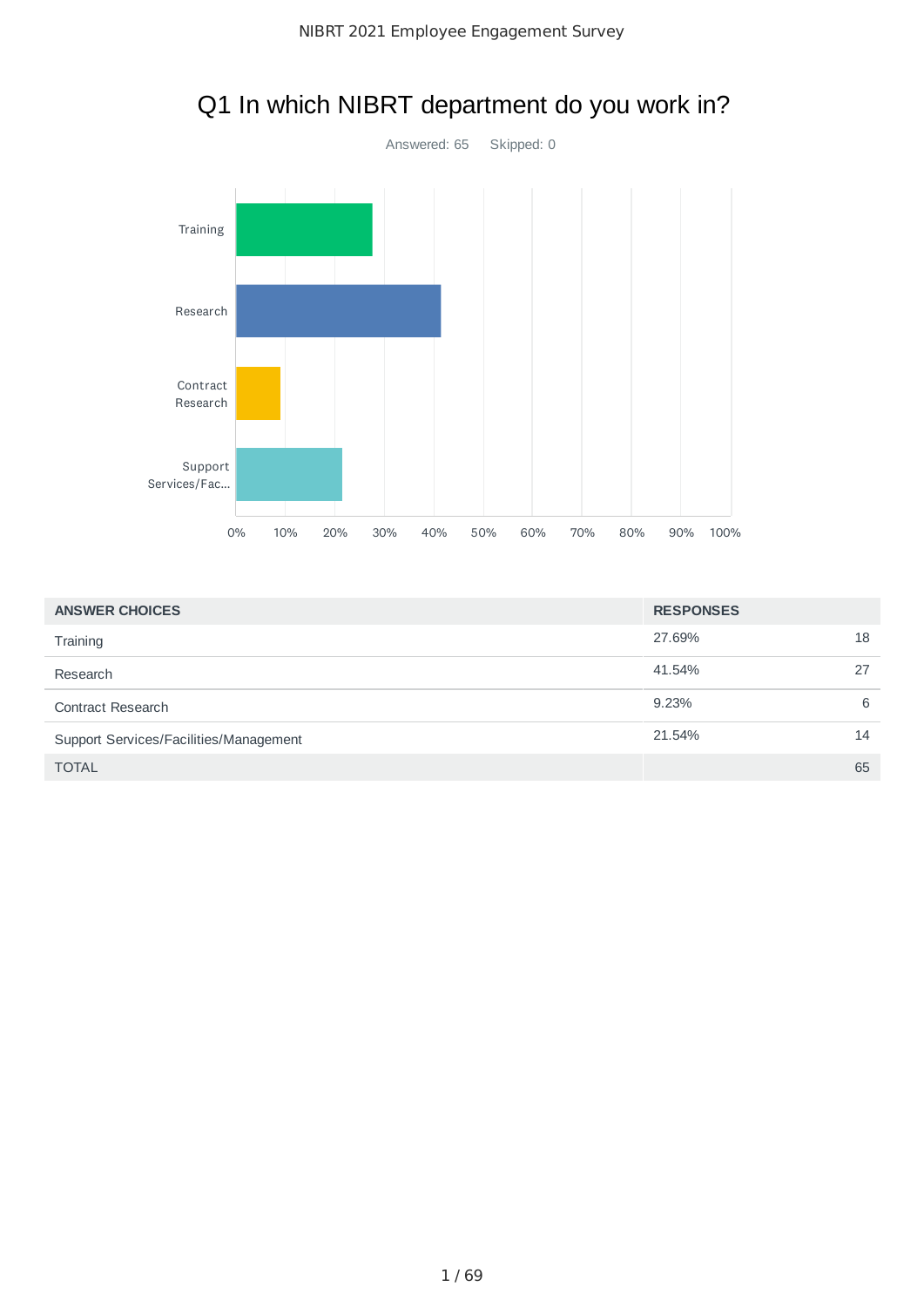



# Q2 How long have you worked for NIBRT?

| <b>ANSWER CHOICES</b> | <b>RESPONSES</b> |    |
|-----------------------|------------------|----|
| $0 - 12$ months       | 16.92%           | 11 |
| $1 - 3$ years         | 33.85%           | 22 |
| $3 - 5$ years         | 16.92%           | 11 |
| 5+ years              | 32.31%           | 21 |
| <b>TOTAL</b>          |                  | 65 |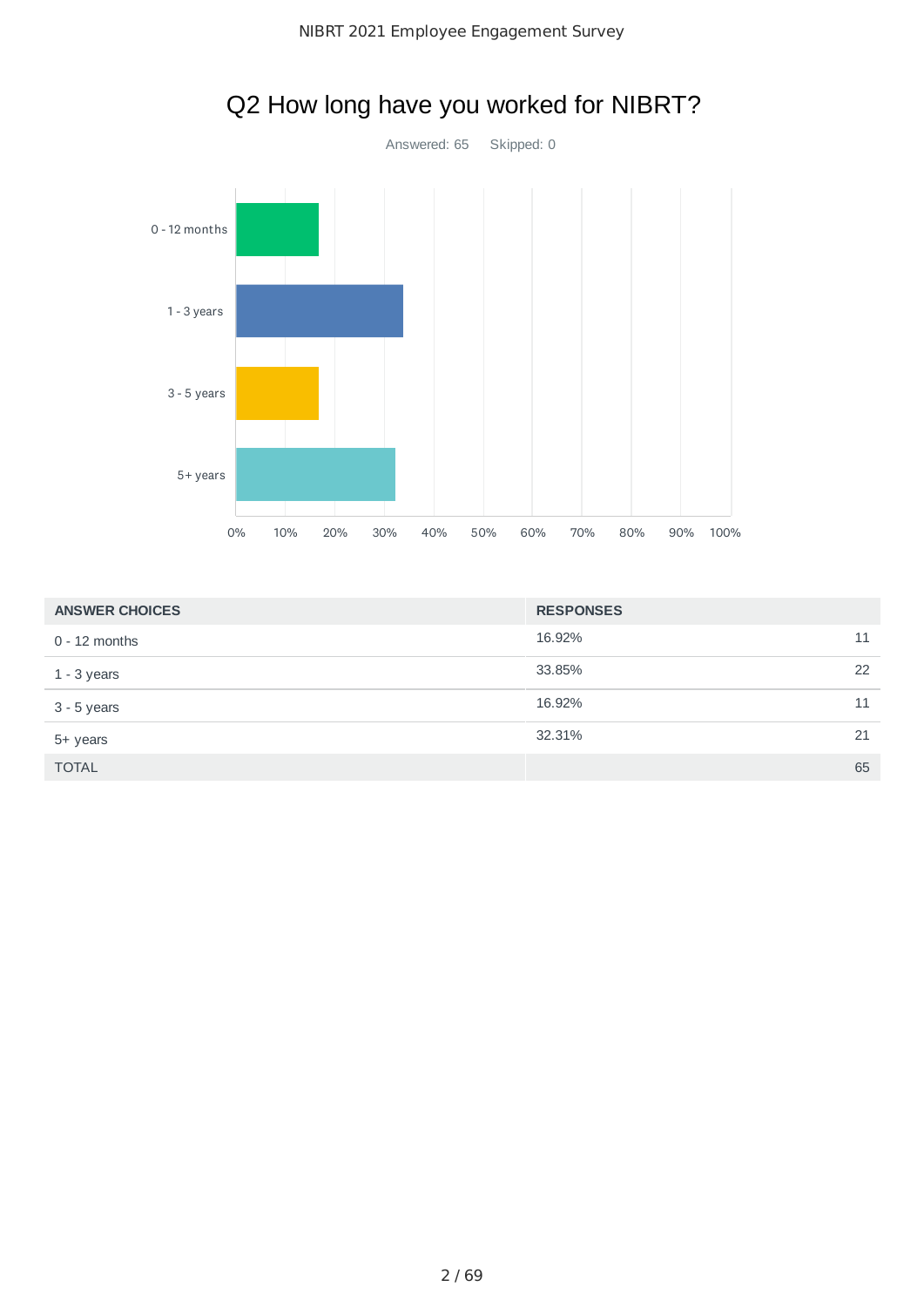

# Q3 NEW: What age category are you a part of?

| <b>ANSWER CHOICES</b> | <b>RESPONSES</b> |    |
|-----------------------|------------------|----|
| $20 - 29$             | 30.77%           | 20 |
| $30 - 39$             | 32.31%           | 21 |
| $40 - 49$             | 30.77%           | 20 |
| $50 +$                | 6.15%            | 4  |
| <b>TOTAL</b>          |                  | 65 |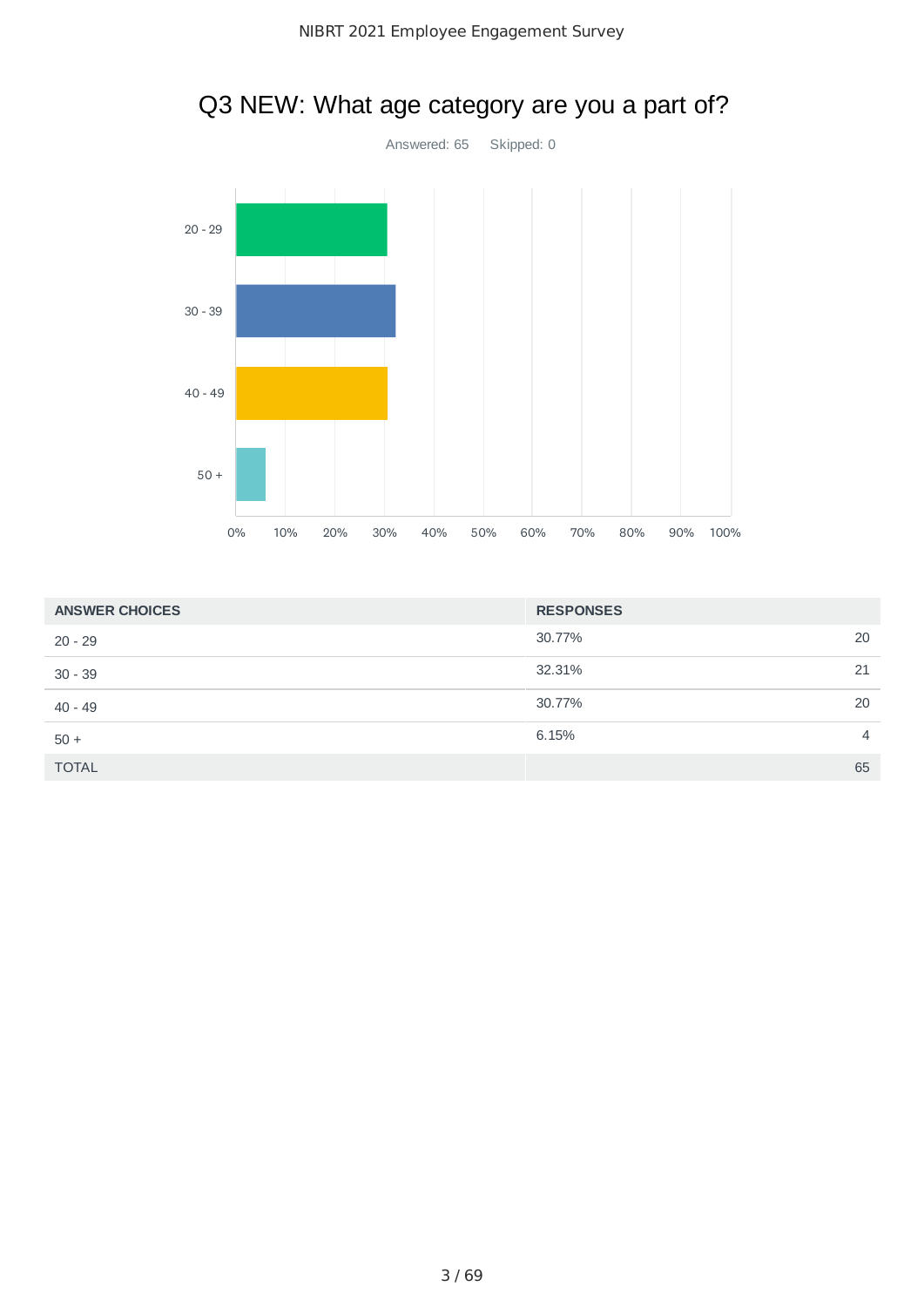## Q4 NEW: Gender (if you would rather not say, please type 'rather not say')

Answered: 65 Skipped: 0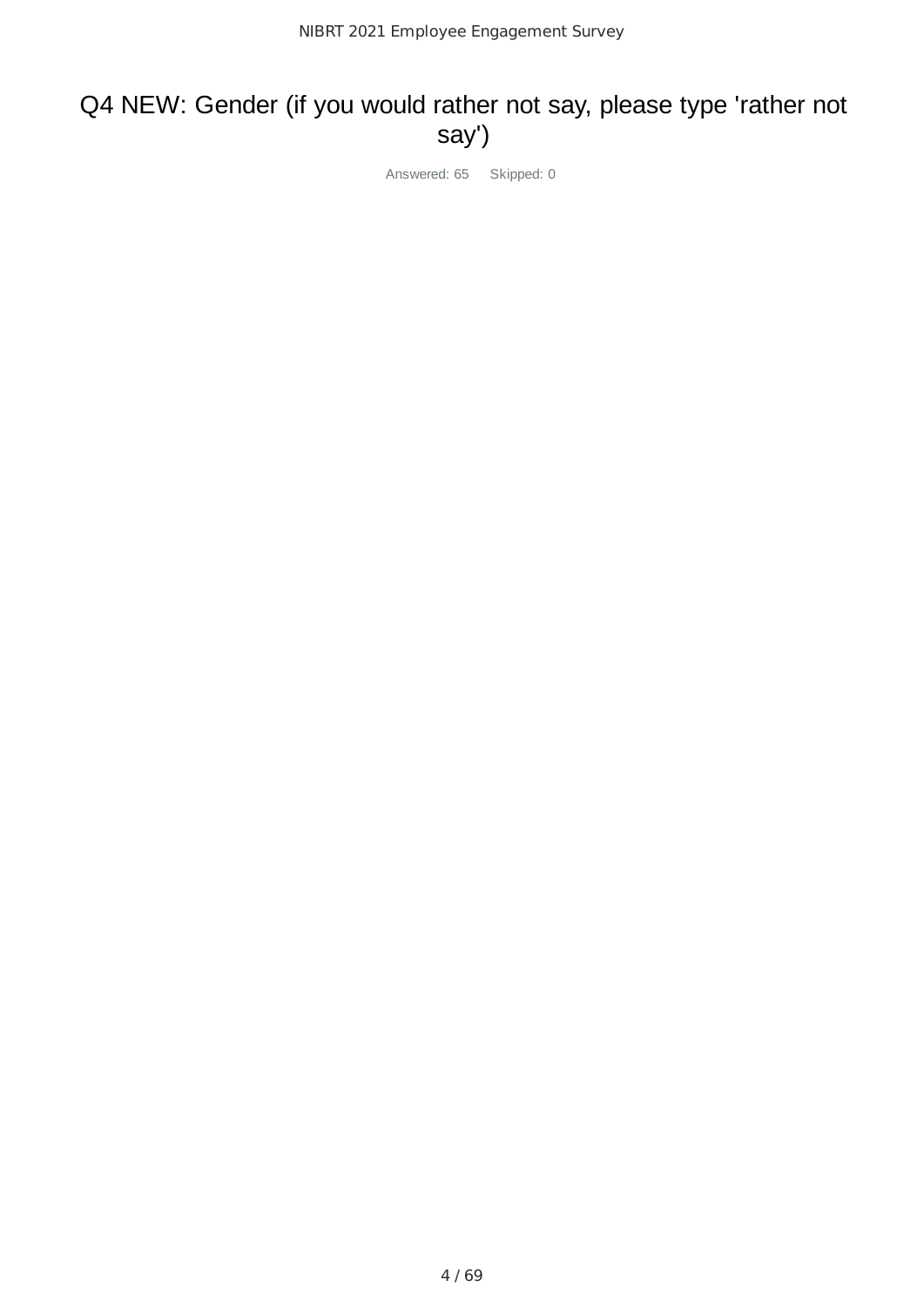### Q5 NEW: Nationality (if you would rather not say, please type 'rather not say')

Answered: 65 Skipped: 0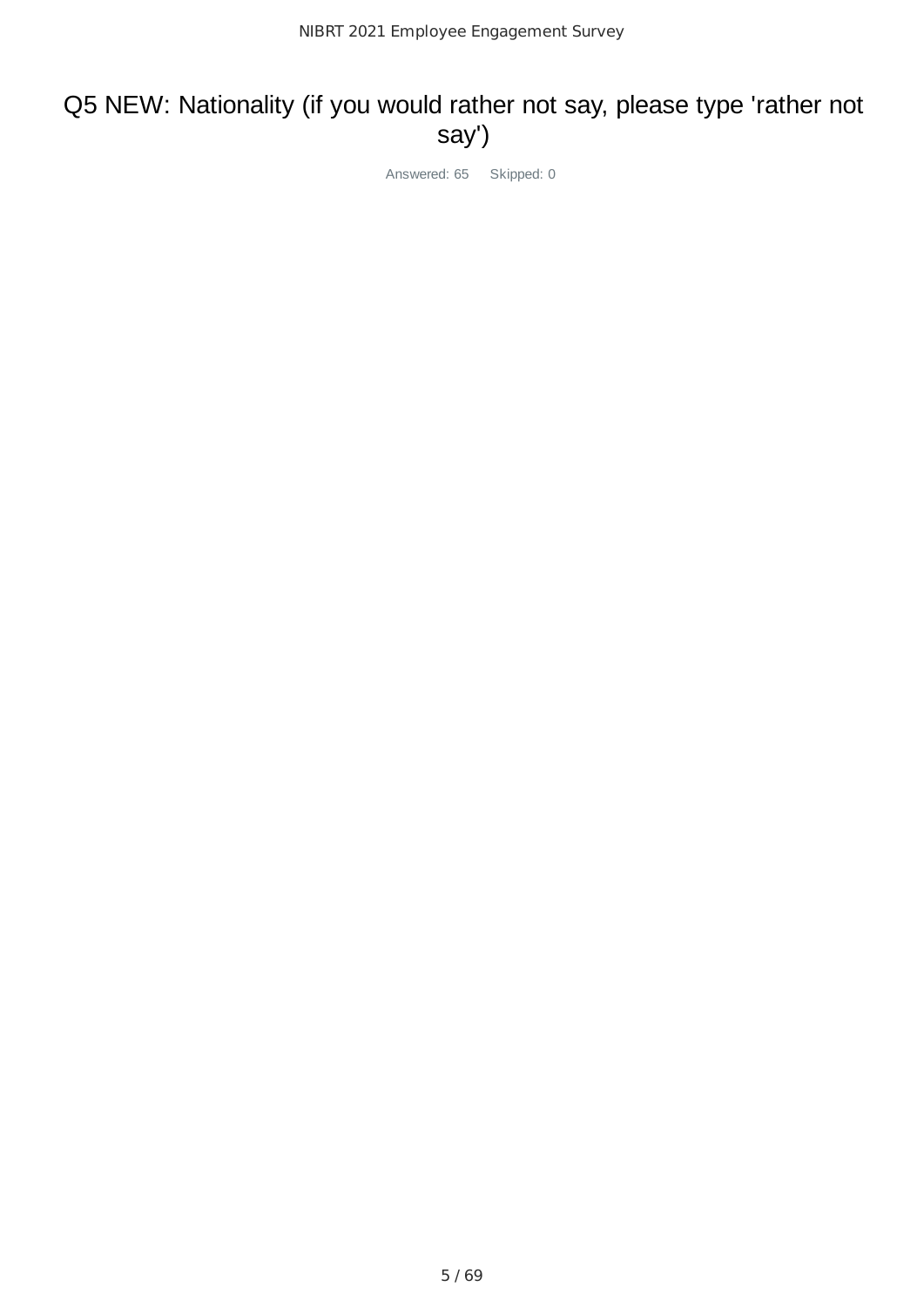#### Q6 Have you received any training, development or mentoring over the last 12 months?



| <b>ANSWER CHOICES</b>                          | <b>RESPONSES</b> |                |
|------------------------------------------------|------------------|----------------|
| Yes                                            | 89.29%           | 50             |
| <b>No</b>                                      | 7.14%            | $\overline{4}$ |
| I had the opportunity but I didn't avail of it | 3.57%            | $\mathcal{D}$  |
| <b>TOTAL</b>                                   |                  | 56             |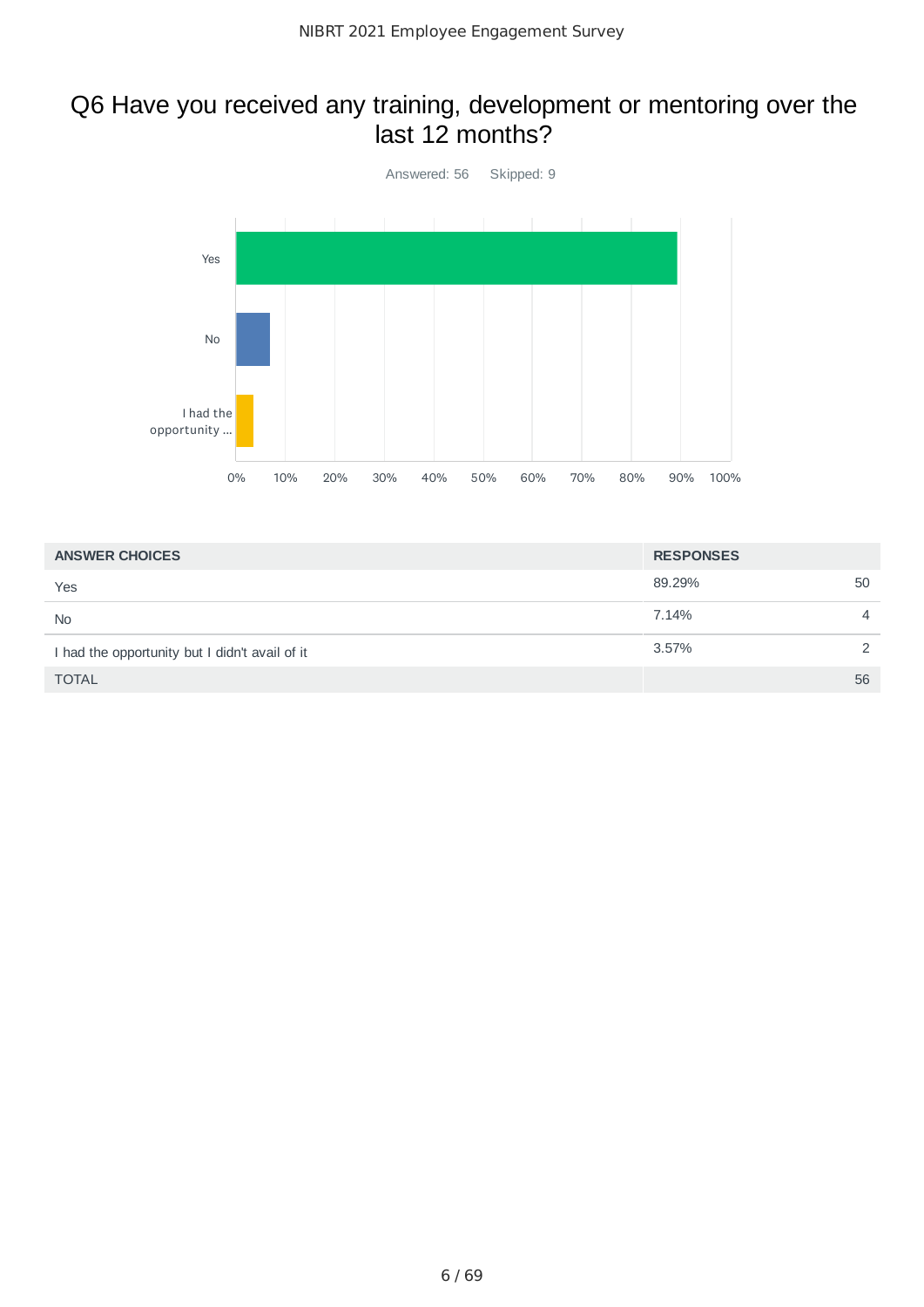### Q7 Did you have a training plan, agreed with your manager, in place covering the last 12 months?



| <b>ANSWER CHOICES</b> | <b>RESPONSES</b> |    |
|-----------------------|------------------|----|
| Yes                   | 80.36%           | 45 |
| <b>No</b>             | 19.64%           | 11 |
| <b>TOTAL</b>          |                  | 56 |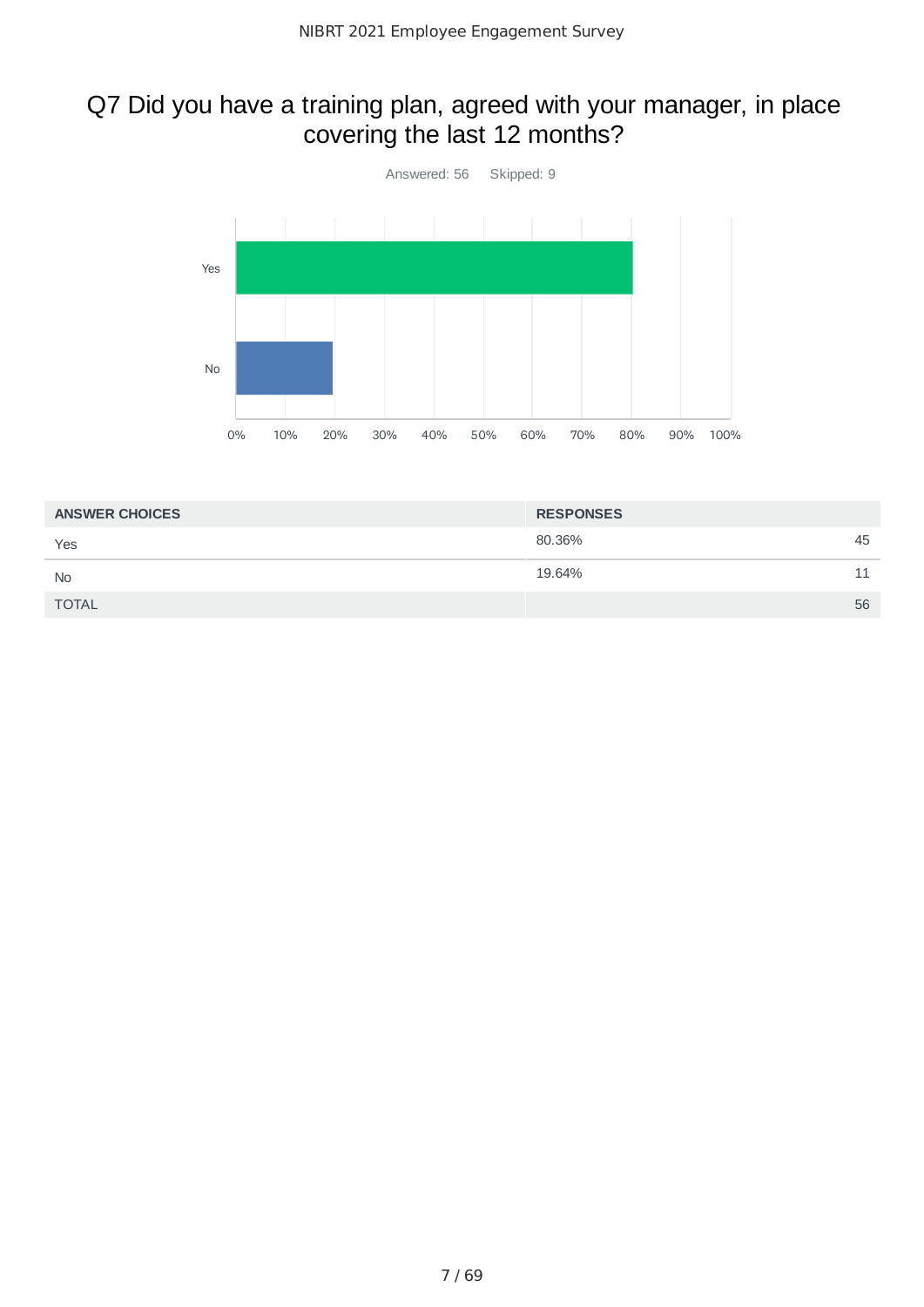### Q8 Are you clear on what training or development options are available and how to access them?



| <b>ANSWER CHOICES</b> | <b>RESPONSES</b> |   |
|-----------------------|------------------|---|
| Yes                   | 89.29%<br>50     |   |
| <b>No</b>             | 10.71%           | 6 |
| <b>TOTAL</b>          | 56               |   |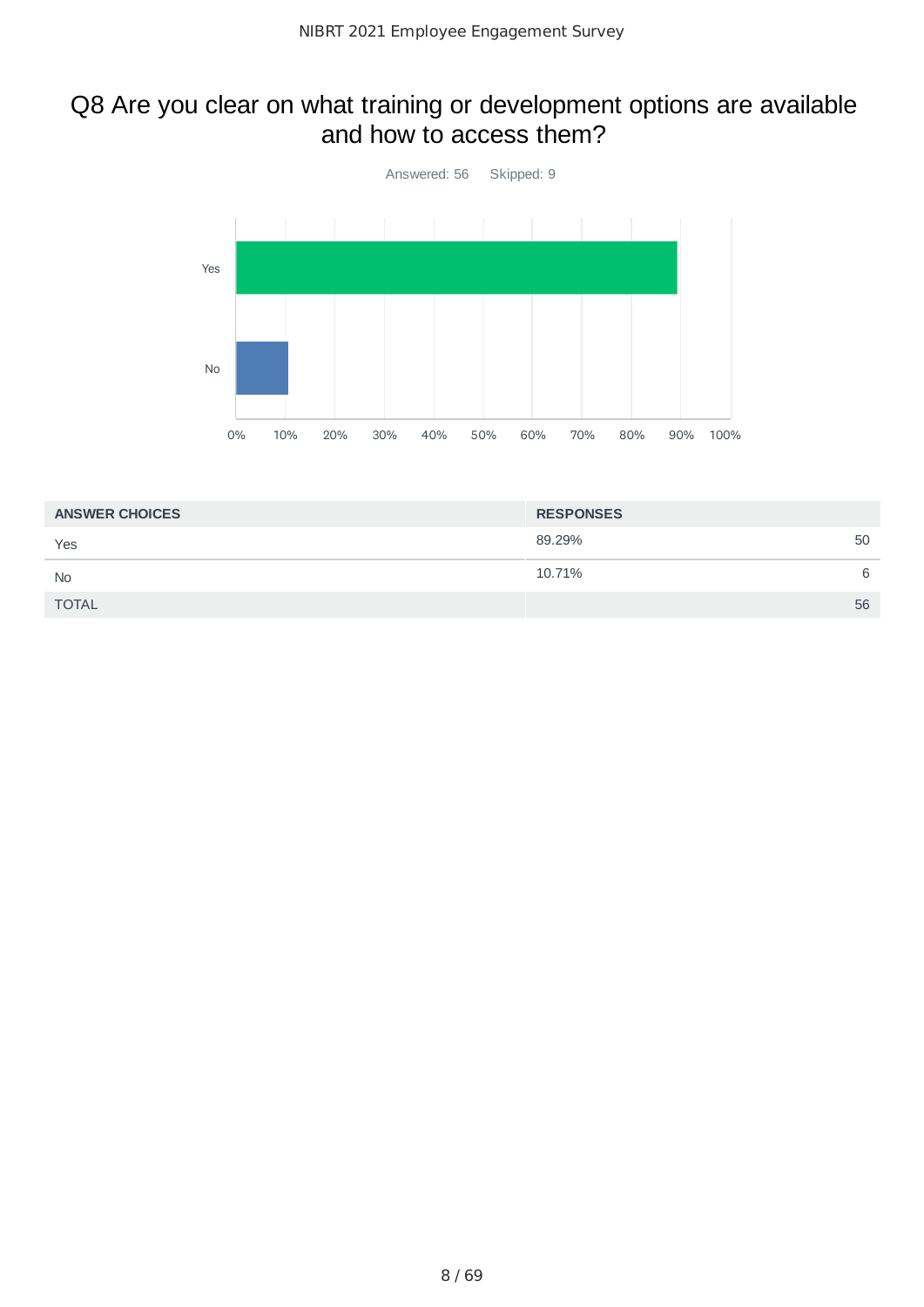

# Q9 NIBRT is supportive of my professional development

| <b>ANSWER CHOICES</b>              | <b>RESPONSES</b> |             |
|------------------------------------|------------------|-------------|
| <b>Strongly Disagree</b>           | 3.57%            | 2           |
| <b>Disagree</b>                    | $0.00\%$         | $\mathbf 0$ |
| Neutral/Neither agree nor disagree | 10.71%           | 6           |
| Agree                              | 46.43%           | 26          |
| <b>Strongly Agree</b>              | 39.29%           | 22          |
| <b>TOTAL</b>                       |                  | 56          |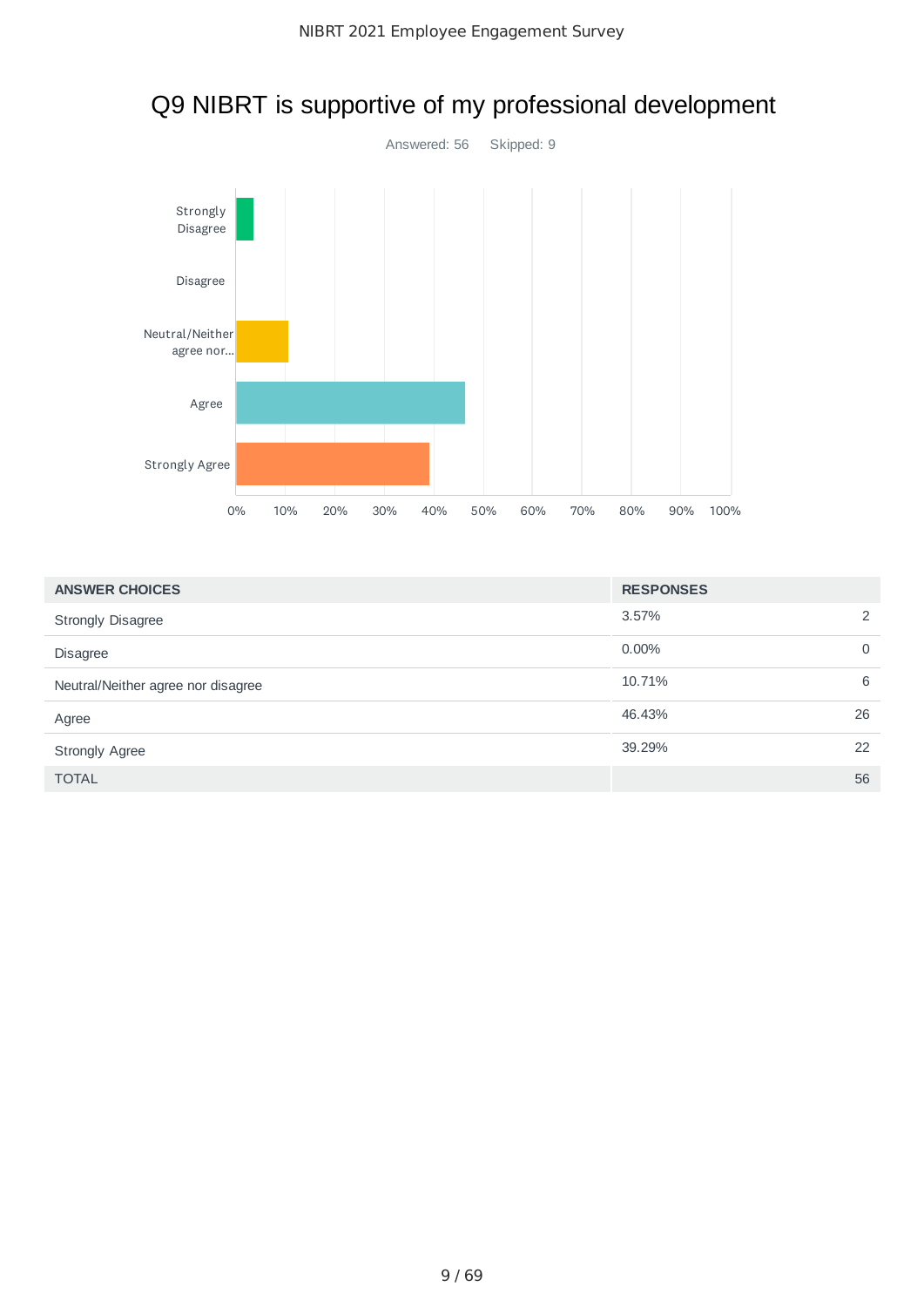#### Q10 I am satisfied with the investment NIBRT makes in training and education.



| <b>ANSWER CHOICES</b>              | <b>RESPONSES</b> |             |
|------------------------------------|------------------|-------------|
| <b>Strongly Disagree</b>           | 3.57%            | 2           |
| <b>Disagree</b>                    | 0.00%            | $\mathbf 0$ |
| Neutral/Neither agree nor disagree | 14.29%           | 8           |
| Agree                              | 44.64%           | 25          |
| <b>Strongly Agree</b>              | 37.50%           | 21          |
| <b>TOTAL</b>                       |                  | 56          |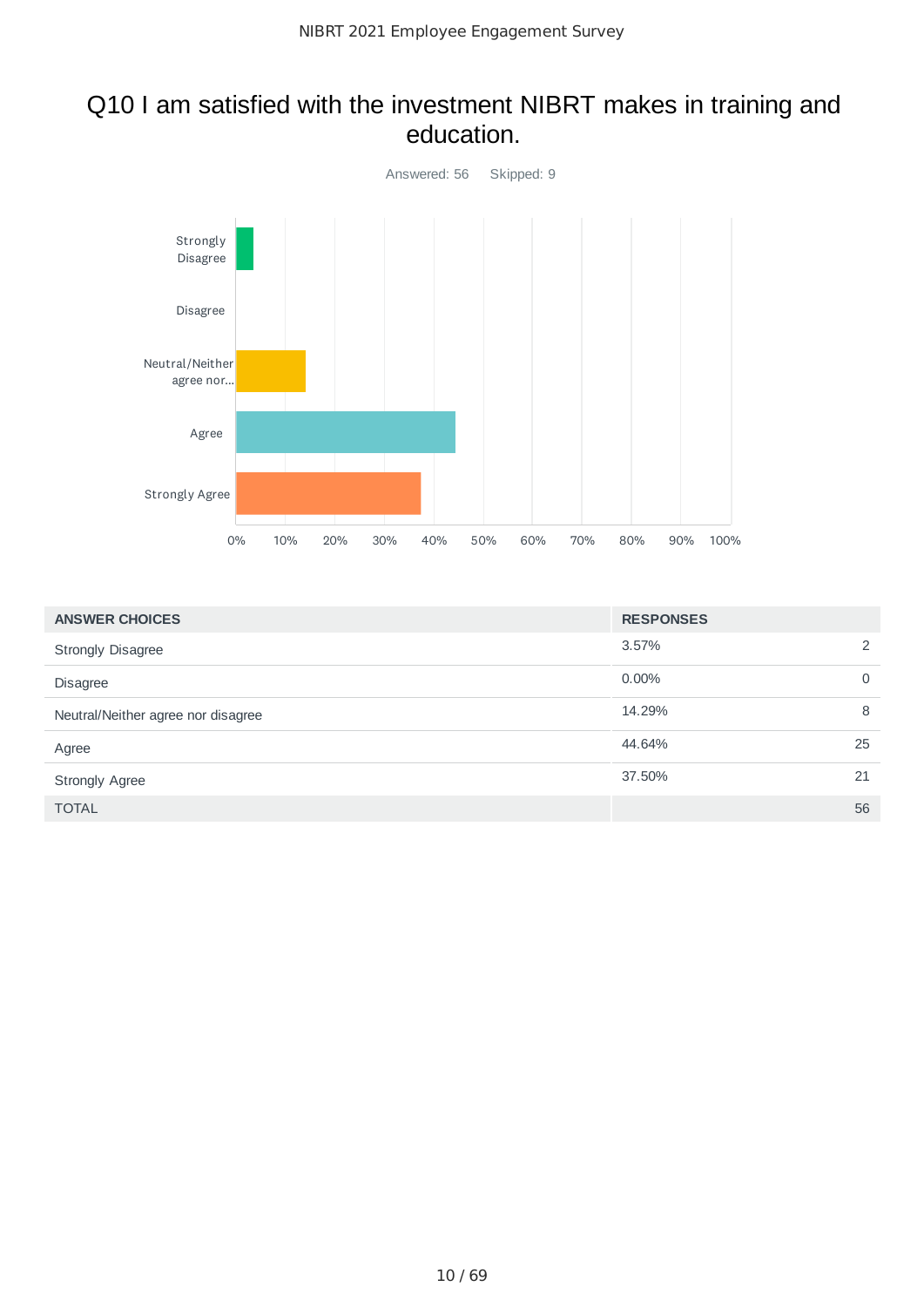#### Q11 General Skills training courses were offered to all employees during 2021. Please rate your satisfaction with the choice of courses offered. You do NOT need to have attended a course to comment on the choices of courses offered)

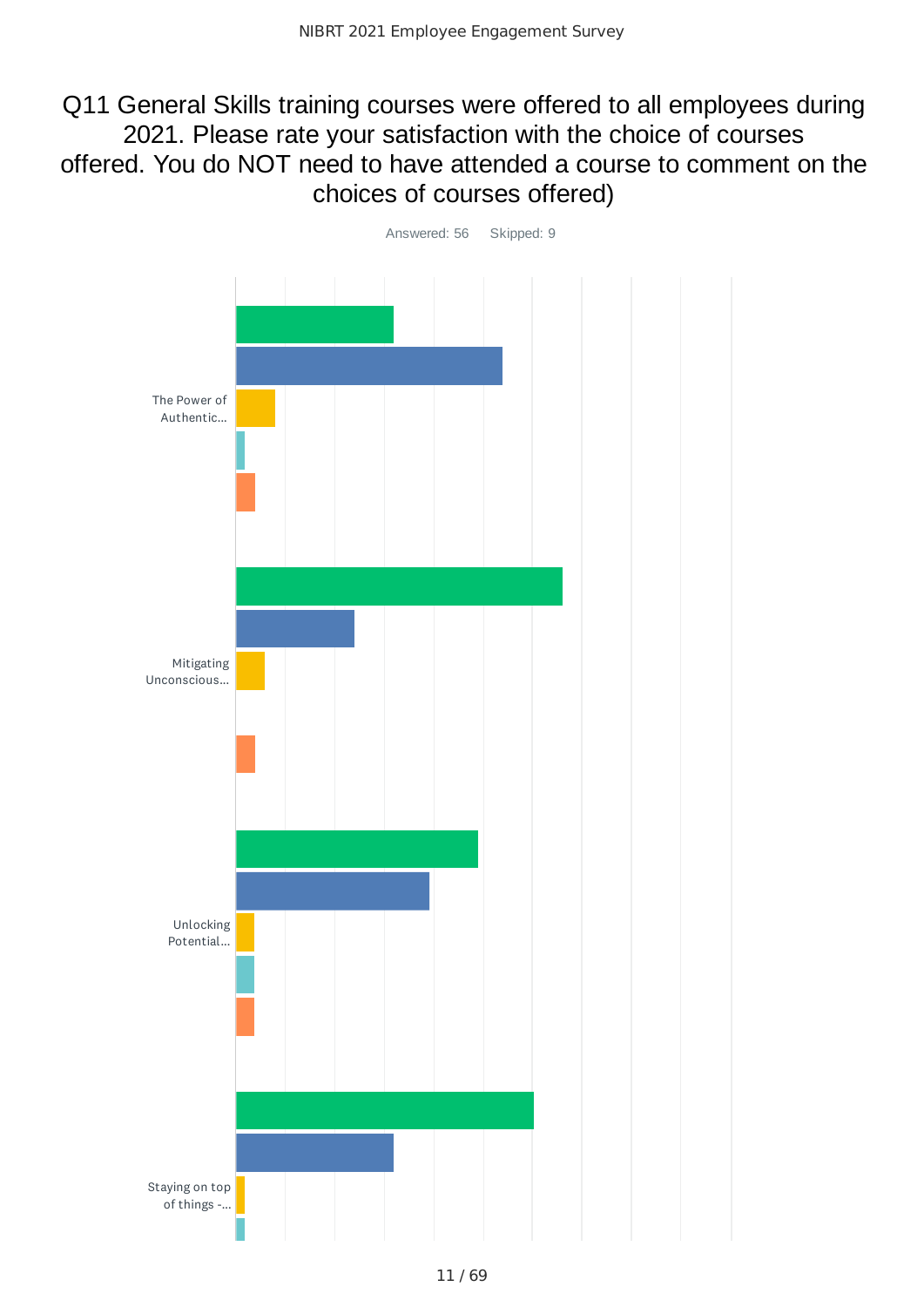#### NIBRT 2021 Employee Engagement Survey

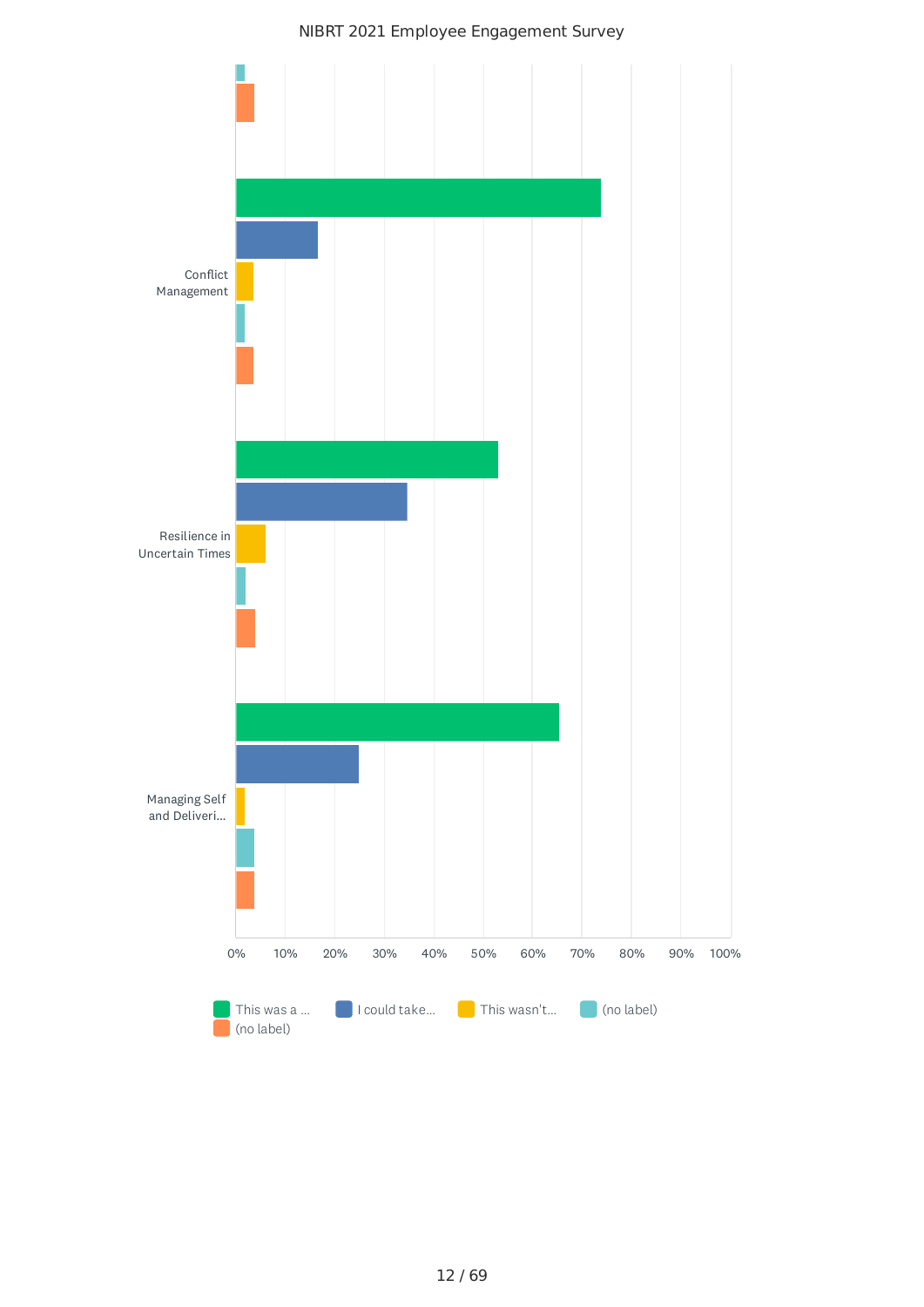#### NIBRT 2021 Employee Engagement Survey

|                                                                       | THIS WAS A GREAT<br><b>CHOICE - I WOULD</b><br><b>LIKE TO SEE MORE</b><br><b>OF THIS</b> | <b>I COULD</b><br><b>TAKE IT</b><br><b>OR LEAVE</b><br>IT | <b>THIS WASN'T</b><br><b>USEFUL -</b><br><b>SCRAP IT FOR</b><br>2022 | (NO<br>LABEL)           | (NO<br>LABEL)           | <b>TOTAL</b> | <b>WEIGHTED</b><br><b>AVERAGE</b> |
|-----------------------------------------------------------------------|------------------------------------------------------------------------------------------|-----------------------------------------------------------|----------------------------------------------------------------------|-------------------------|-------------------------|--------------|-----------------------------------|
| The Power of<br><b>Authentic Gratitude</b>                            | 32.00%<br>16                                                                             | 54.00%<br>27                                              | 8.00%<br>4                                                           | 2.00%<br>1              | 4.00%<br>$\overline{2}$ | 50           | 1.92                              |
| Mitigating<br>Unconscious Bias                                        | 66.00%<br>33                                                                             | 24.00%<br>12                                              | 6.00%<br>3                                                           | 0.00%<br>$\Omega$       | 4.00%<br>$\overline{2}$ | 50           | 1.52                              |
| <b>Unlocking Potential</b><br>through Self<br>Awareness               | 49.02%<br>25                                                                             | 39.22%<br>20                                              | 3.92%<br>2                                                           | 3.92%<br>$\overline{2}$ | 3.92%<br>$\overline{2}$ | 51           | 1.75                              |
| Staying on top of<br>things - Wellbeing &<br><b>Stress Management</b> | 60.38%<br>32                                                                             | 32.08%<br>17                                              | 1.89%<br>1                                                           | 1.89%<br>1              | 3.77%<br>$\overline{2}$ | 53           | 1.57                              |
| Conflict<br>Management                                                | 74.07%<br>40                                                                             | 16.67%<br>9                                               | 3.70%<br>$\overline{2}$                                              | 1.85%<br>$\mathbf{1}$   | 3.70%<br>$\overline{2}$ | 54           | 1.44                              |
| Resilience in<br>Uncertain Times                                      | 53.06%<br>26                                                                             | 34.69%<br>17                                              | 6.12%<br>3                                                           | 2.04%<br>1              | 4.08%<br>$\overline{2}$ | 49           | 1.69                              |
| Managing Self and<br>Delivering Results                               | 65.38%<br>34                                                                             | 25.00%<br>13                                              | 1.92%<br>1                                                           | 3.85%<br>$\overline{2}$ | 3.85%<br>$\overline{2}$ | 52           | 1.56                              |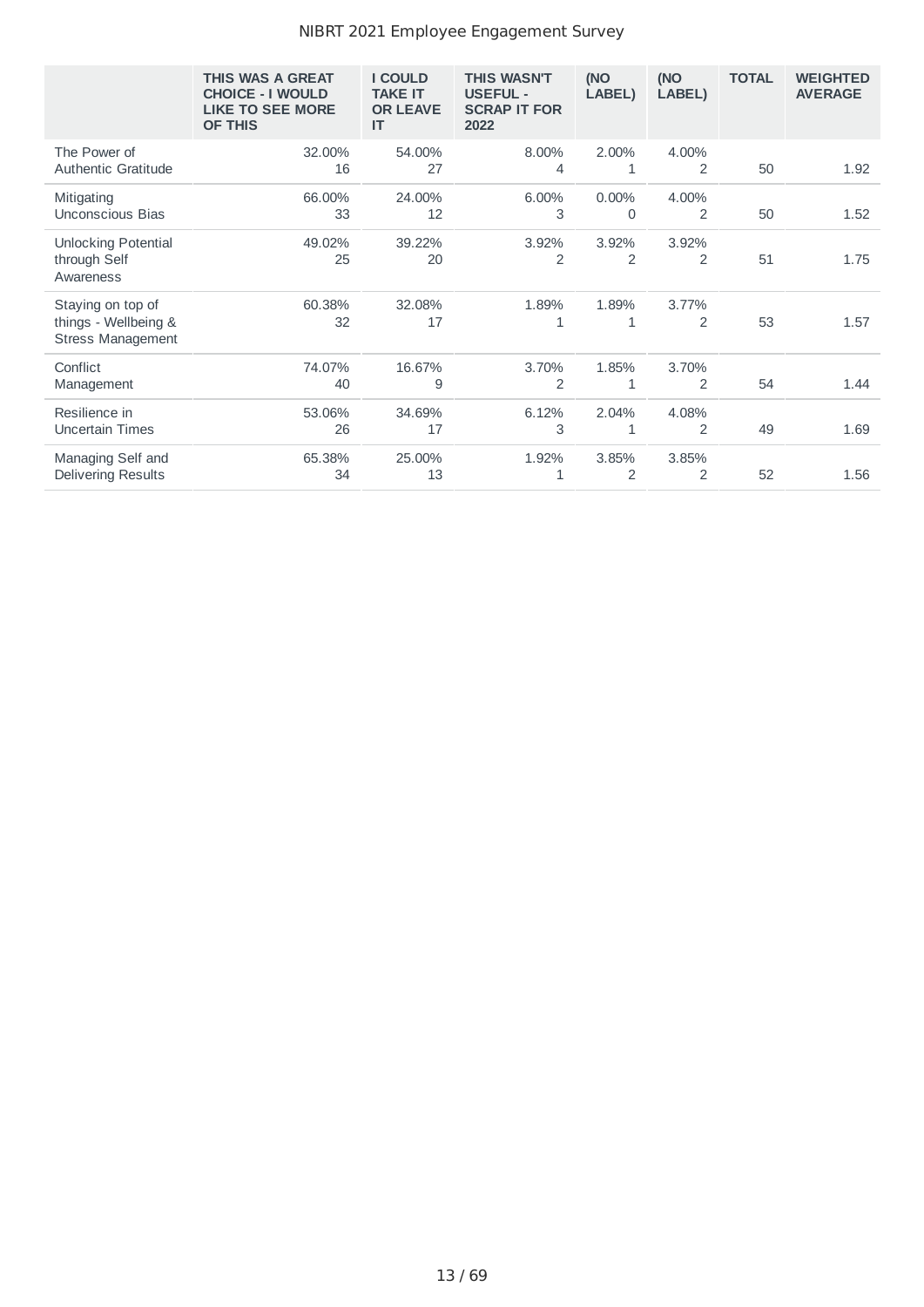# Q12 How could Training and Development support for employees be improved for 2022?

Answered: 29 Skipped: 36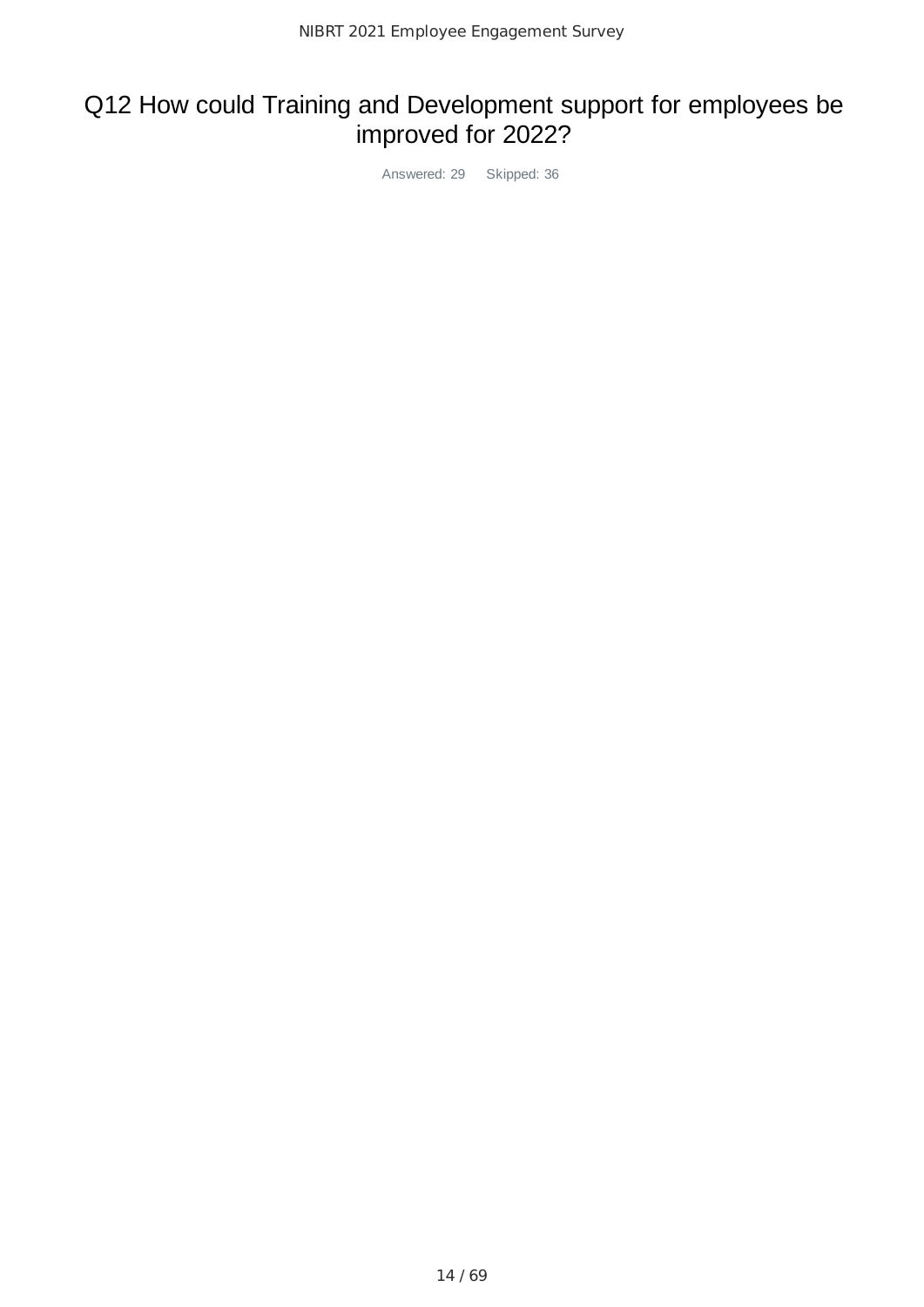# Q13 Did you have a performance review in 2021?



| <b>ANSWER CHOICES</b> | <b>RESPONSES</b> |    |
|-----------------------|------------------|----|
| Yes                   | 75.00%           | 42 |
| <b>No</b>             | 25.00%           | 14 |
| <b>TOTAL</b>          |                  | 56 |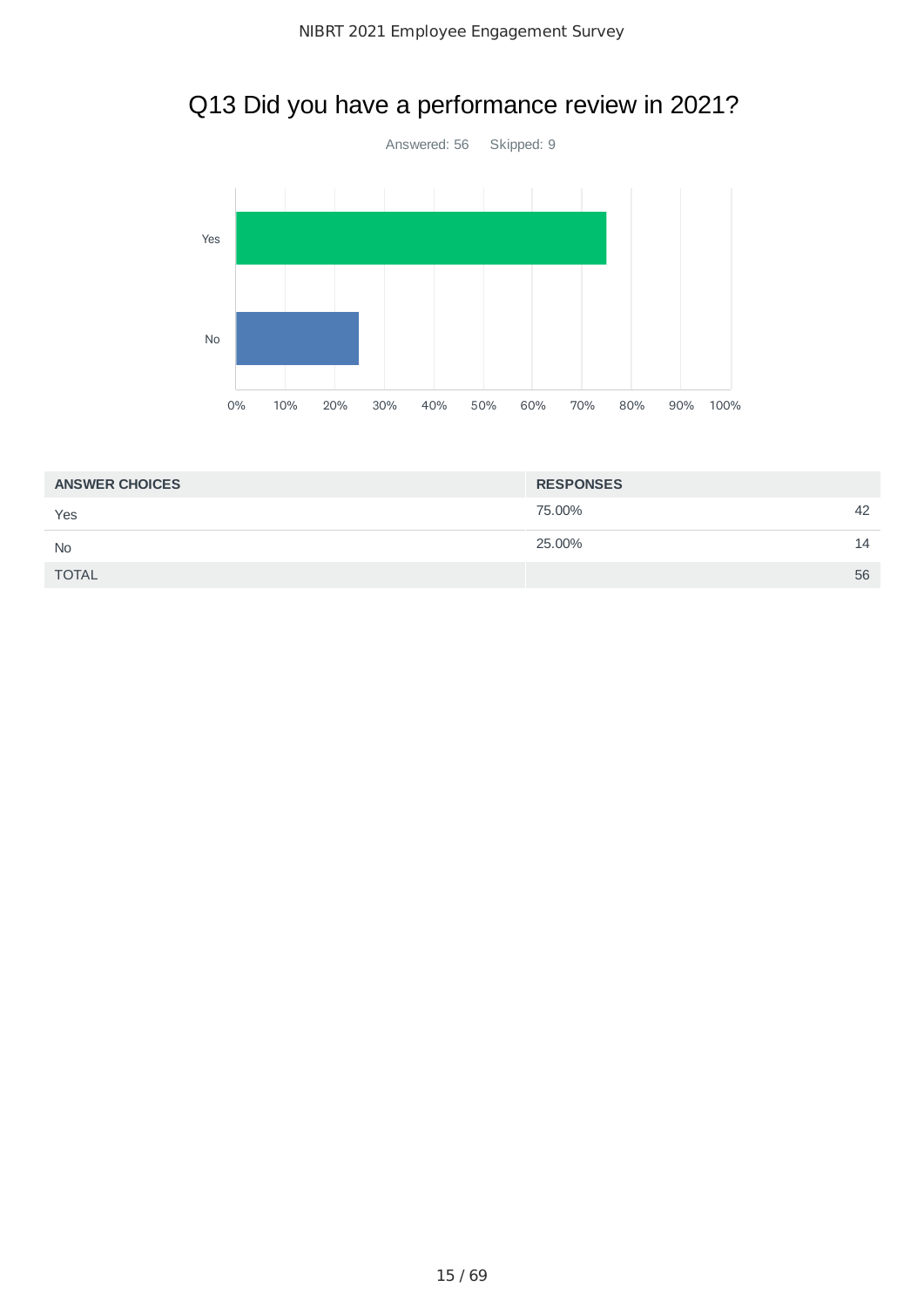## Q14 Did you have a mid-year performance check in conversation with your manager in 2021?



| <b>ANSWER CHOICES</b> | <b>RESPONSES</b> |                |
|-----------------------|------------------|----------------|
| Yes                   | 69.64%           | 39             |
| <b>No</b>             | 30.36%           | 17<br><b>.</b> |
| <b>TOTAL</b>          |                  | 56             |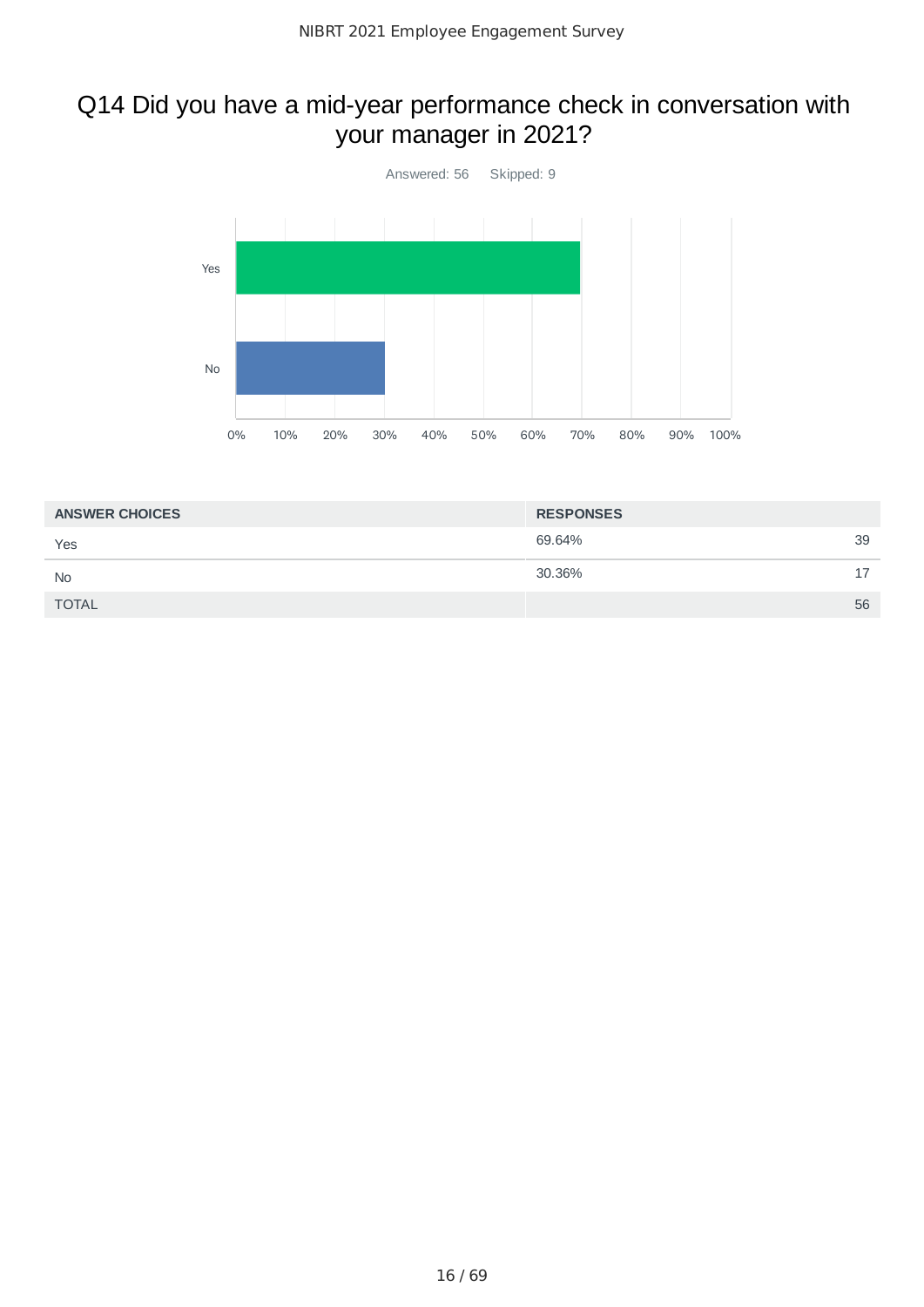### Q15 Did you have clear agreed objectives that you were responsible for achieving in 2021?



| <b>ANSWER CHOICES</b> | <b>RESPONSES</b> |   |
|-----------------------|------------------|---|
| Yes                   | 89.29%<br>50     |   |
| <b>No</b>             | 10.71%           | 6 |
| <b>TOTAL</b>          | 56               |   |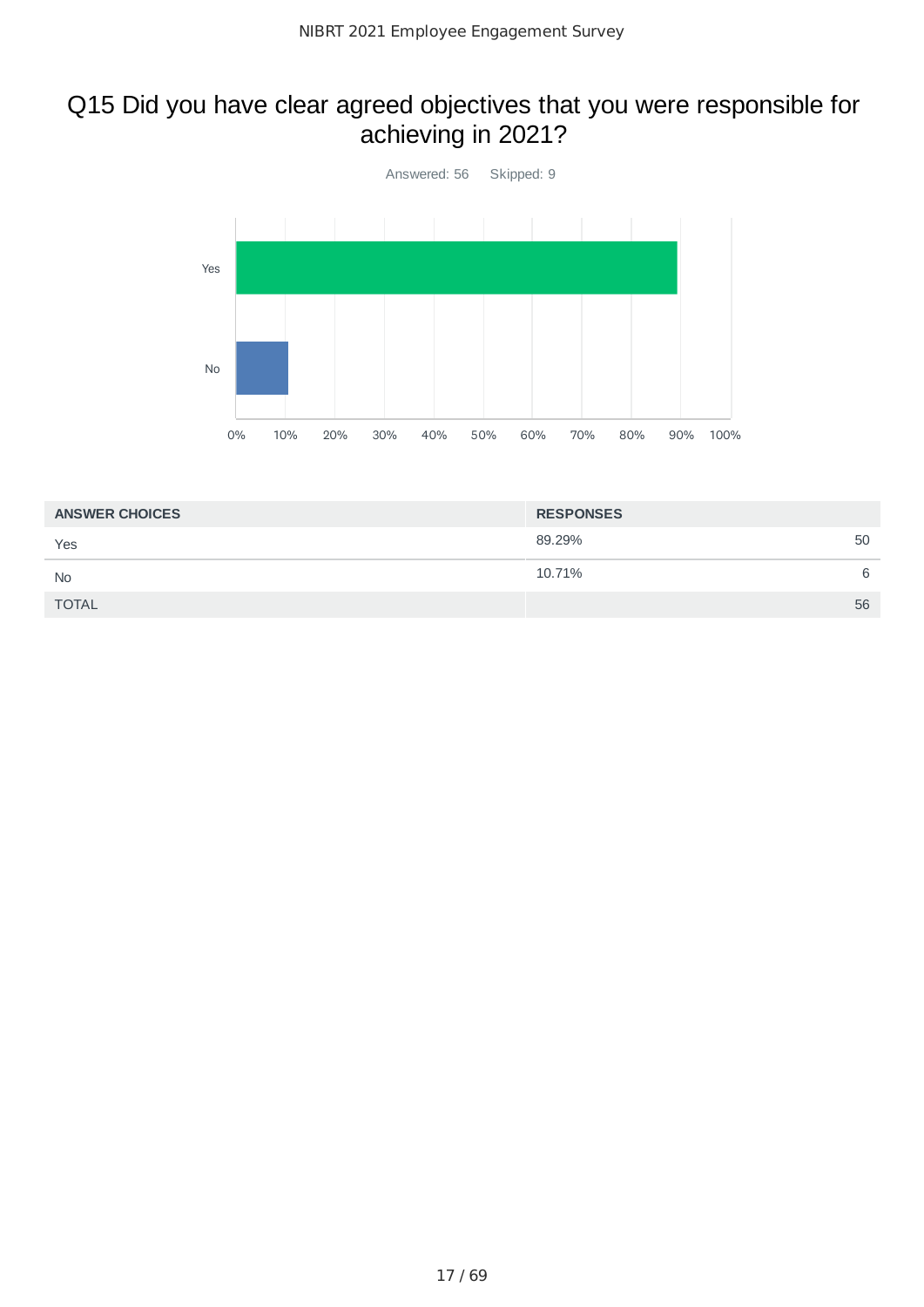# Q16 How could the Performance Review process be improved for employees in 2022?

Answered: 28 Skipped: 37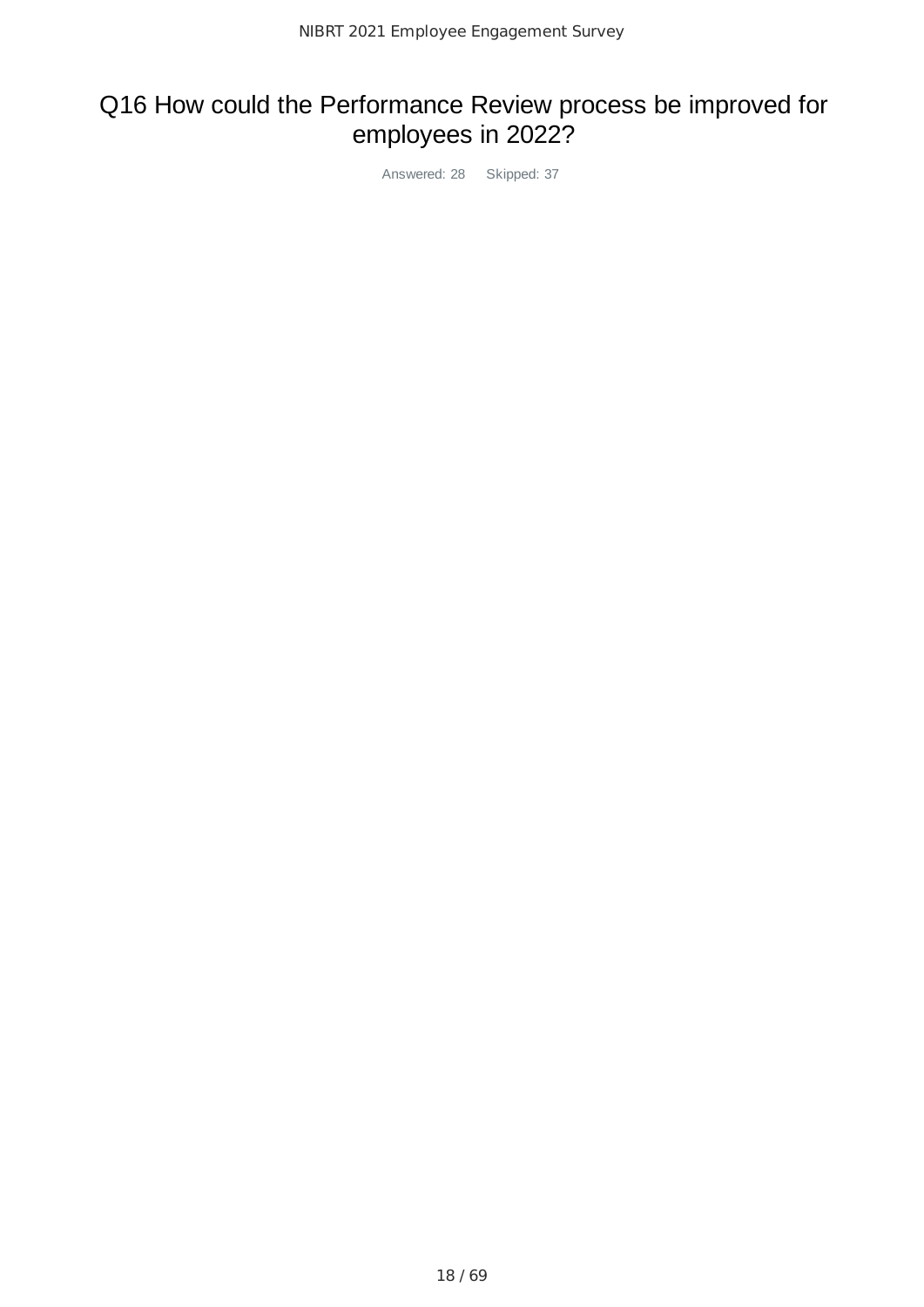# Q17 Hours of Work (NIBRT's working week is 35 hours)

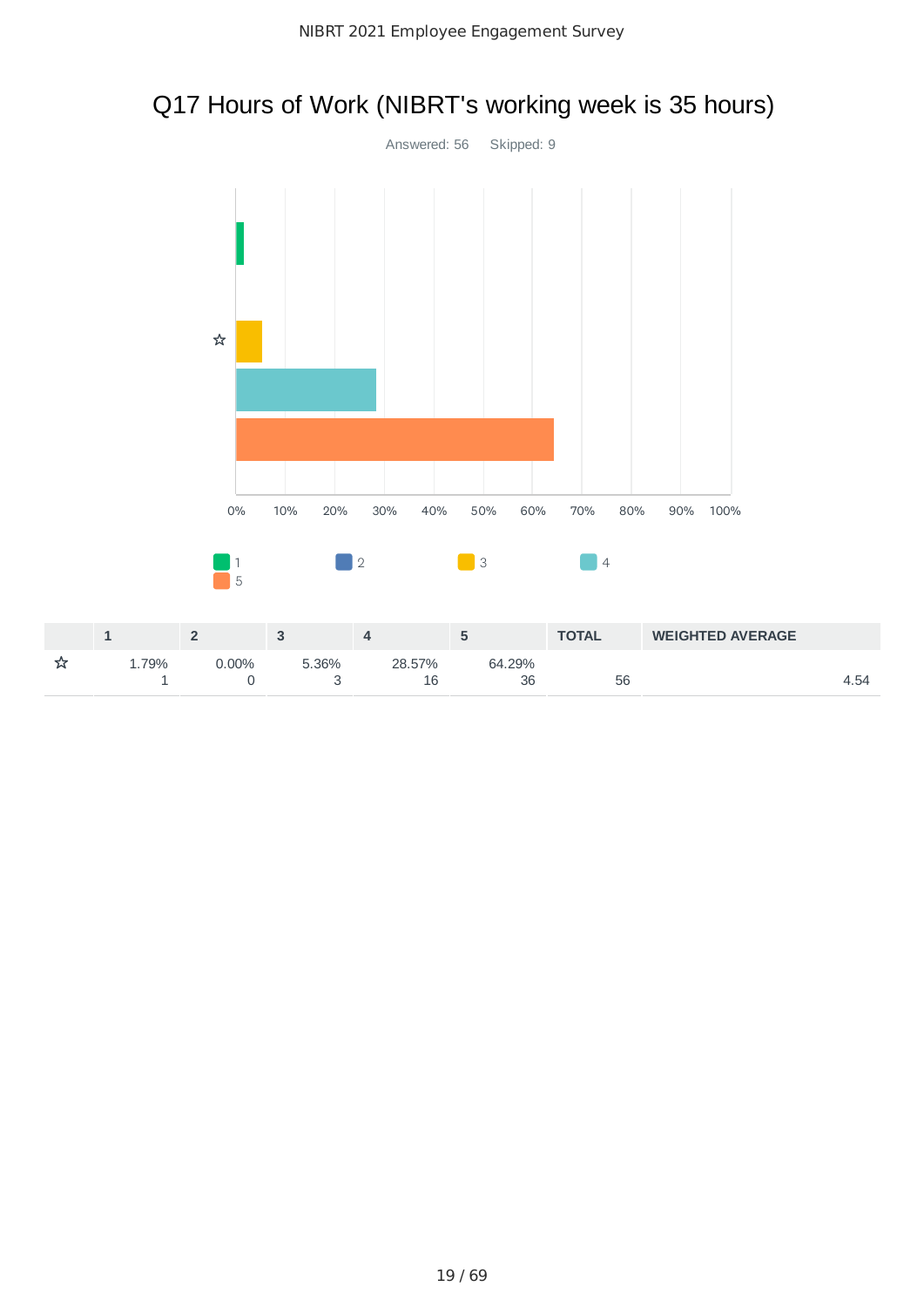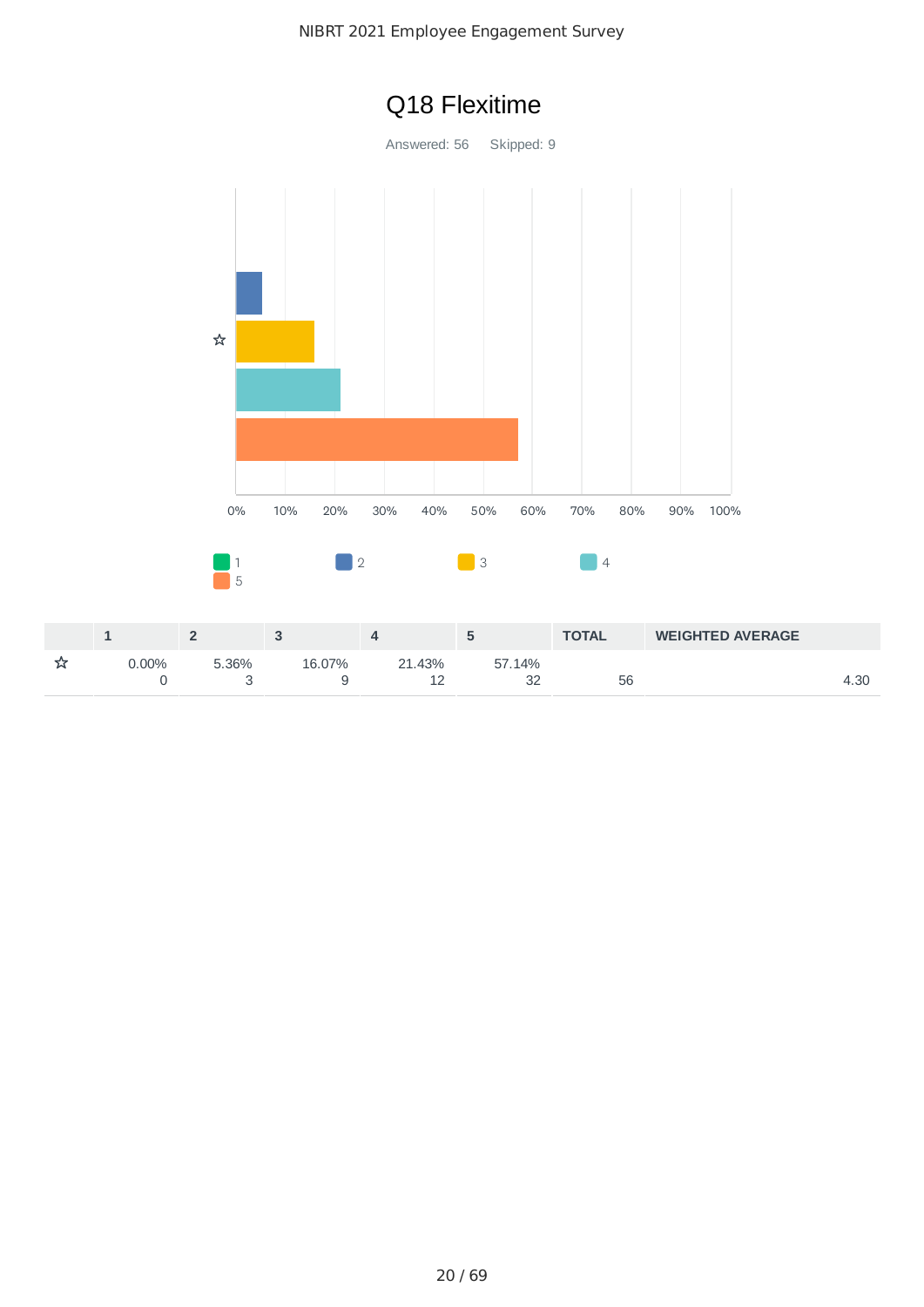

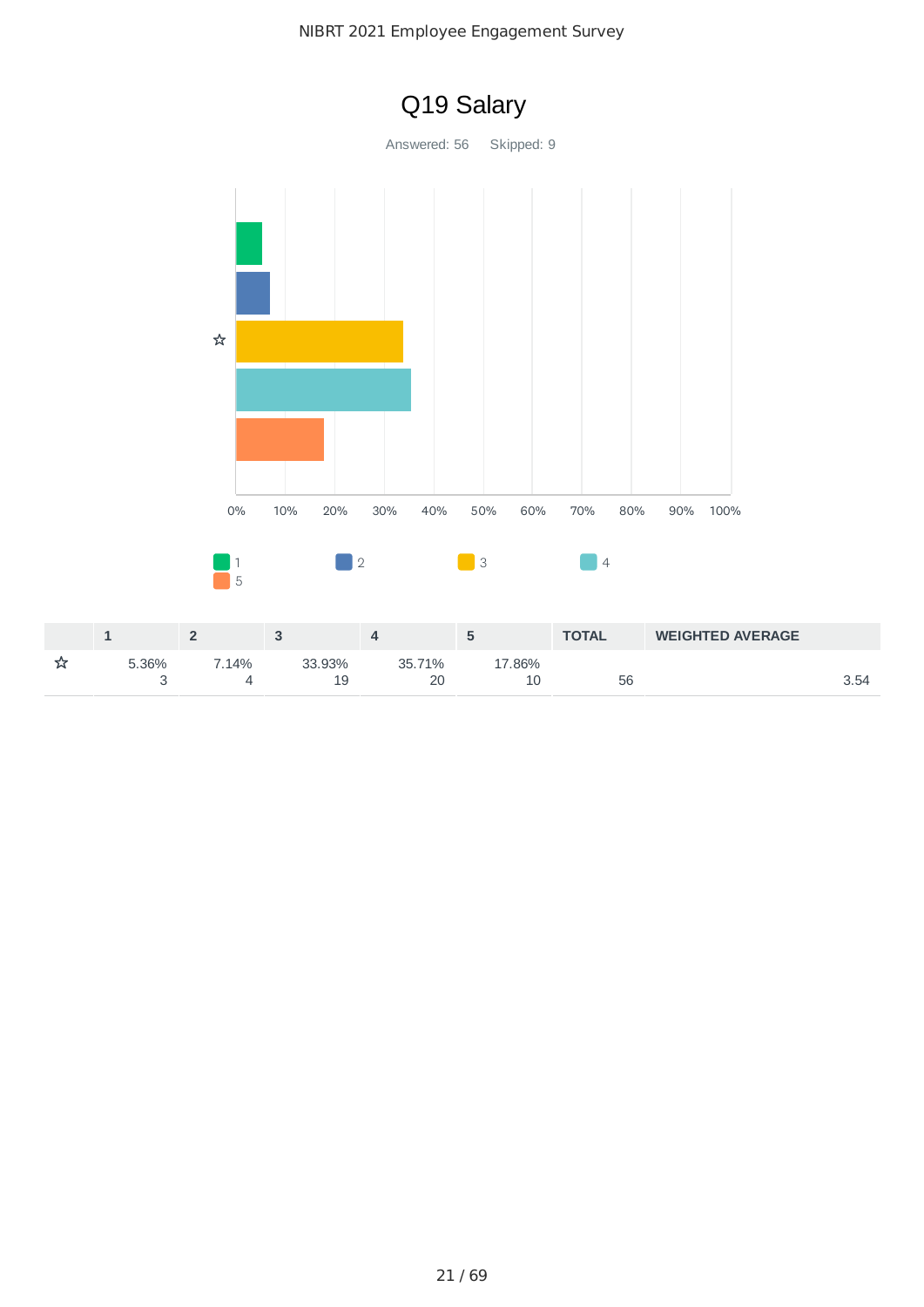### Q20 Holidays (NIBRT's standard holiday policy is 25 days per annum plus 3 company days)

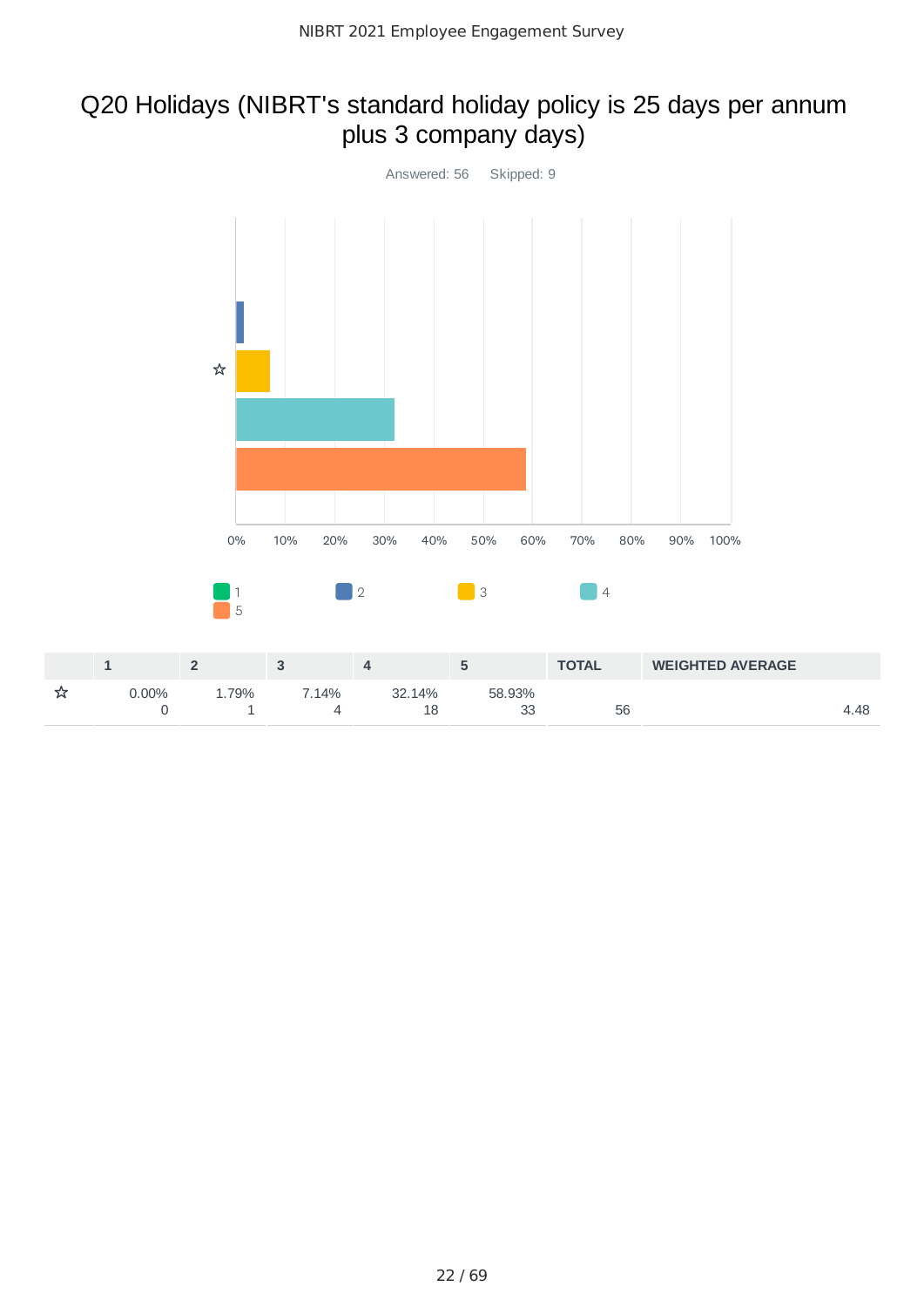### Q21 Pension (NIBRT's pension contribution is 5% employee matched with 5% employer contribution)

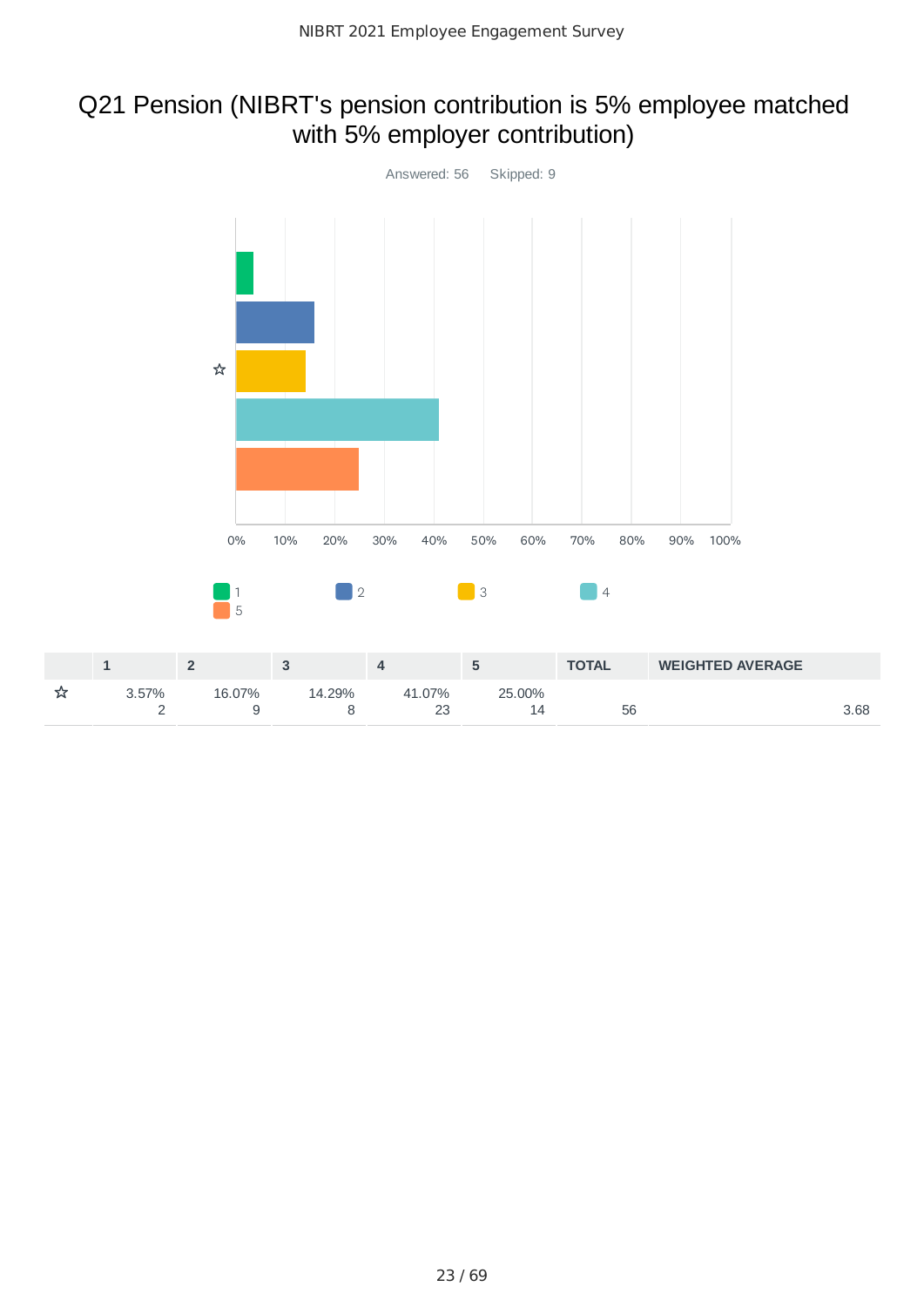### Q22 Life Assurance (full cover for all employees from day 1 of employment)

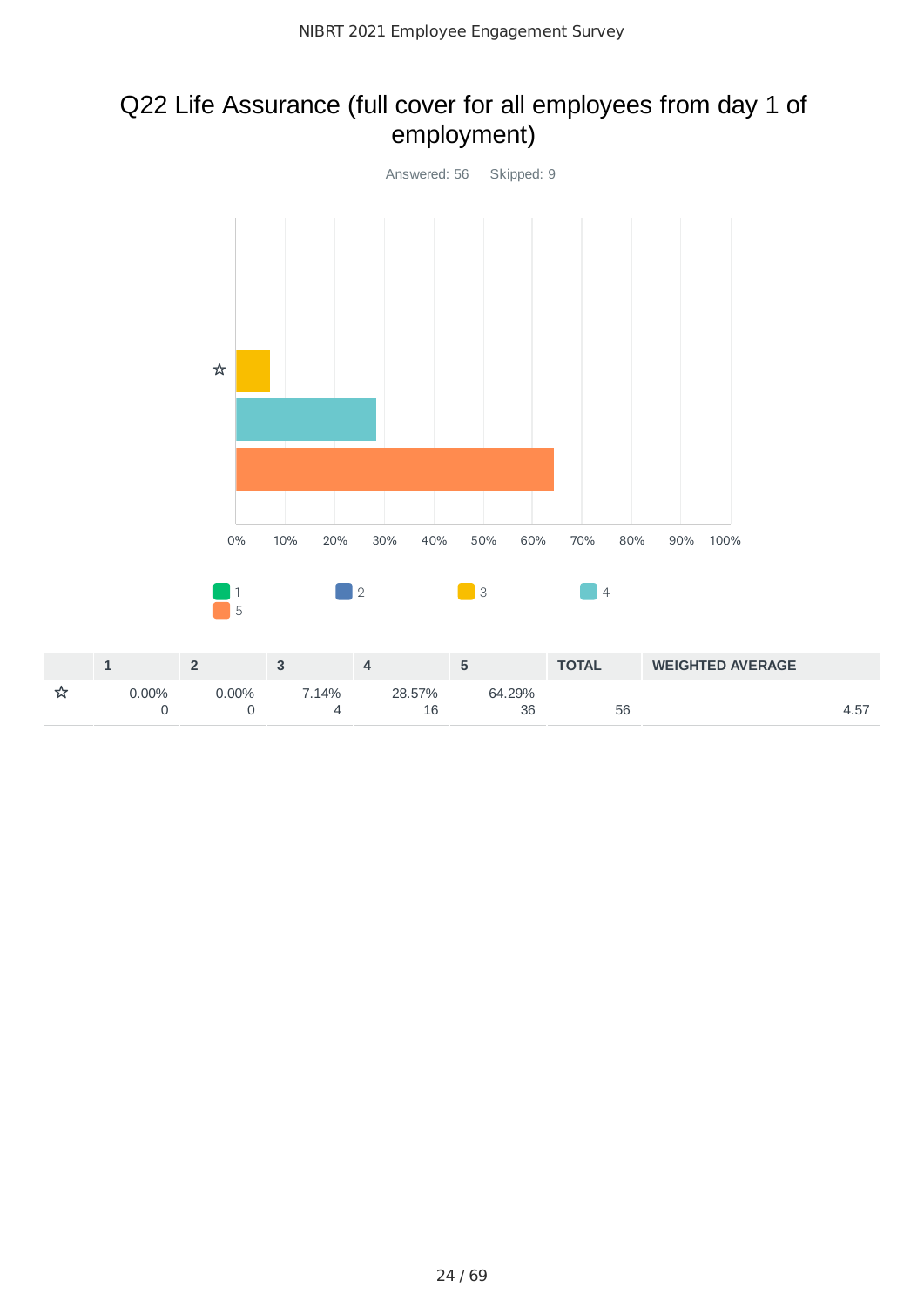### Q23 Income Protection Insurance (protection of pay for long term illnesses, cover commences from day 1 of employment)

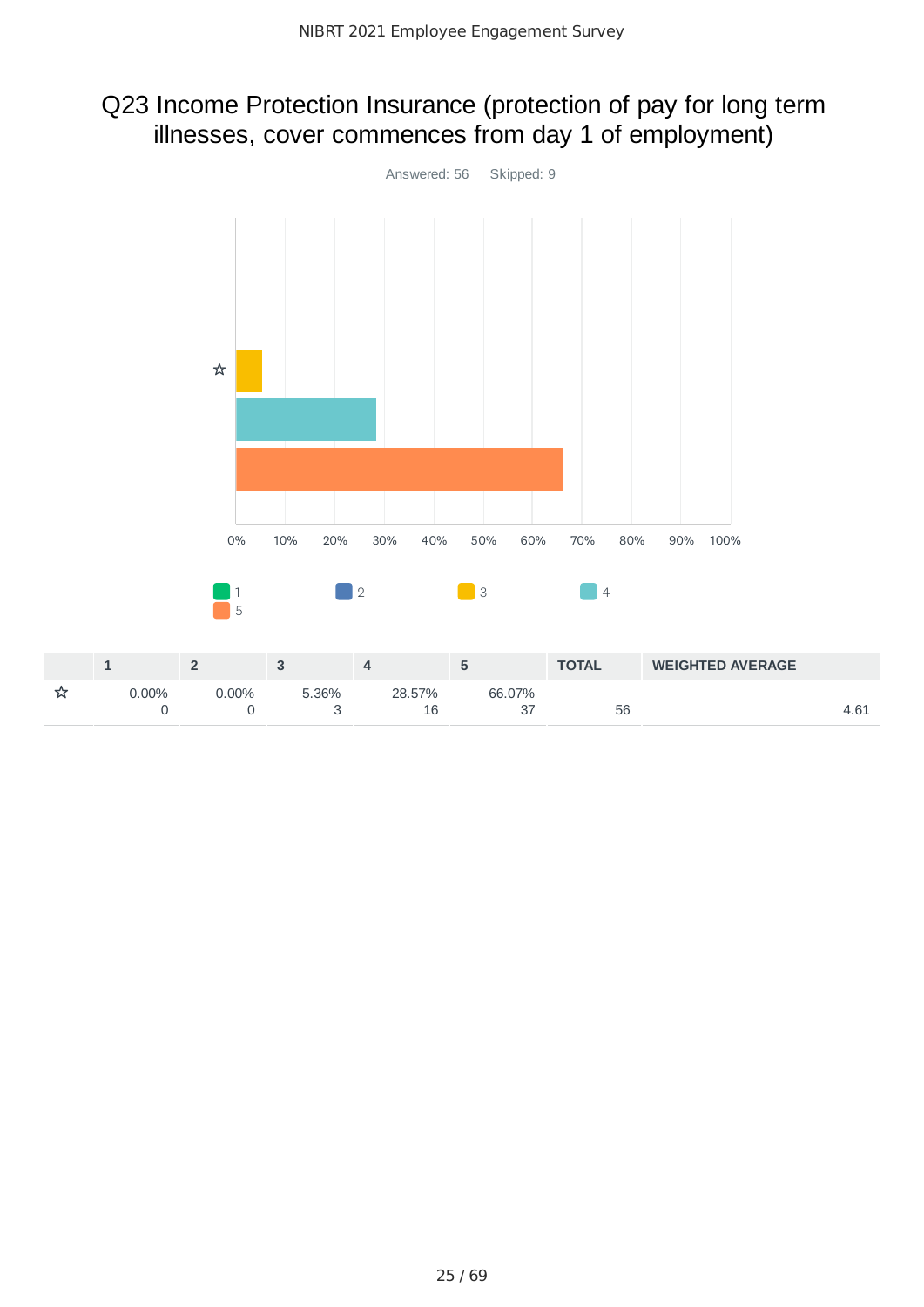

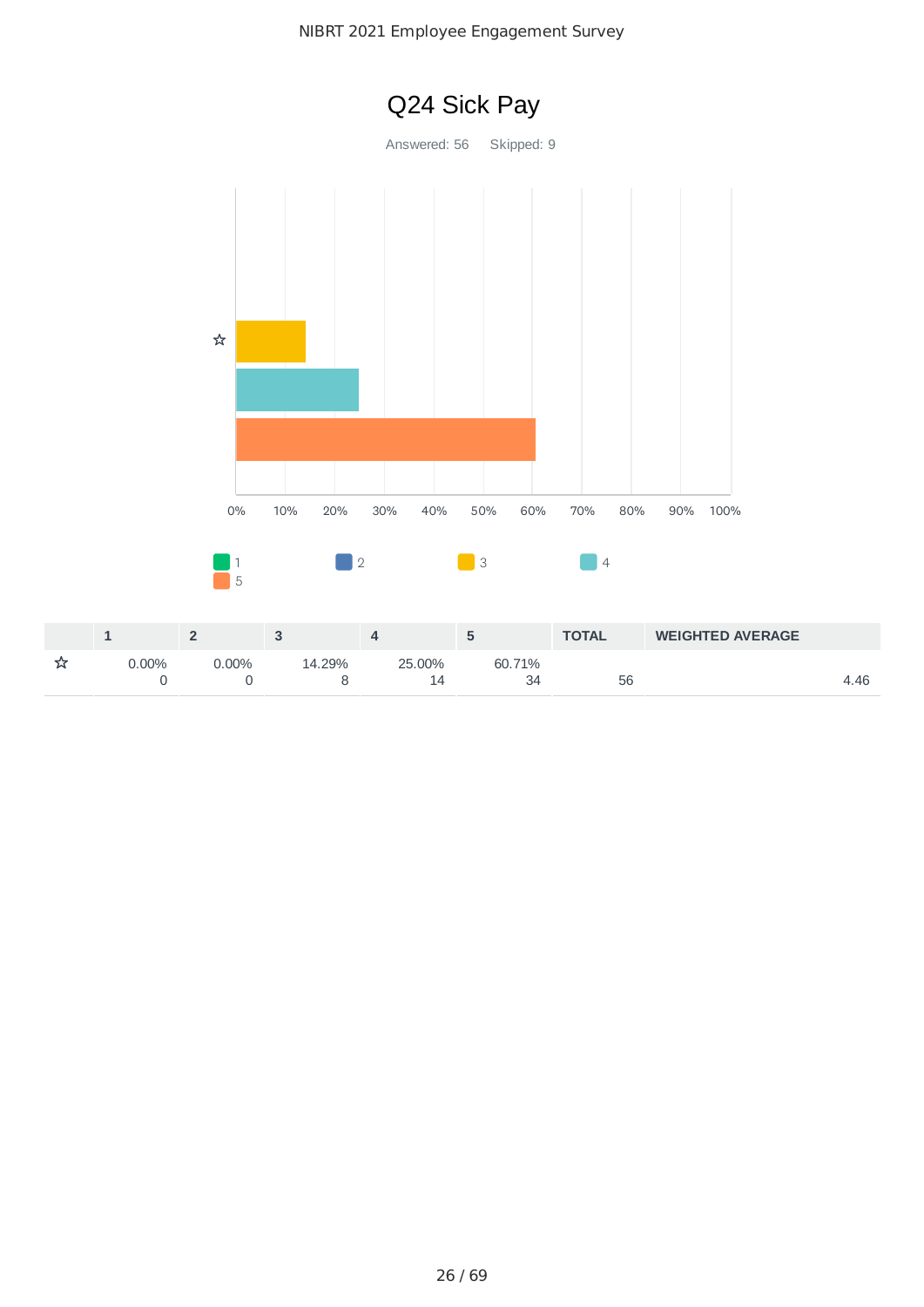# Q25 Maternity/Paternity Pay (full pay for statutory ordinary leave)

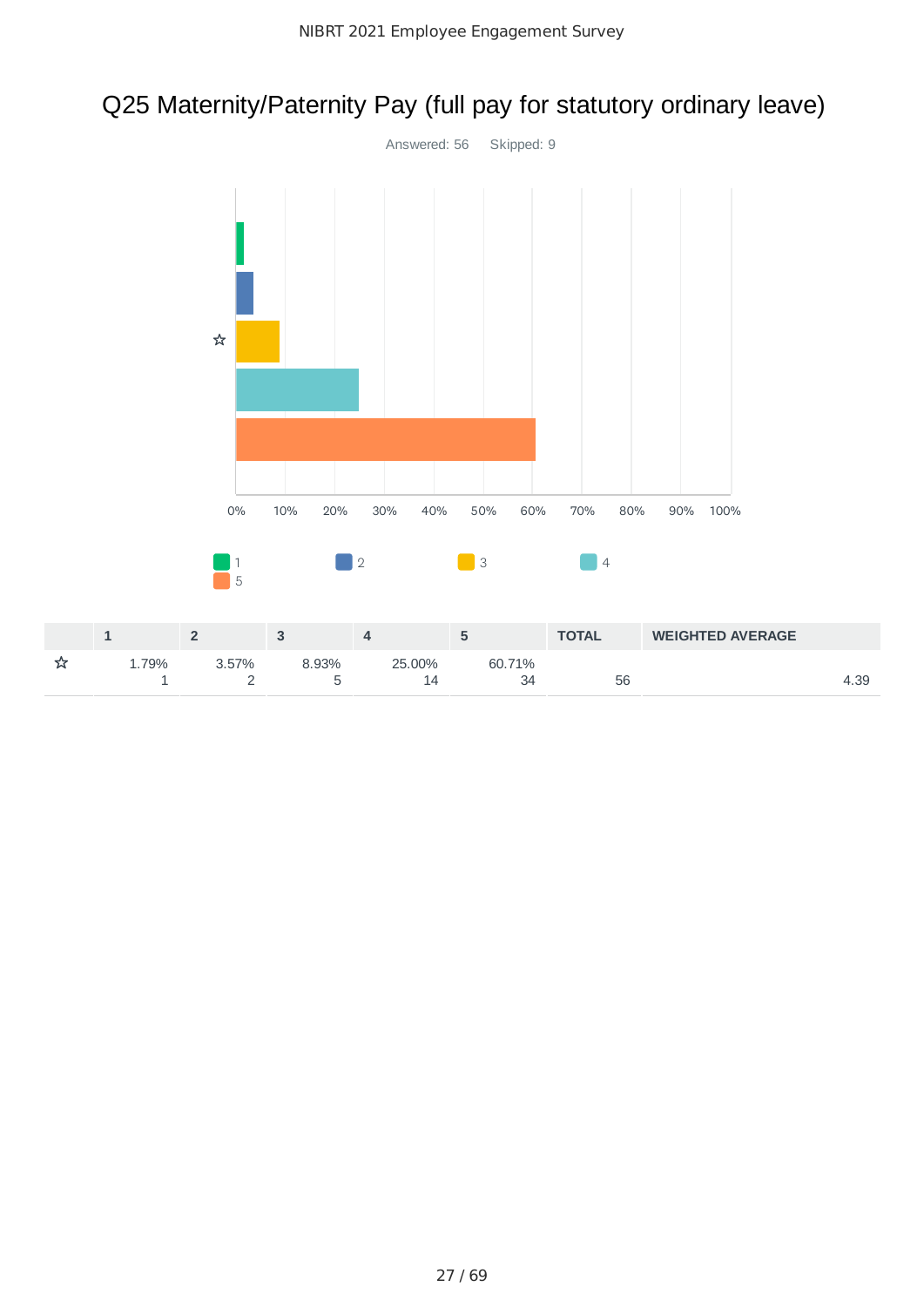# Q26 Employee Assistance Programme (provided by Laya Healthcare)

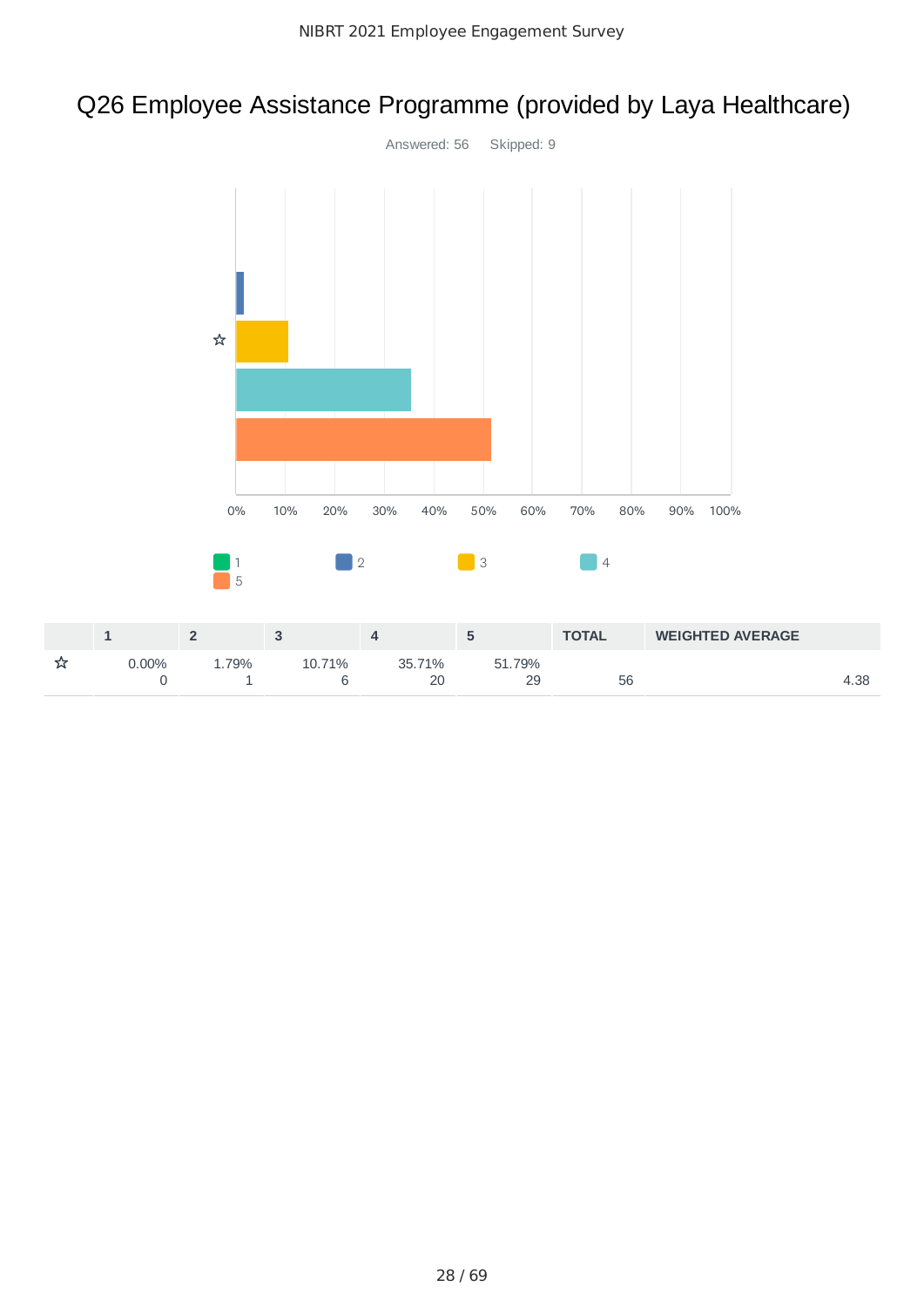# Q27 Private Health Insurance (provided by Laya Healthcare)

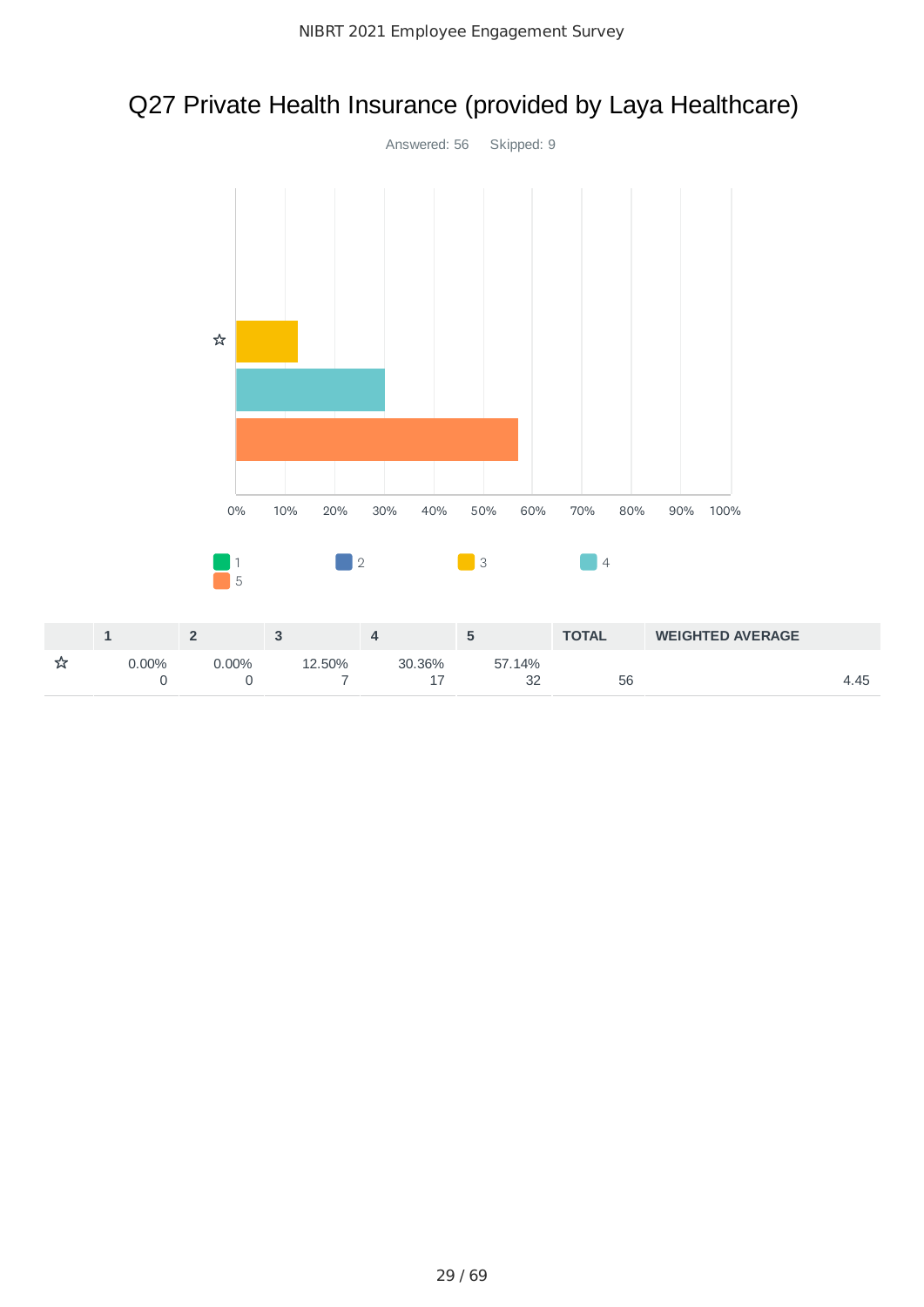

# Q28 Subsidised Sports & Social Club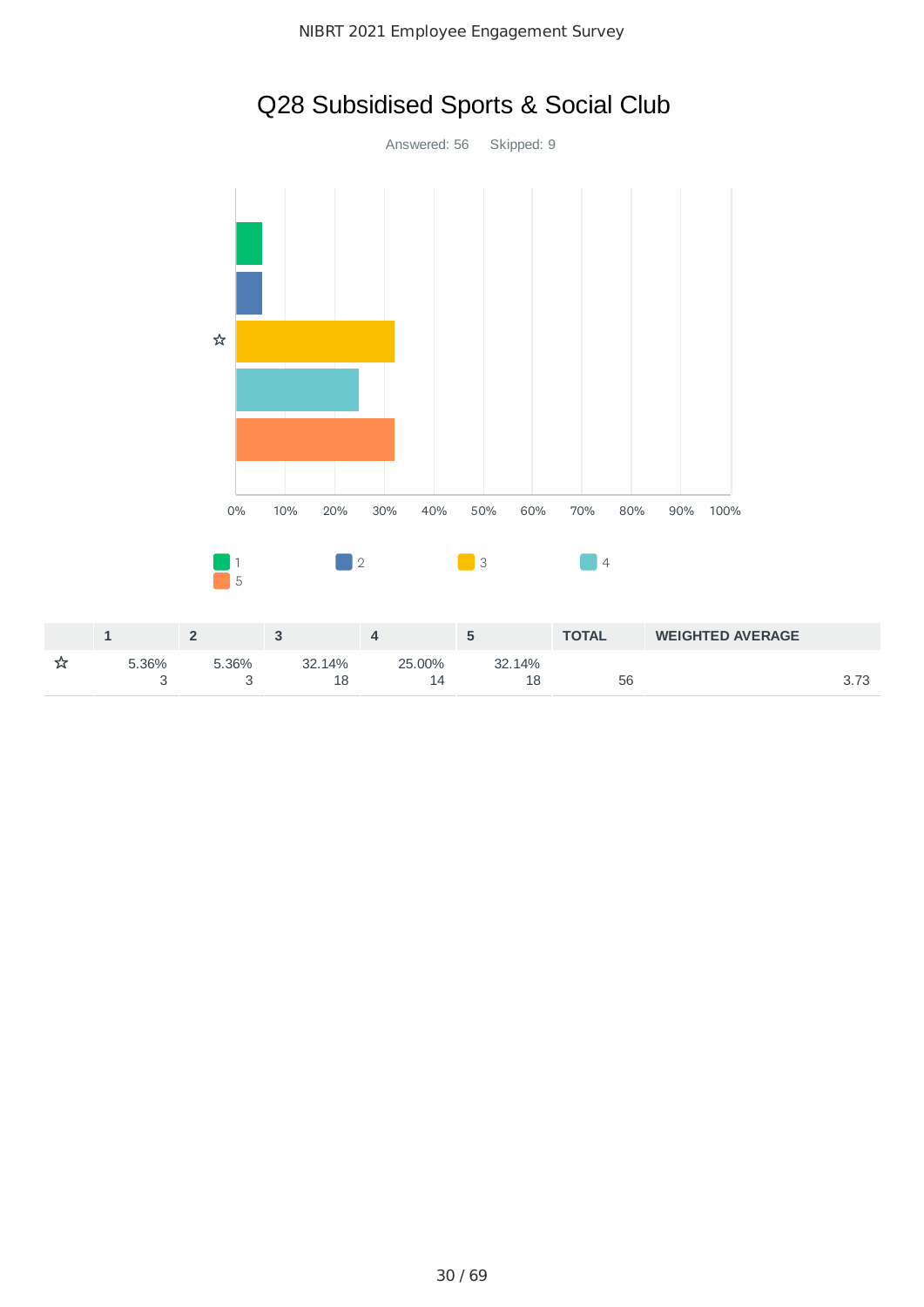# Q29 Fully covered Social events (e.g. Christmas party, Summer BBQ)

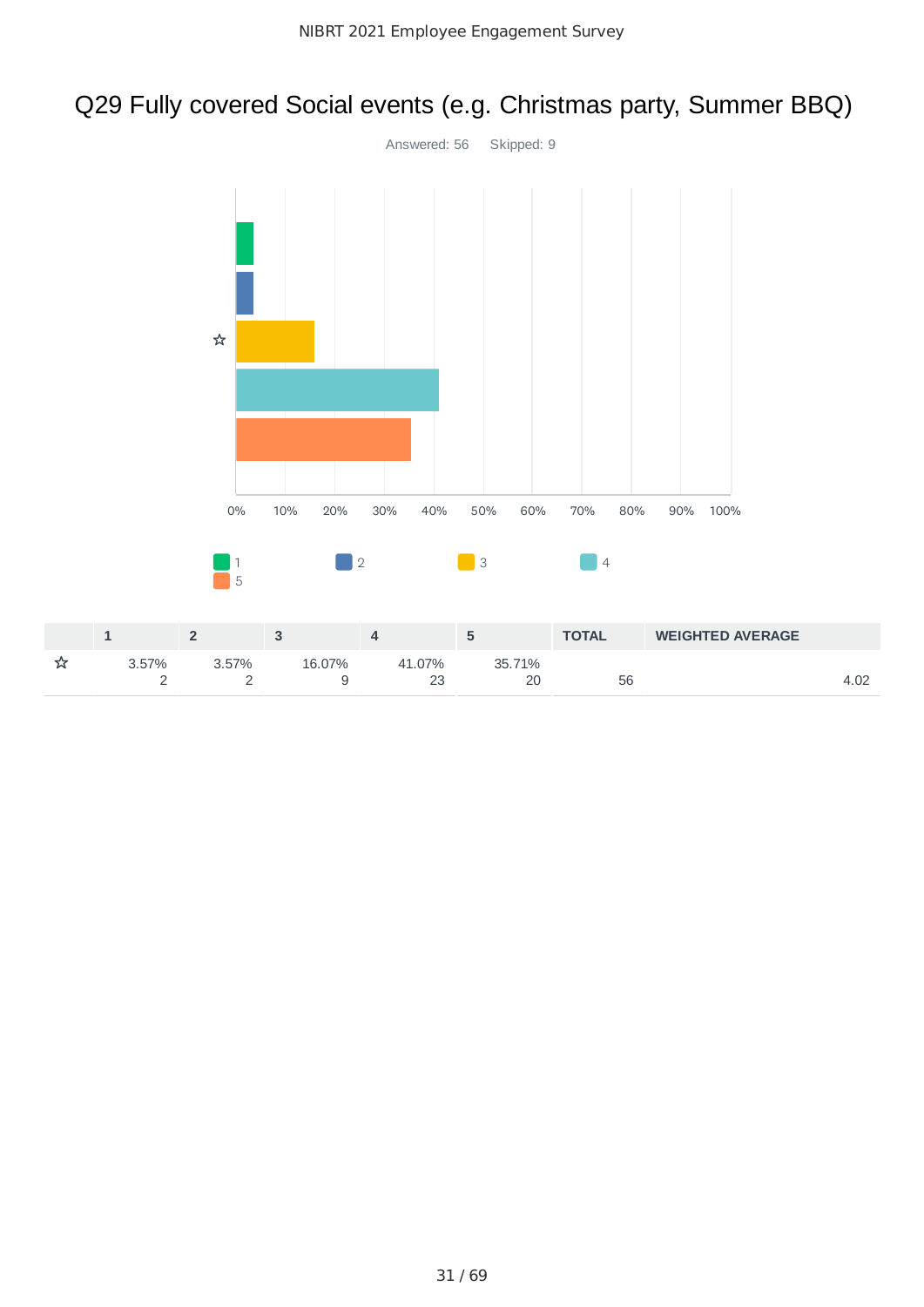#### Q30 My total package inclusive of compensation and benefits is fairrelative to the market.



| <b>ANSWER CHOICES</b>              | <b>RESPONSES</b> |                |
|------------------------------------|------------------|----------------|
| <b>Strongly Disagree</b>           | 0.00%            | $\mathbf 0$    |
| <b>Disagree</b>                    | 5.36%            | 3              |
| Neutral/Neither agree nor disagree | 32.14%           | 18             |
| Agree                              | 50.00%           | 28             |
| <b>Strongly Agree</b>              | 12.50%           | $\overline{7}$ |
| <b>TOTAL</b>                       |                  | 56             |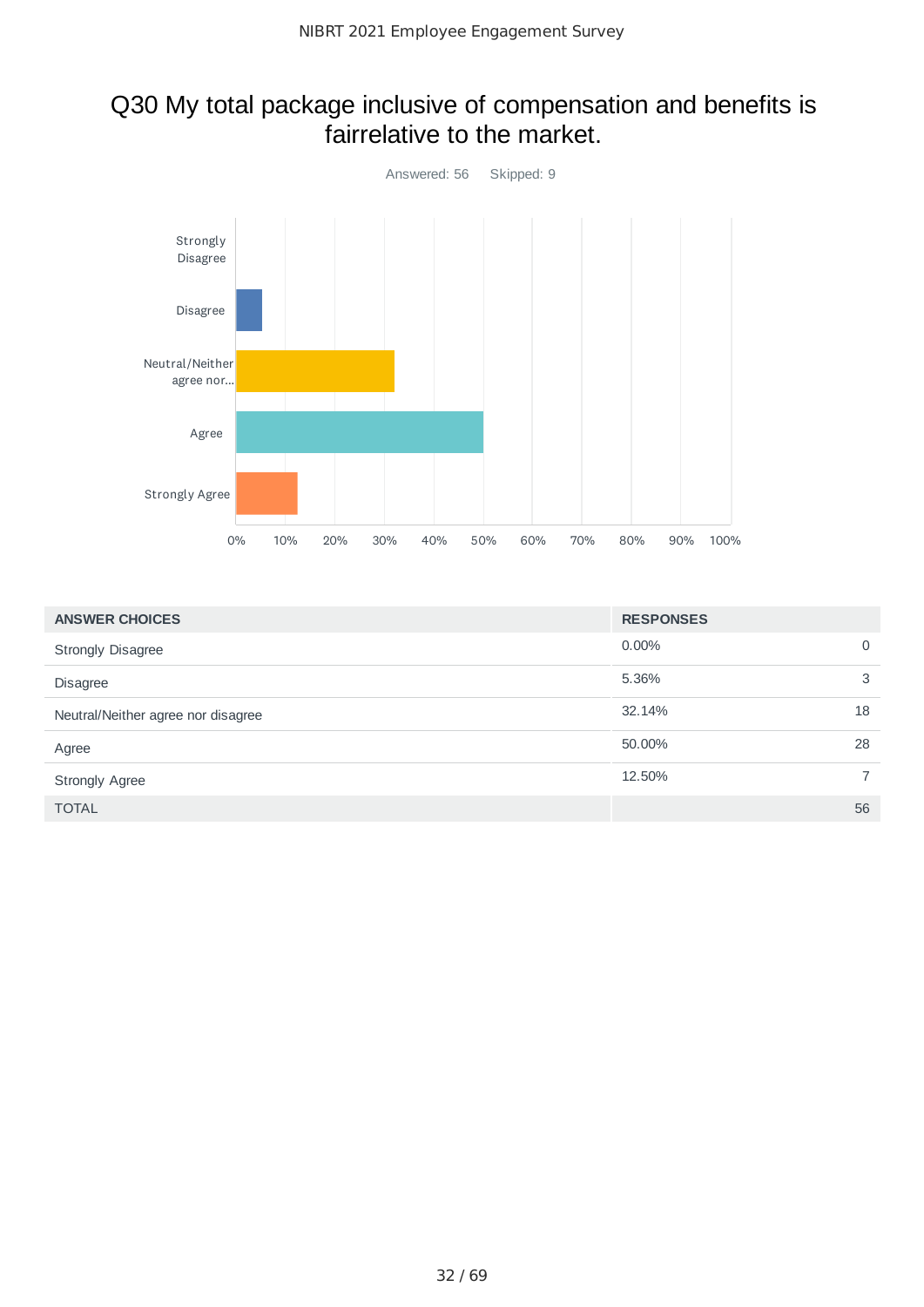## Q31 I am satisfied with the work-life flexibility offered by NIBRT and canmanage my work/life balance well



| <b>ANSWER CHOICES</b>              | <b>RESPONSES</b> |    |
|------------------------------------|------------------|----|
| <b>Strongly Disagree</b>           | 3.57%            | 2  |
| <b>Disagree</b>                    | 3.57%            | 2  |
| Neutral/Neither agree nor disagree | 12.50%           |    |
| Agree                              | 51.79%           | 29 |
| <b>Strongly Agree</b>              | 28.57%           | 16 |
| <b>TOTAL</b>                       |                  | 56 |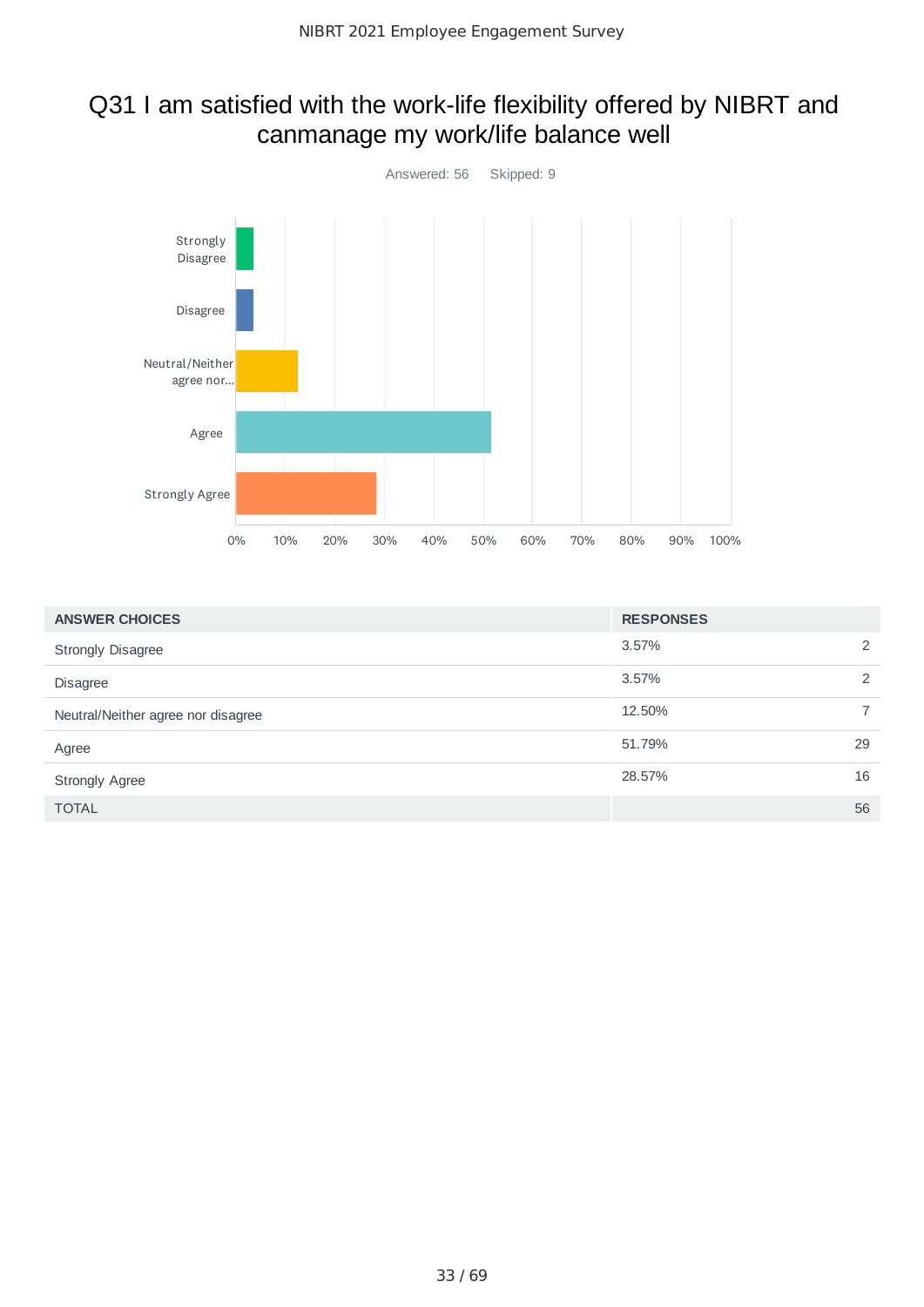### Q32 All things considered, I am generally satisfied with my totalcompensation and all the benefits offered here.



| <b>ANSWER CHOICES</b>              | <b>RESPONSES</b>        |
|------------------------------------|-------------------------|
| <b>Strongly Disagree</b>           | $0.00\%$<br>0           |
| <b>Disagree</b>                    | 7.14%<br>$\overline{4}$ |
| Neutral/Neither agree nor disagree | 16.07%<br>9             |
| Agree                              | 60.71%<br>34            |
| <b>Strongly Agree</b>              | 16.07%<br>9             |
| <b>TOTAL</b>                       | 56                      |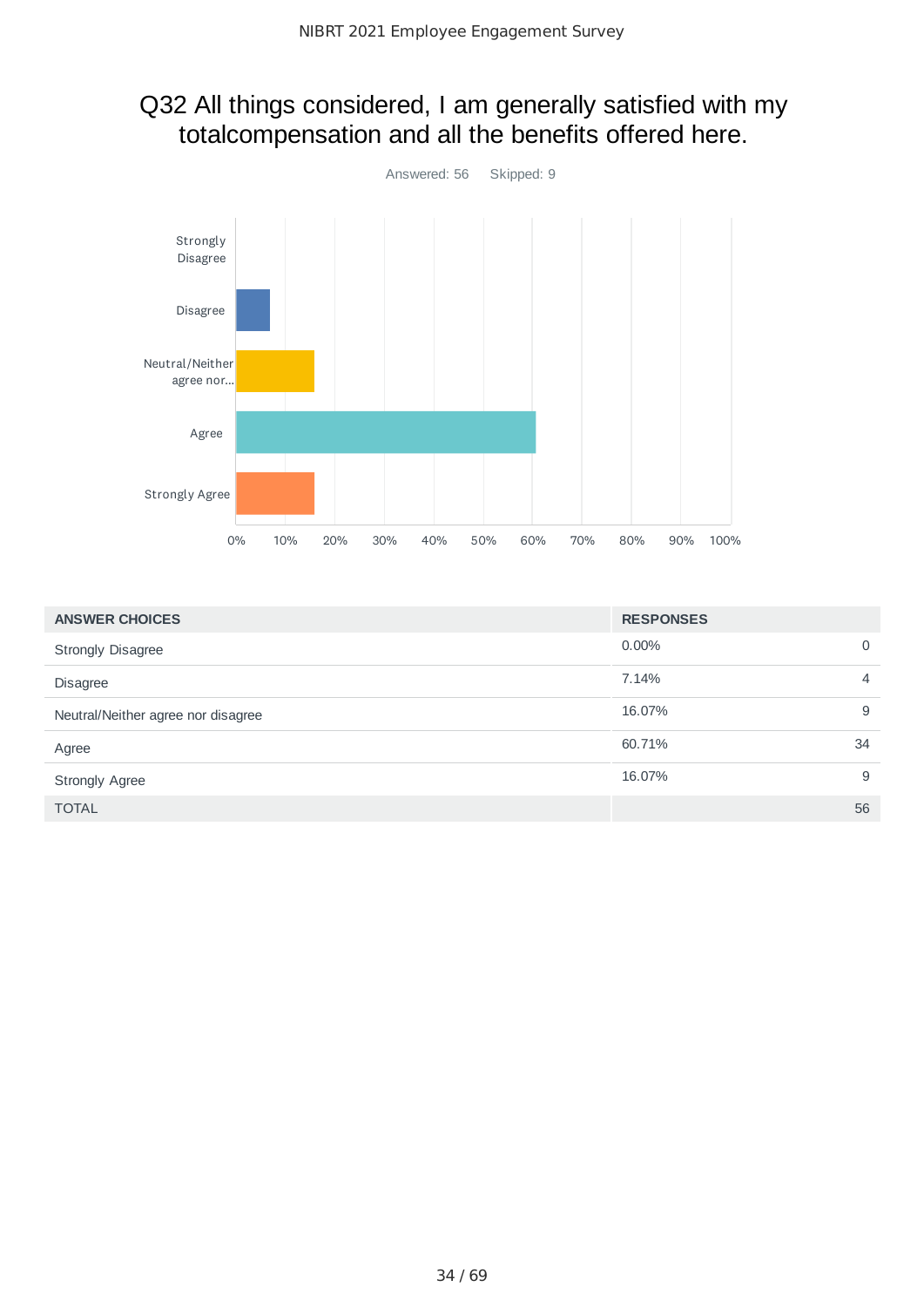### Q33 Please comment with any suggestions you have on how any of the aforementioned areas could be improved in 2022.

Answered: 26 Skipped: 39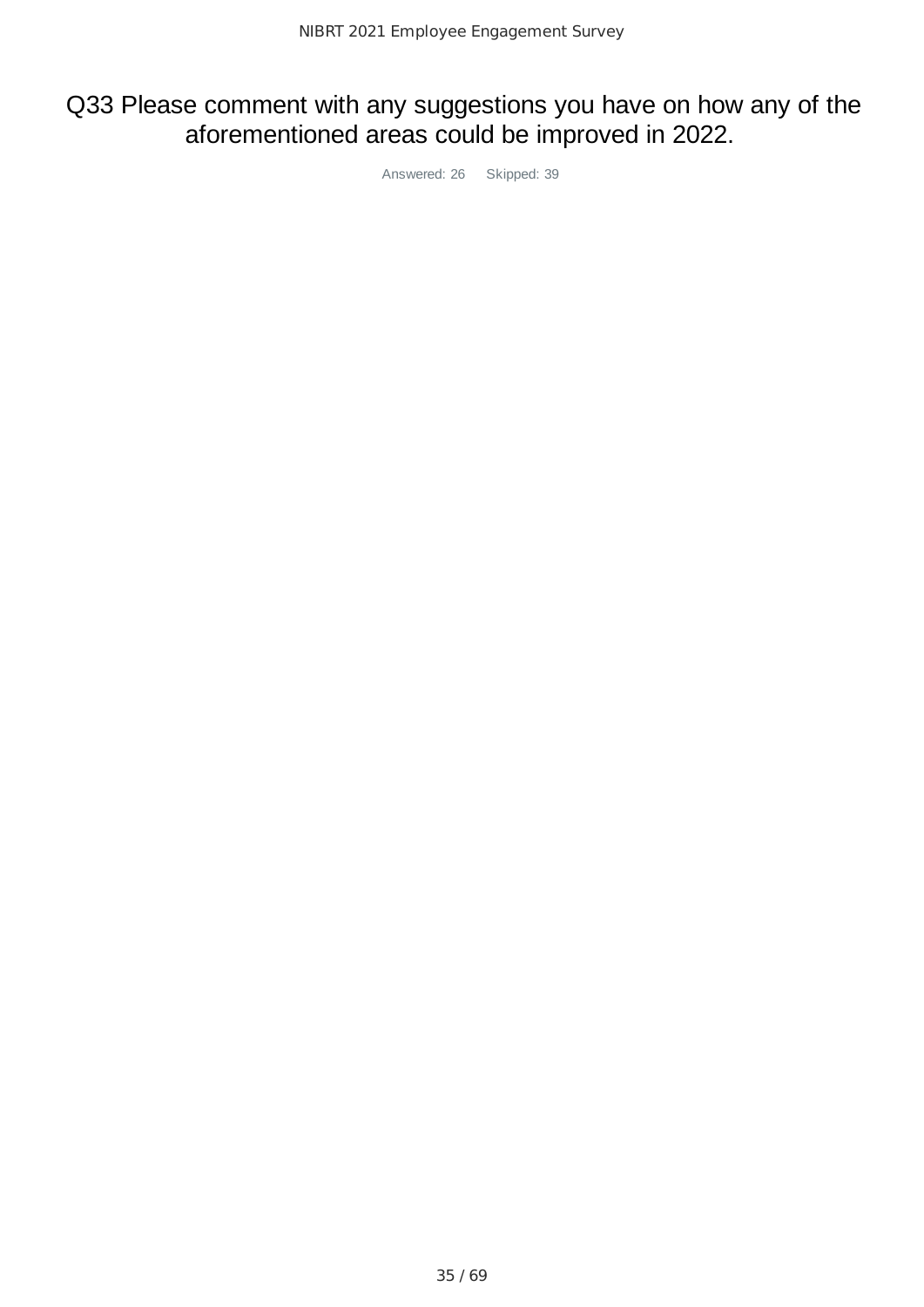

# Q34 My manager and I have an effective working relationship.

| <b>ANSWER CHOICES</b>              | <b>RESPONSES</b> |    |
|------------------------------------|------------------|----|
| <b>Strongly Disagree</b>           | 3.64%            | 2  |
| <b>Disagree</b>                    | 1.82%            |    |
| Neutral/Neither agree nor disagree | 10.91%           | 6  |
| Agree                              | 41.82%           | 23 |
| <b>Strongly Agree</b>              | 41.82%           | 23 |
| <b>TOTAL</b>                       |                  | 55 |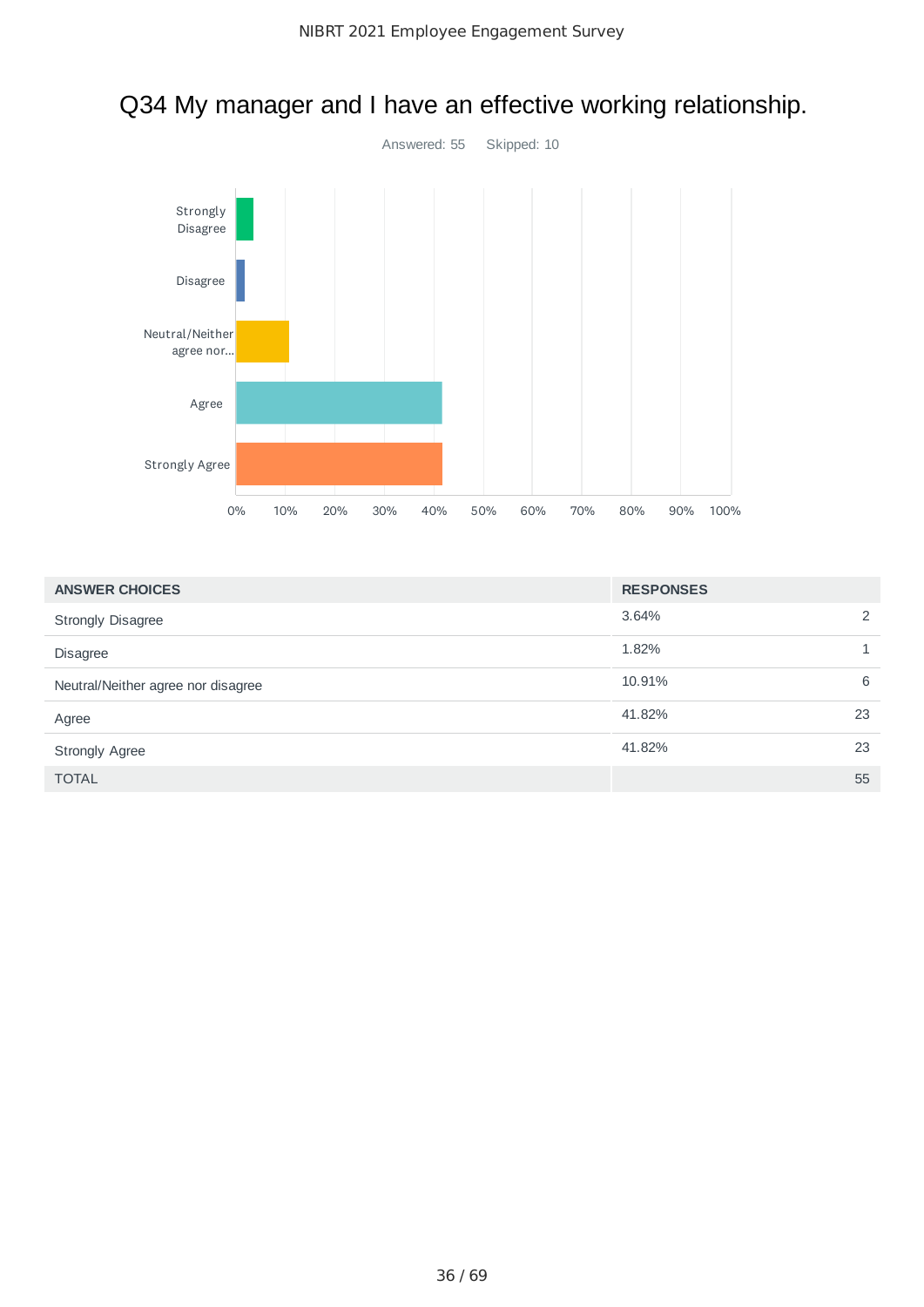

# Q35 My coworkers and I have a good working relationship.

| <b>ANSWER CHOICES</b>              | <b>RESPONSES</b> |             |
|------------------------------------|------------------|-------------|
| <b>Strongly Disagree</b>           | $0.00\%$         | $\mathbf 0$ |
| <b>Disagree</b>                    | 3.64%            | 2           |
| Neutral/Neither agree nor disagree | 3.64%            | 2           |
| Agree                              | 41.82%           | 23          |
| <b>Strongly Agree</b>              | 50.91%           | 28          |
| <b>TOTAL</b>                       |                  | 55          |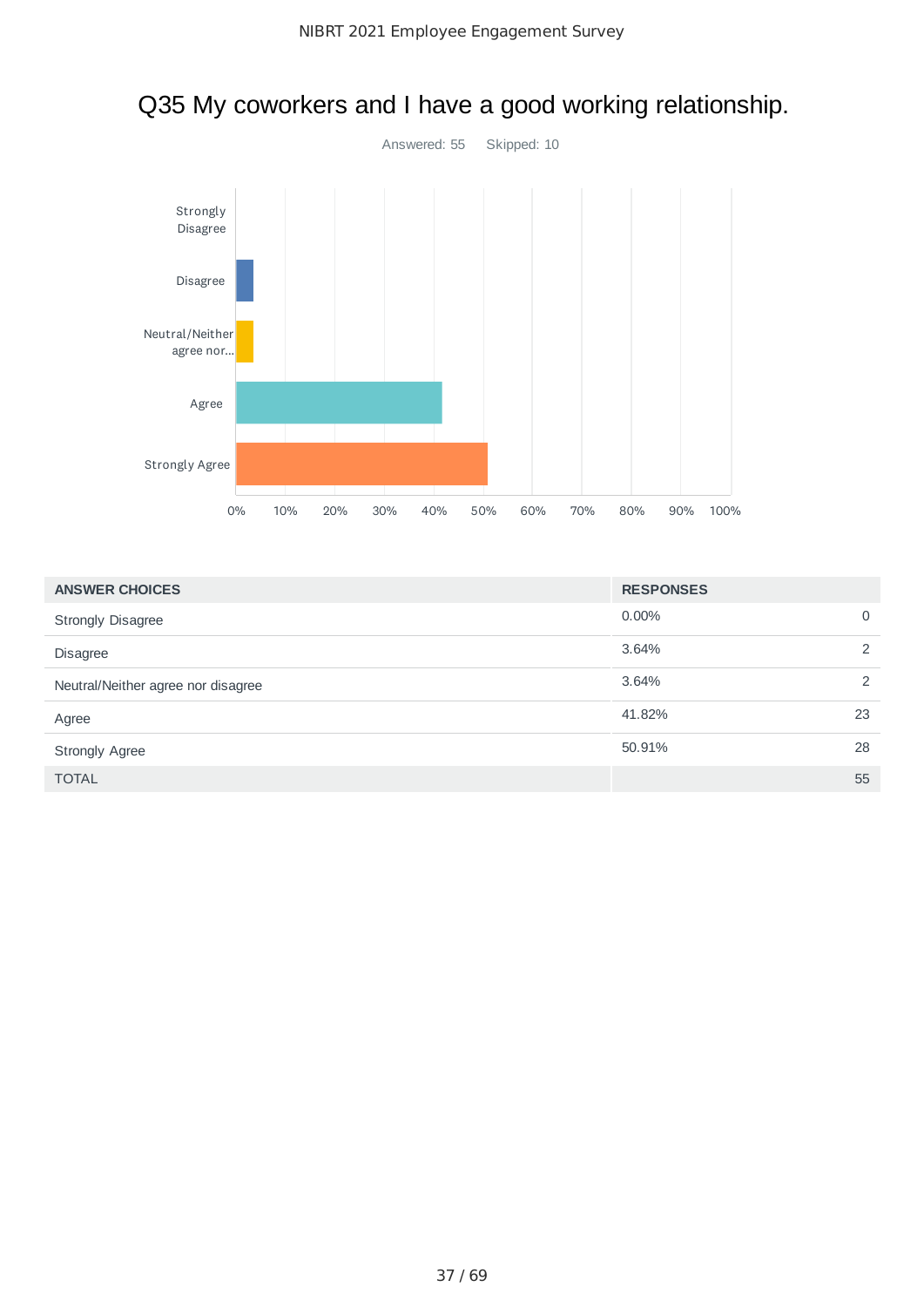#### Q36 Communication between senior leaders and employees is good inNIBRT.



| <b>ANSWER CHOICES</b>              | <b>RESPONSES</b> |    |
|------------------------------------|------------------|----|
| <b>Strongly Disagree</b>           | 1.82%            |    |
| <b>Disagree</b>                    | 9.09%            | 5  |
| Neutral/Neither agree nor disagree | 23.64%           | 13 |
| Agree                              | 38.18%           | 21 |
| <b>Strongly Agree</b>              | 27.27%           | 15 |
| <b>TOTAL</b>                       |                  | 55 |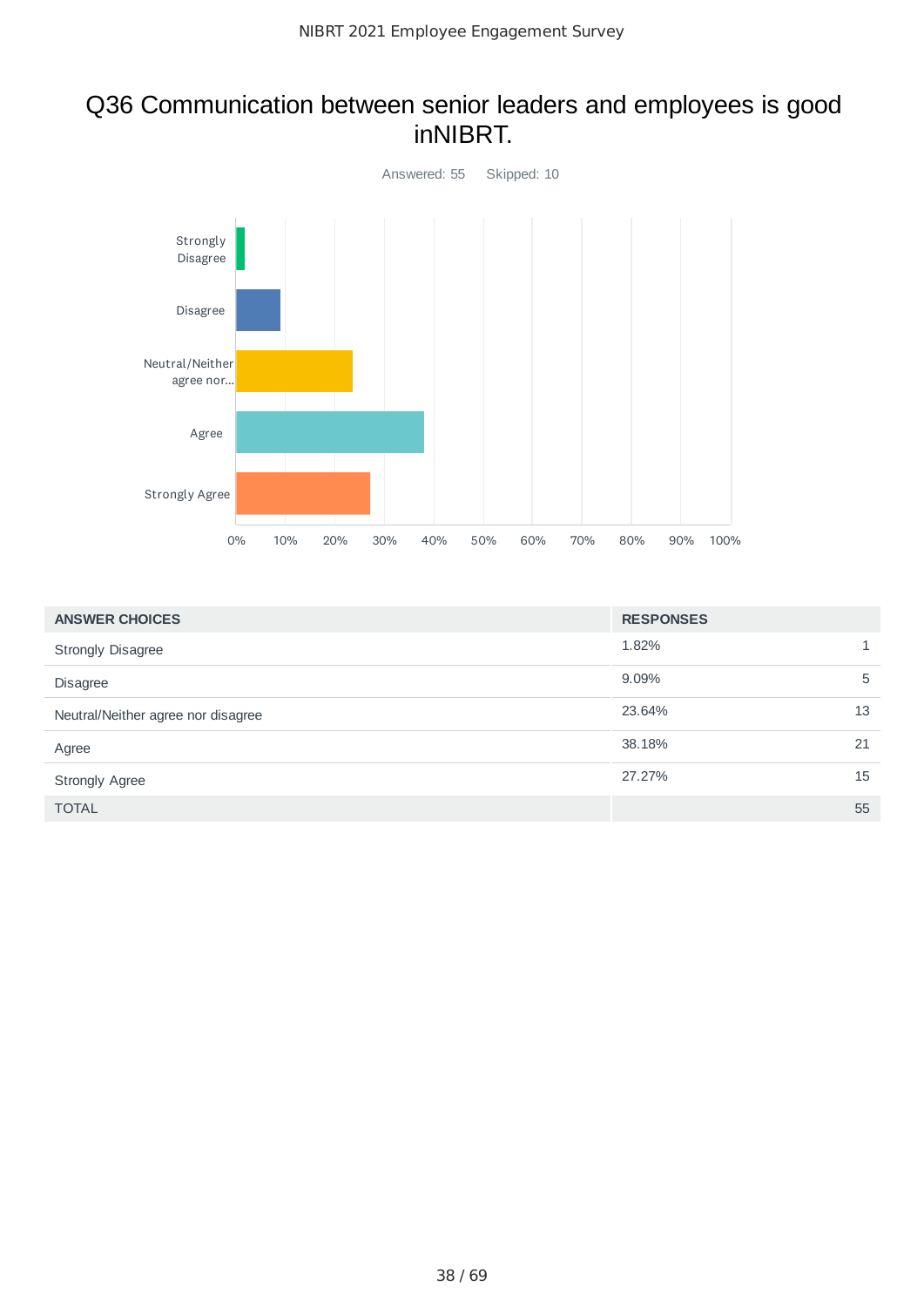## Q37 I have the opportunity to influence and make decisions that affectmy work.



| <b>ANSWER CHOICES</b>              | <b>RESPONSES</b> |             |
|------------------------------------|------------------|-------------|
| <b>Strongly Disagree</b>           | $0.00\%$         | $\mathbf 0$ |
| <b>Disagree</b>                    | 0.00%            | $\mathbf 0$ |
| Neutral/Neither agree nor disagree | 16.36%           | 9           |
| Agree                              | 49.09%           | 27          |
| <b>Strongly Agree</b>              | 34.55%           | 19          |
| <b>TOTAL</b>                       |                  | 55          |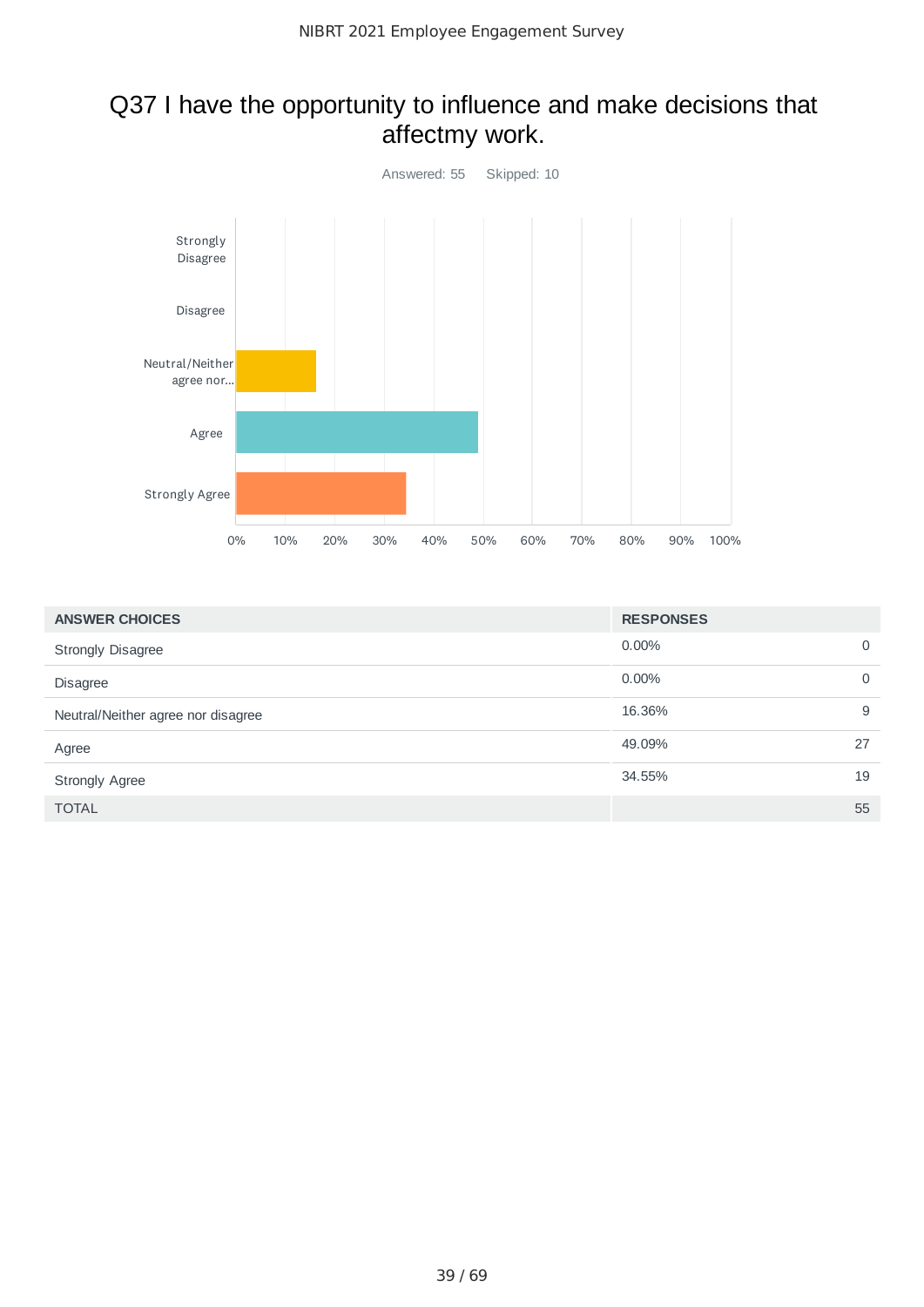

# Q38 Management in NIBRT recognise strong job performance.

| <b>ANSWER CHOICES</b>              | <b>RESPONSES</b> |    |
|------------------------------------|------------------|----|
| <b>Strongly Disagree</b>           | 3.64%            | 2  |
| <b>Disagree</b>                    | 5.45%            | 3  |
| Neutral/Neither agree nor disagree | 29.09%           | 16 |
| Agree                              | 41.82%           | 23 |
| <b>Strongly Agree</b>              | 20.00%           | 11 |
| <b>TOTAL</b>                       |                  | 55 |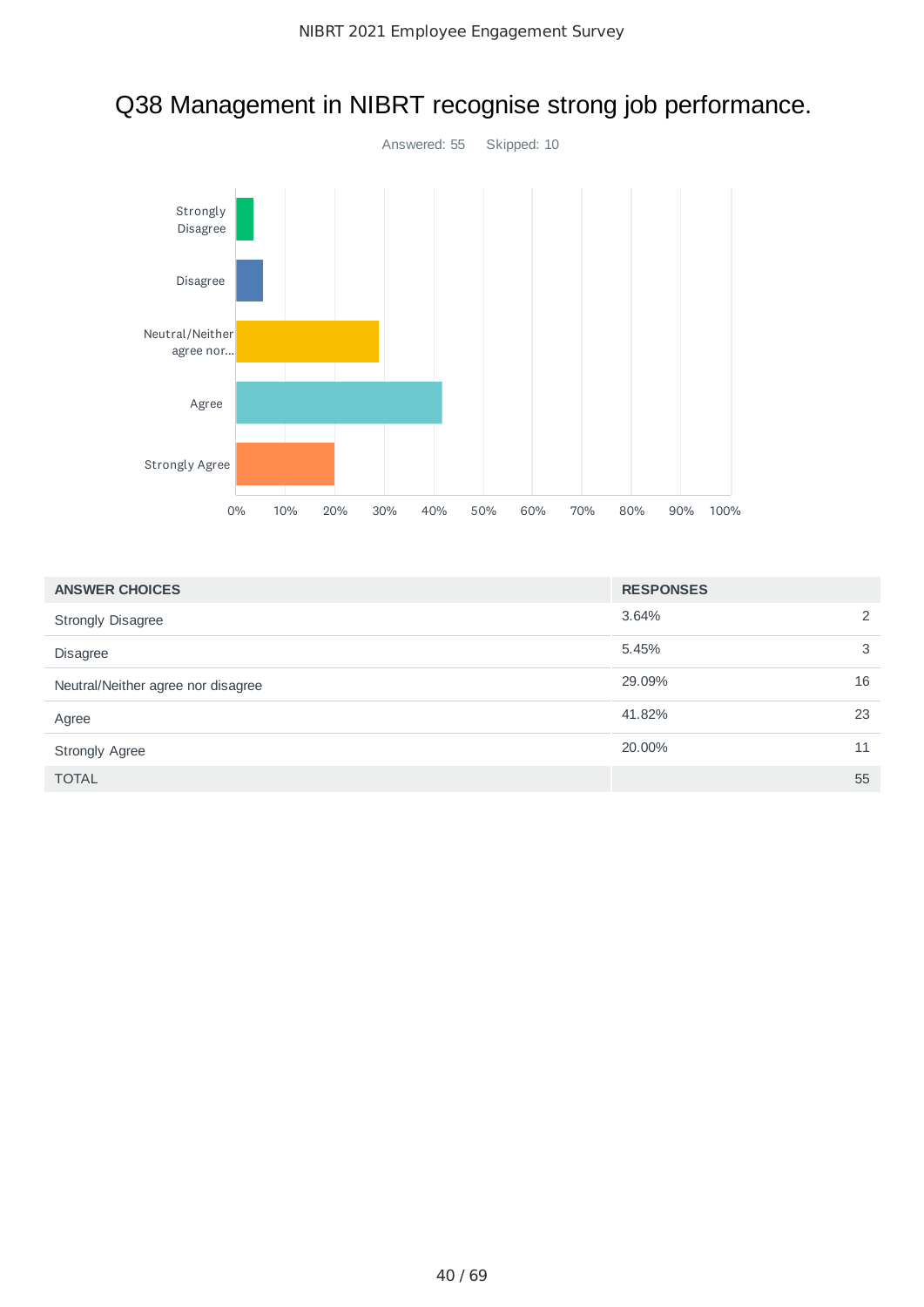

# Q39 Senior management and employees trust each other.

| <b>ANSWER CHOICES</b>              | <b>RESPONSES</b> |    |
|------------------------------------|------------------|----|
| <b>Strongly Disagree</b>           | 3.64%            | 2  |
| <b>Disagree</b>                    | 5.45%            | 3  |
| Neutral/Neither agree nor disagree | 21.82%           | 12 |
| Agree                              | 50.91%           | 28 |
| <b>Strongly Agree</b>              | 18.18%           | 10 |
| <b>TOTAL</b>                       |                  | 55 |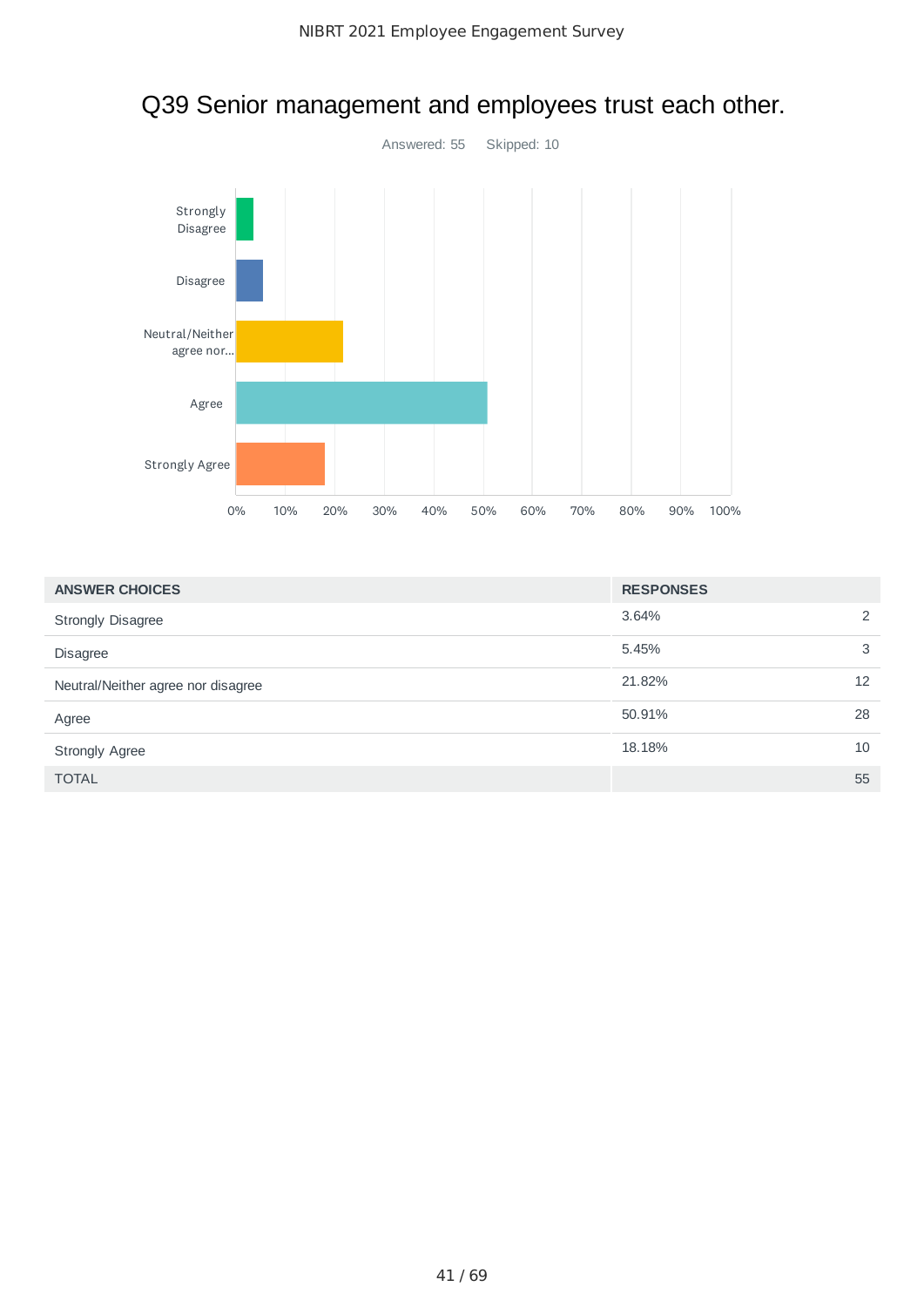

# Q40 I am satisfied with my overall job security.

| <b>ANSWER CHOICES</b>              | <b>RESPONSES</b> |    |
|------------------------------------|------------------|----|
| <b>Strongly Disagree</b>           | 3.64%            | 2  |
| <b>Disagree</b>                    | 10.91%           | 6  |
| Neutral/Neither agree nor disagree | 9.09%            | 5  |
| Agree                              | 49.09%           | 27 |
| <b>Strongly Agree</b>              | 27.27%           | 15 |
| <b>TOTAL</b>                       |                  | 55 |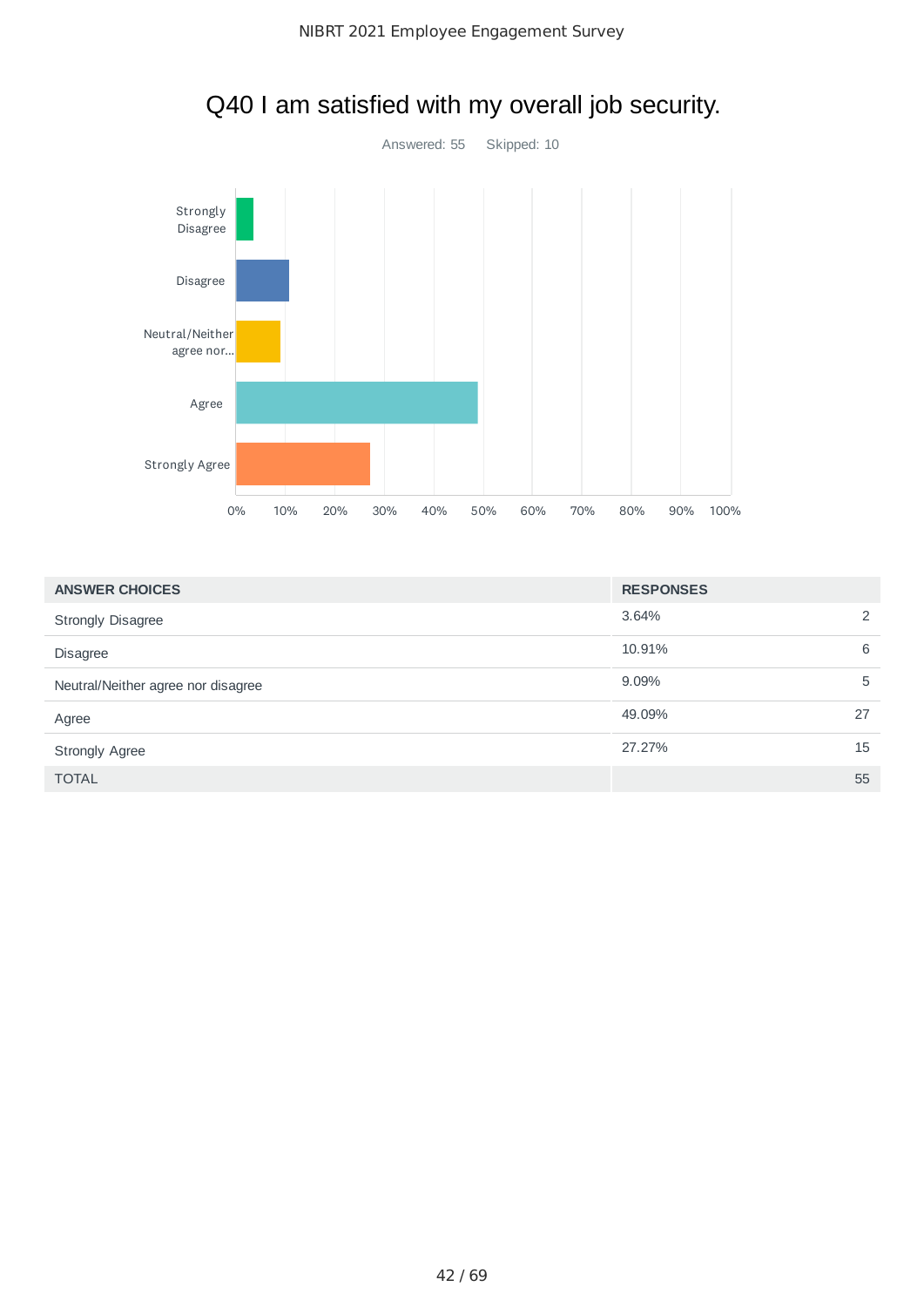

# Q41 NIBRT has a safe work environment.

| <b>ANSWER CHOICES</b>              | <b>RESPONSES</b> |   |
|------------------------------------|------------------|---|
| <b>Strongly Disagree</b>           | 3.64%            | 2 |
| <b>Disagree</b>                    | 1.82%            |   |
| Neutral/Neither agree nor disagree | 5.45%            | 3 |
| Agree                              | 45.45%<br>25     |   |
| <b>Strongly Agree</b>              | 43.64%<br>24     |   |
| <b>TOTAL</b>                       | 55               |   |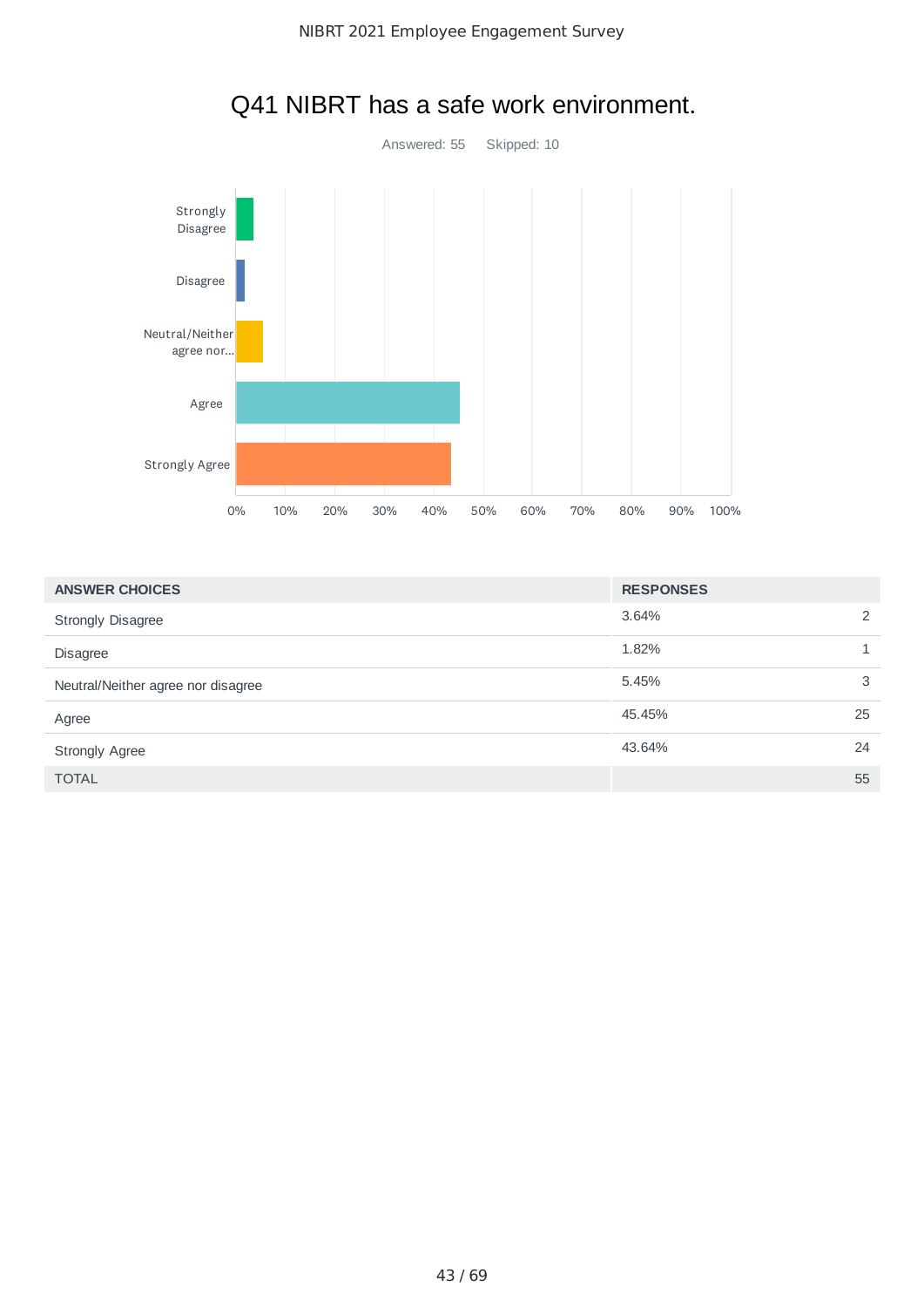

# Q42 NIBRT is strong on supporting a Green Agenda

| <b>ANSWER CHOICES</b>              | <b>RESPONSES</b> |    |
|------------------------------------|------------------|----|
| <b>Strongly Disagree</b>           | 5.45%            | 3  |
| <b>Disagree</b>                    | 10.91%           | 6  |
| Neutral/Neither agree nor disagree | 30.91%           | 17 |
| Agree                              | 38.18%           | 21 |
| <b>Strongly Agree</b>              | 14.55%           | 8  |
| <b>TOTAL</b>                       |                  | 55 |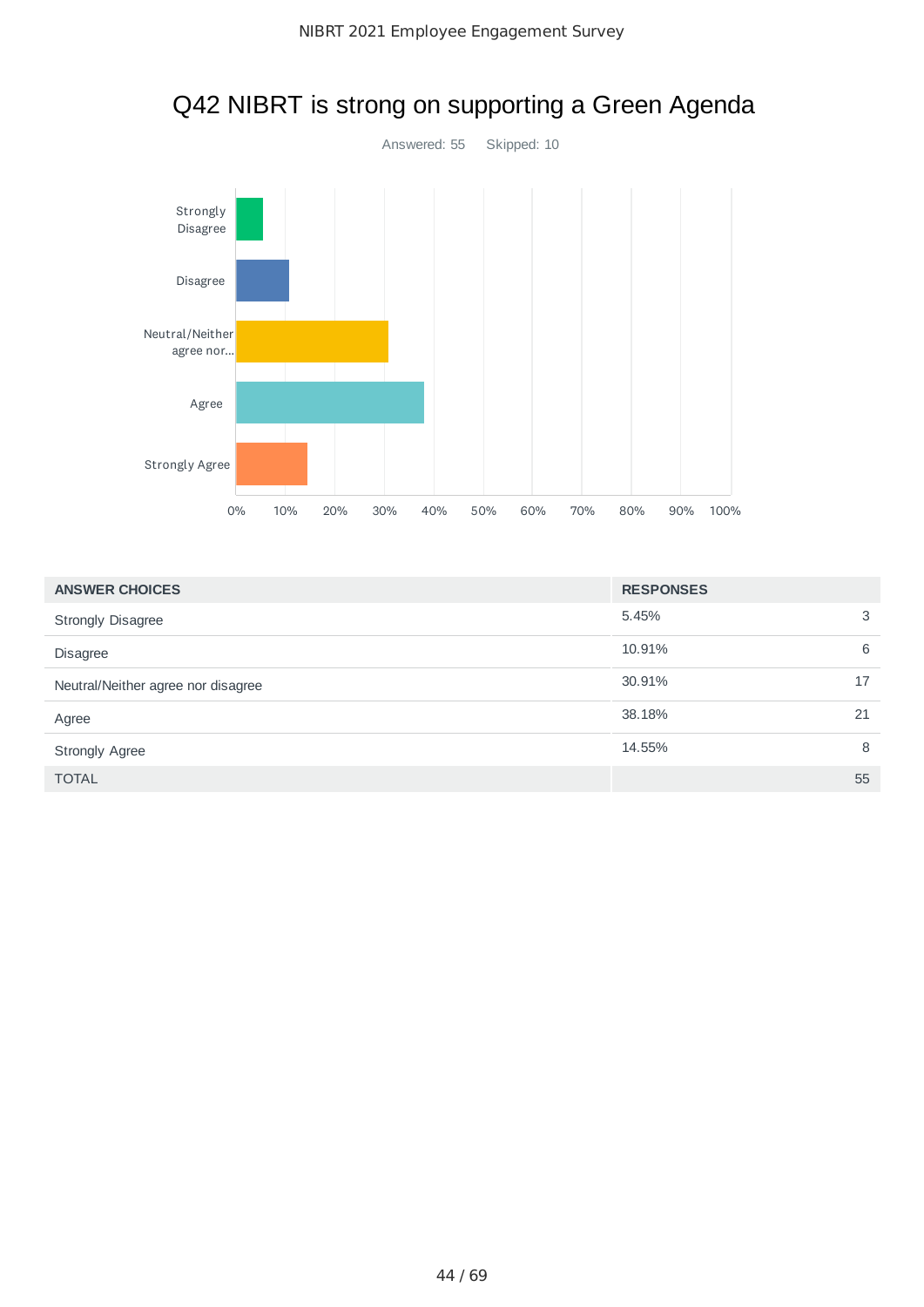

# Q43 NIBRT is committed to supporting employee Wellbeing

| <b>ANSWER CHOICES</b>              | <b>RESPONSES</b> |             |
|------------------------------------|------------------|-------------|
| <b>Strongly Disagree</b>           | 1.82%            |             |
| <b>Disagree</b>                    | $0.00\%$         | $\mathbf 0$ |
| Neutral/Neither agree nor disagree | 10.91%           | 6           |
| Agree                              | 49.09%           | 27          |
| <b>Strongly Agree</b>              | 38.18%           | 21          |
| <b>TOTAL</b>                       |                  | 55          |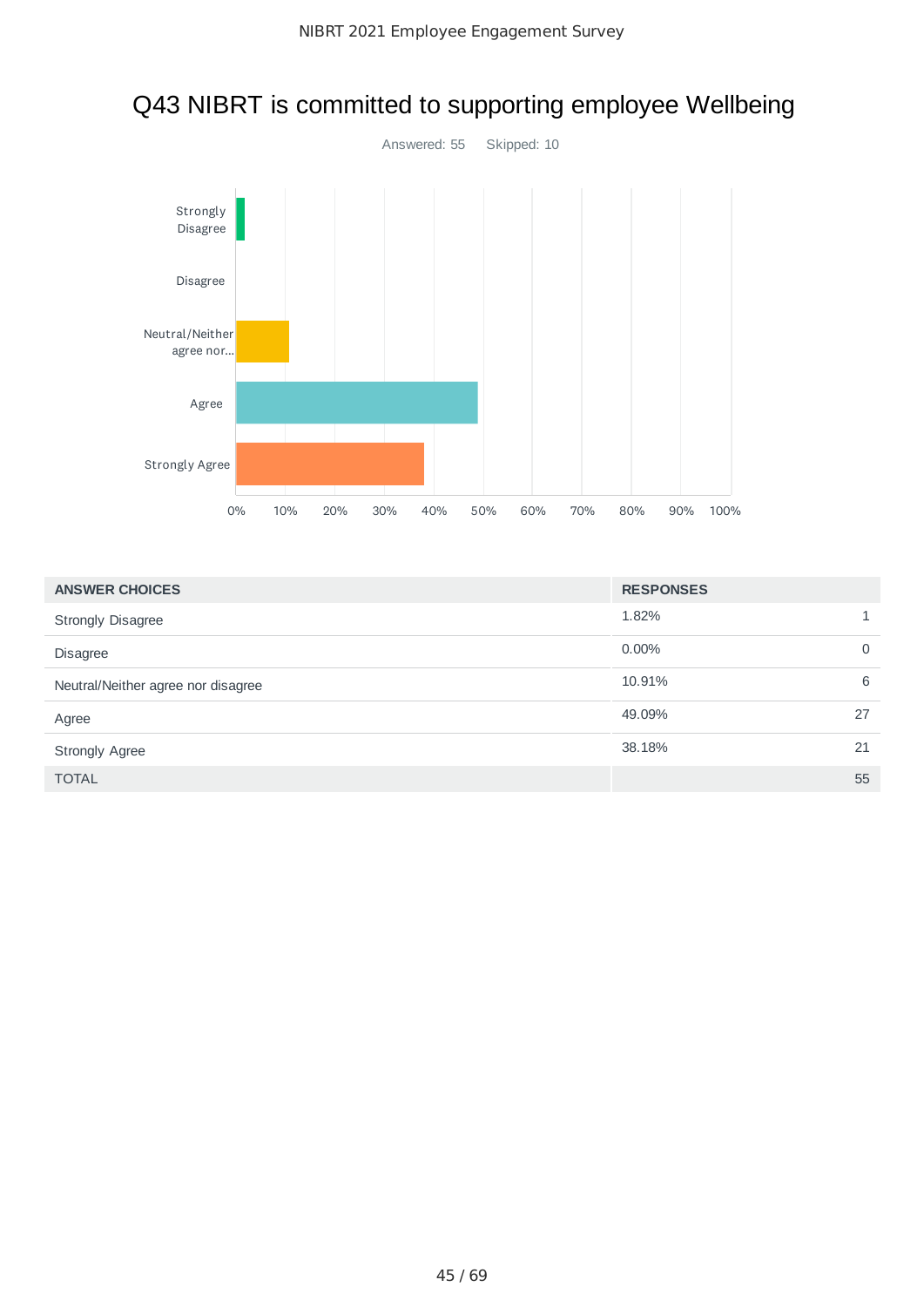### Q44 I am satisfied that NIBRT manage the Covid-19 crisis protecting employees as much as possible.



| <b>ANSWER CHOICES</b>              | <b>RESPONSES</b> |    |
|------------------------------------|------------------|----|
| <b>Strongly Disagree</b>           | 1.82%            |    |
| <b>Disagree</b>                    | 0.00%            | 0  |
| Neutral/Neither agree nor disagree | 1.82%            |    |
| Agree                              | 34.55%           | 19 |
| <b>Strongly Agree</b>              | 61.82%           | 34 |
| <b>TOTAL</b>                       |                  | 55 |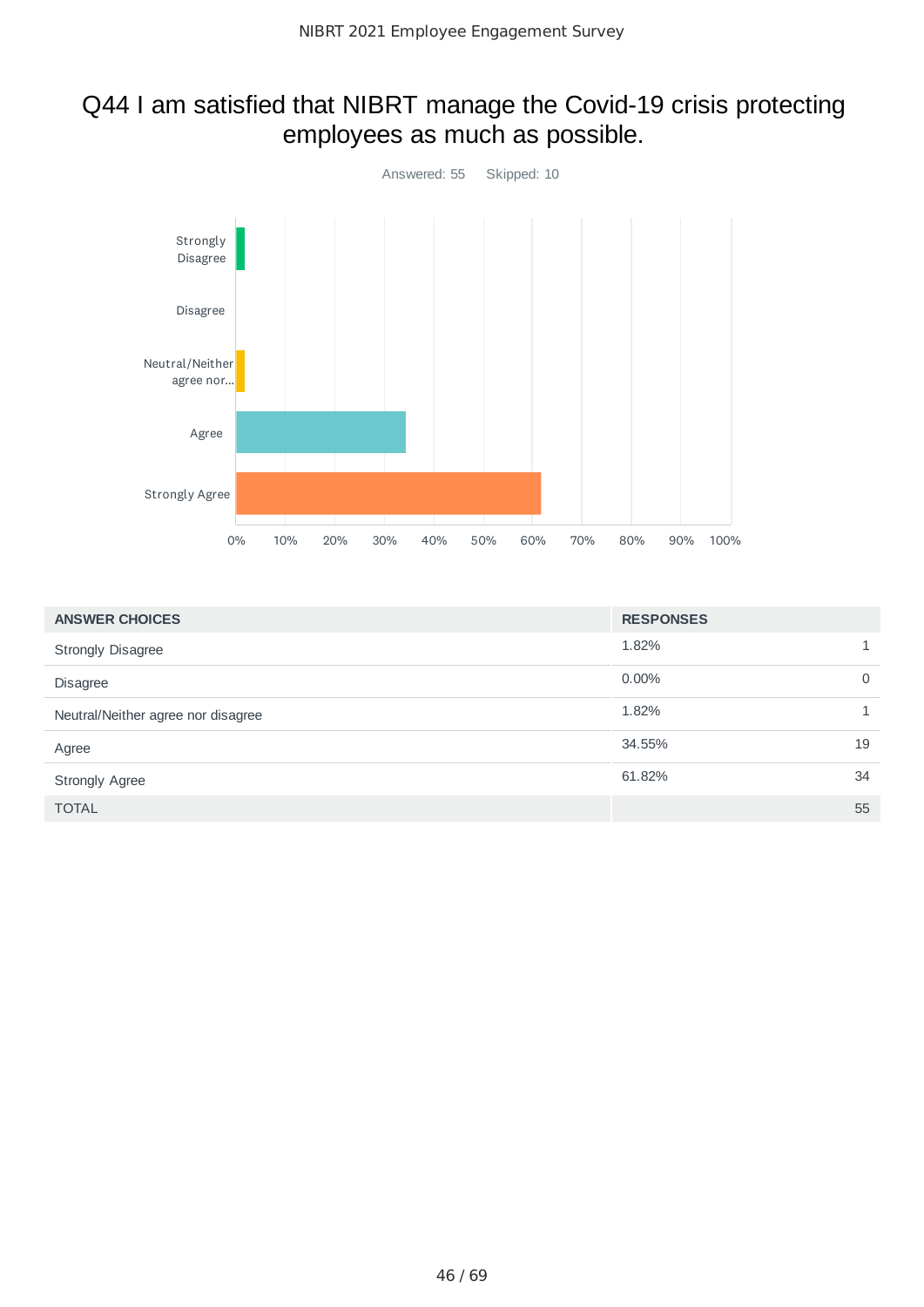

# Q45 I am satisfied with the culture of my workplace.

| <b>ANSWER CHOICES</b>              | <b>RESPONSES</b> |             |
|------------------------------------|------------------|-------------|
| <b>Strongly Disagree</b>           | $0.00\%$         | $\mathbf 0$ |
| <b>Disagree</b>                    | 10.91%           | 6           |
| Neutral/Neither agree nor disagree | 10.91%           | 6           |
| Agree                              | 54.55%           | 30          |
| <b>Strongly Agree</b>              | 23.64%           | 13          |
| <b>TOTAL</b>                       |                  | 55          |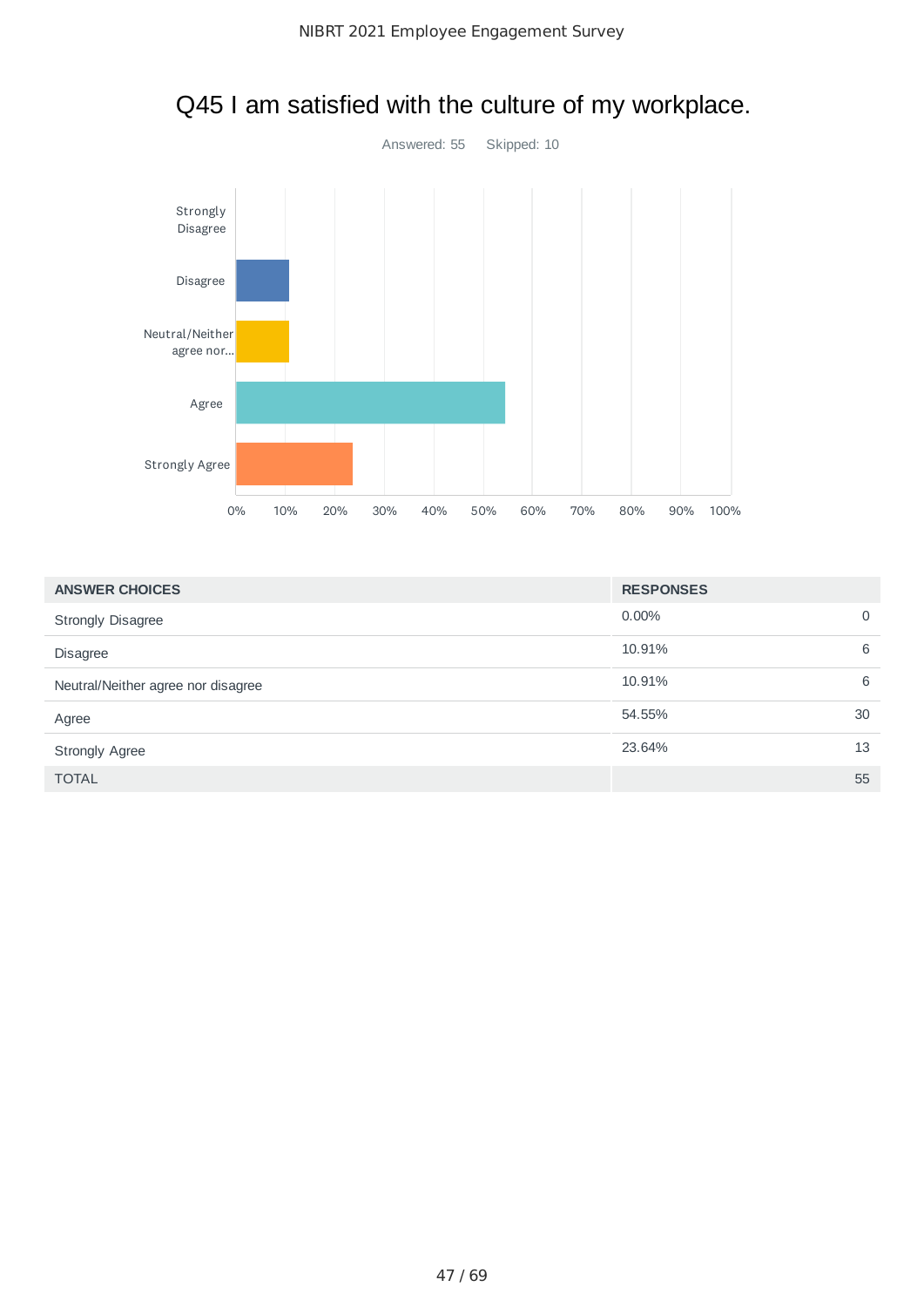### Q46 I am aware of and understand NIBRT's Culture value statements(CIRCLES).



| <b>ANSWER CHOICES</b>              | <b>RESPONSES</b> |    |
|------------------------------------|------------------|----|
| <b>Strongly Disagree</b>           | 1.82%            |    |
| <b>Disagree</b>                    | 3.64%            | 2  |
| Neutral/Neither agree nor disagree | 20,00%           | 11 |
| Agree                              | 56.36%           | 31 |
| <b>Strongly Agree</b>              | 18.18%           | 10 |
| <b>TOTAL</b>                       |                  | 55 |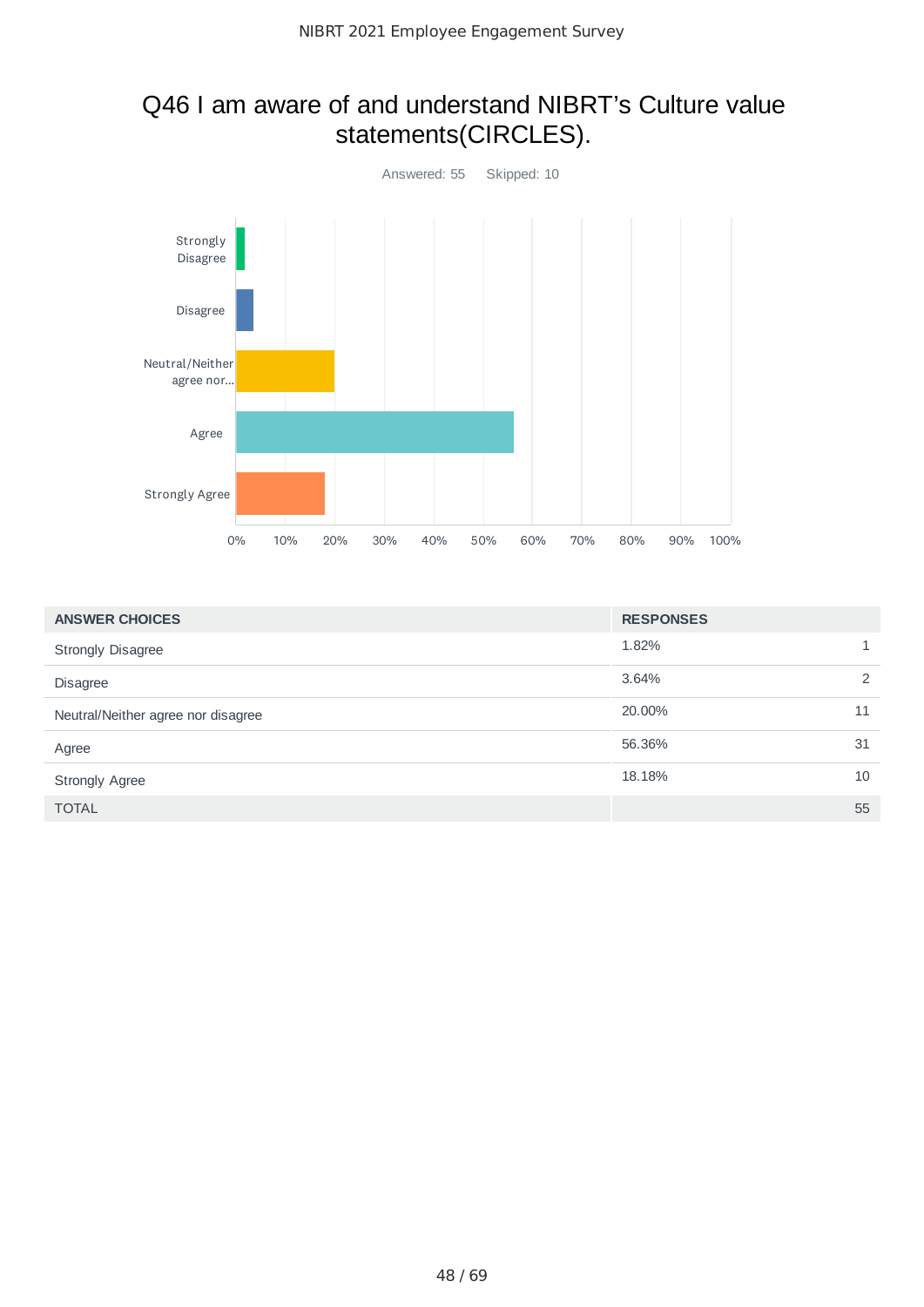## Q47 The move to hybrid working has enhanced the culture of my workplace



| <b>ANSWER CHOICES</b>              | <b>RESPONSES</b> |    |
|------------------------------------|------------------|----|
| <b>Strongly Disagree</b>           | 3.64%            | 2  |
| <b>Disagree</b>                    | 10.91%           | 6  |
| Neutral/Neither agree nor disagree | 29.09%           | 16 |
| Agree                              | 30.91%           | 17 |
| <b>Strongly Agree</b>              | 25.45%           | 14 |
| <b>TOTAL</b>                       |                  | 55 |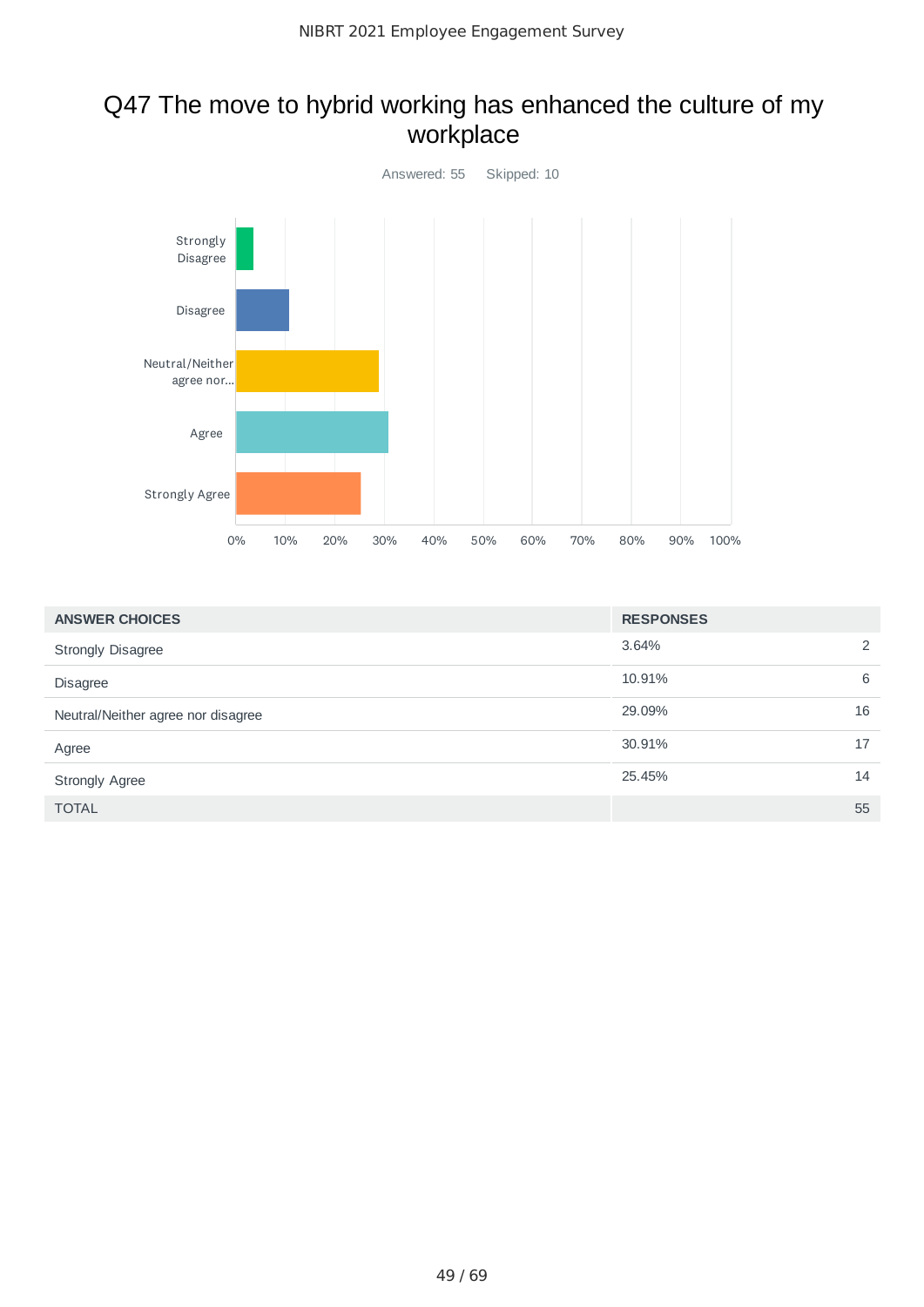### Q48 What if anything would you like to see NIBRT and the Culture Team implement to strengthen our Culture in 2022?

Answered: 29 Skipped: 36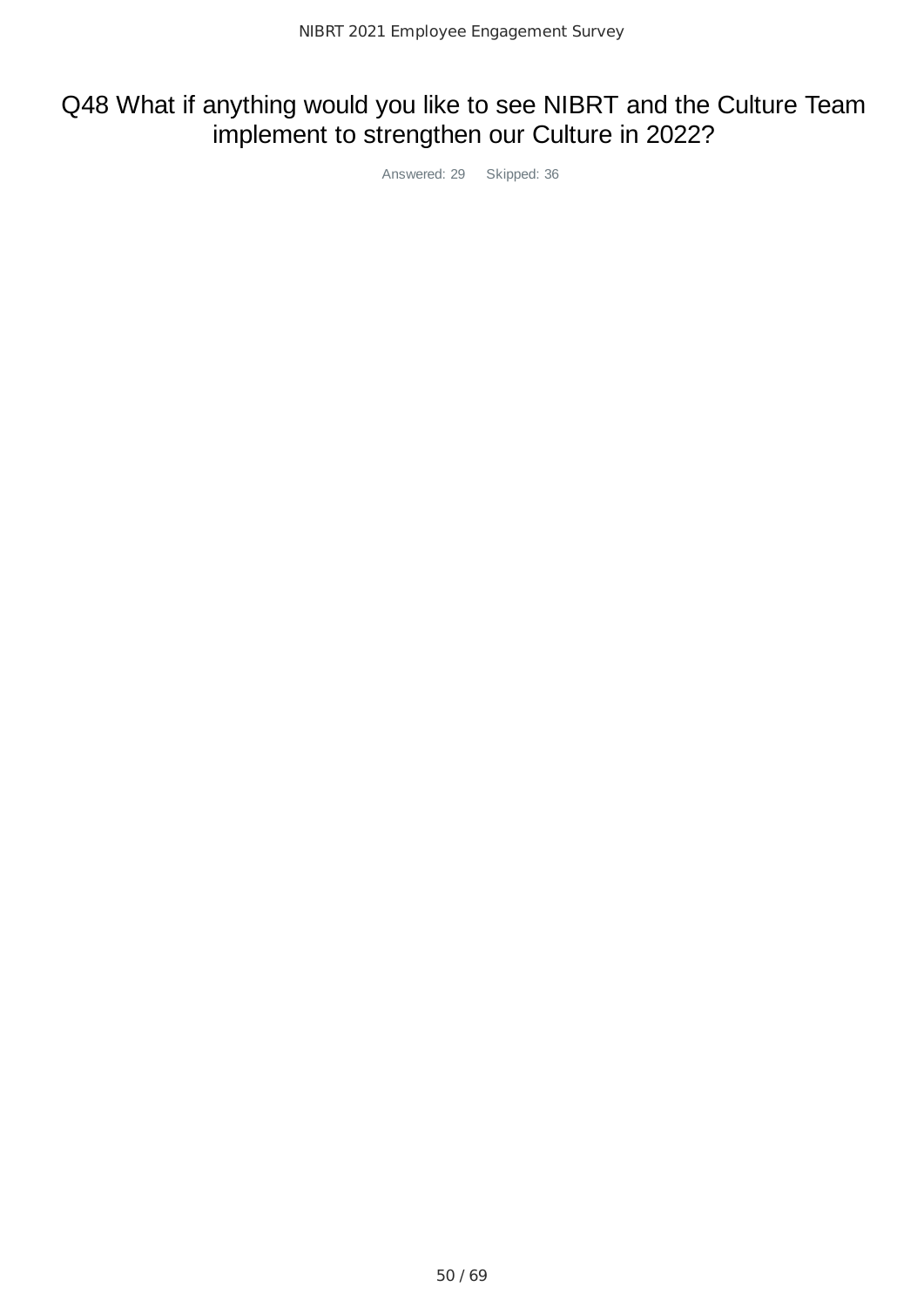### Q49 Please comment with any suggestions you have on how any of the aforementioned areas could be improved for 2022?

Answered: 20 Skipped: 45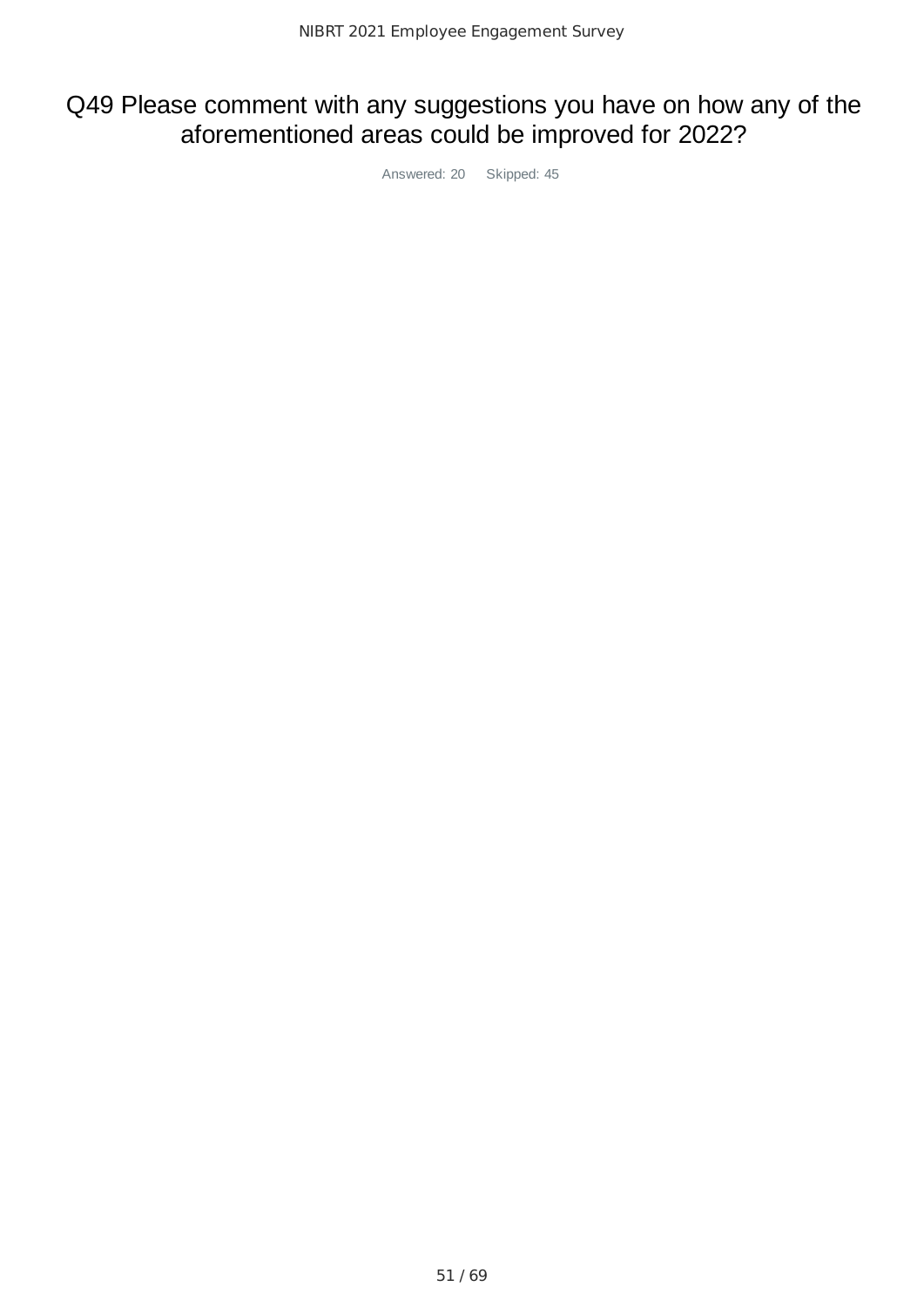

# Q50 NIBRT fosters diversity and inclusiveness.

| <b>ANSWER CHOICES</b>              | <b>RESPONSES</b> |             |
|------------------------------------|------------------|-------------|
| <b>Strongly Disagree</b>           | $0.00\%$         | $\mathbf 0$ |
| <b>Disagree</b>                    | 1.82%            |             |
| Neutral/Neither agree nor disagree | 14.55%           | 8           |
| Agree                              | 63.64%           | 35          |
| <b>Strongly Agree</b>              | 20,00%           | 11          |
| <b>TOTAL</b>                       |                  | 55          |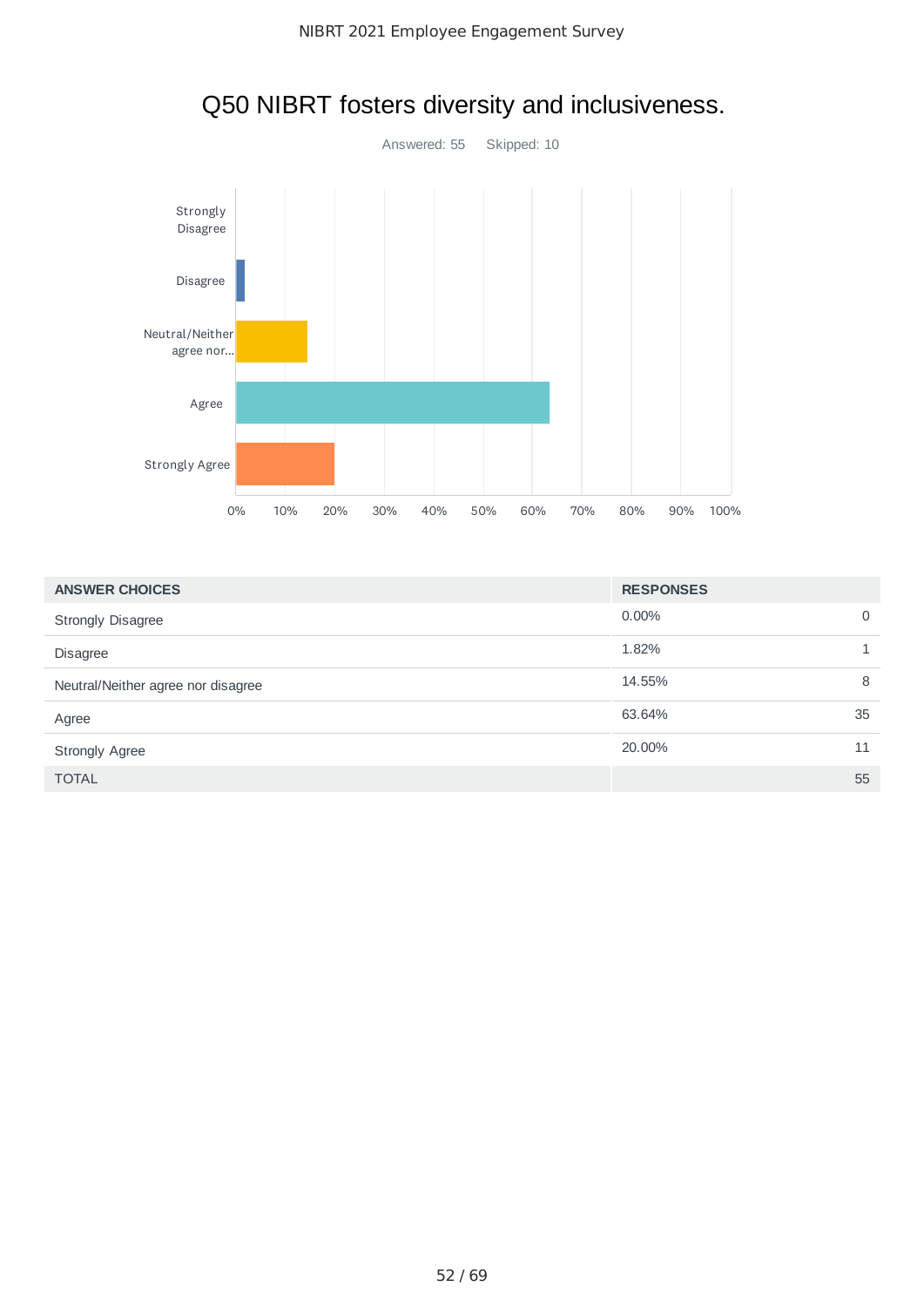

# Q51 Employees treat each other with respect.

| <b>ANSWER CHOICES</b>              | <b>RESPONSES</b> |             |
|------------------------------------|------------------|-------------|
| <b>Strongly Disagree</b>           | $0.00\%$         | $\mathbf 0$ |
| <b>Disagree</b>                    | 5.45%            | 3           |
| Neutral/Neither agree nor disagree | 3.64%            | 2           |
| Agree                              | 50.91%           | 28          |
| <b>Strongly Agree</b>              | 40.00%           | 22          |
| <b>TOTAL</b>                       |                  | 55          |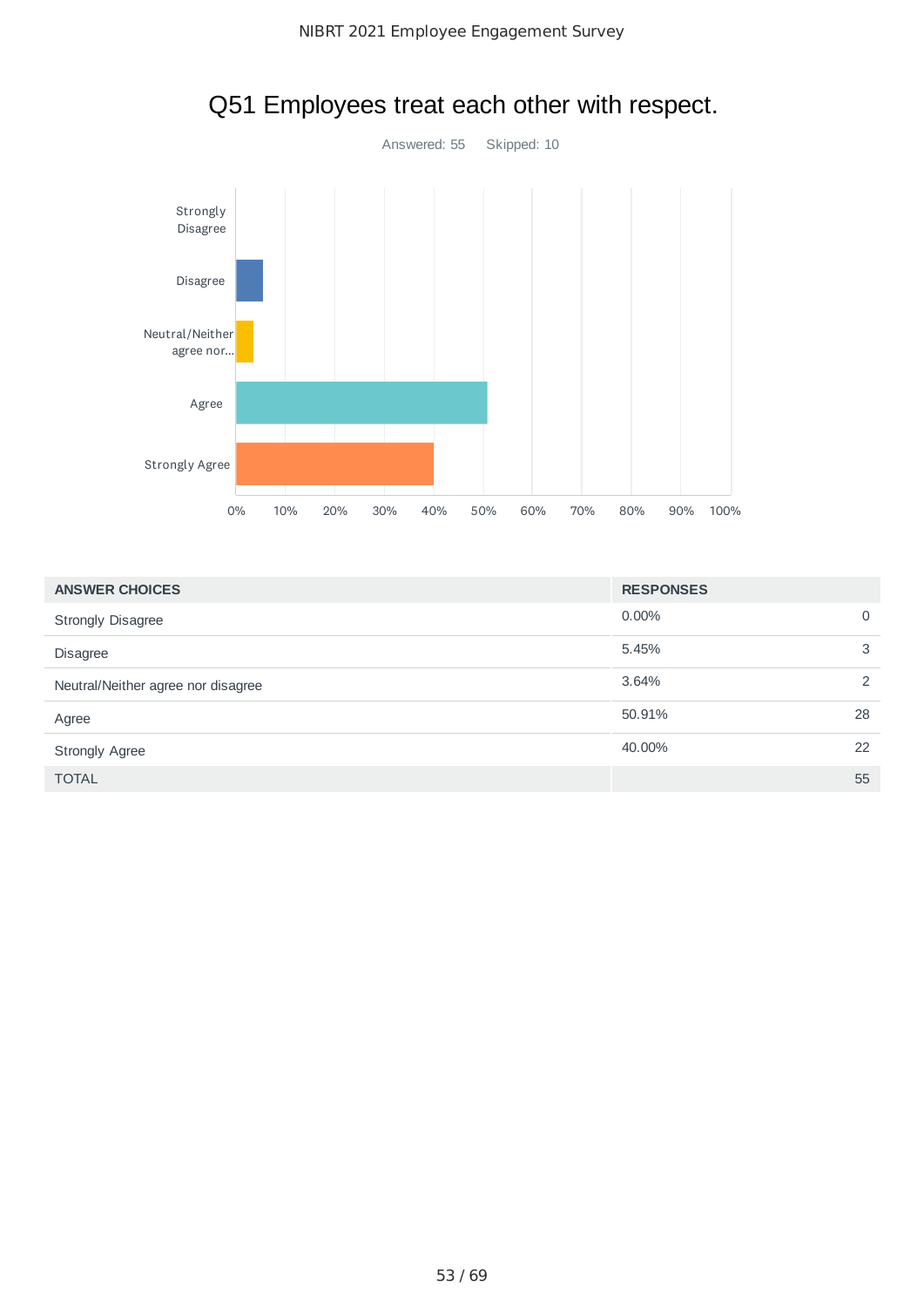#### Q52 I know this is an important objective for NIBRT and this past year Inoticed real, tangible efforts to improve awareness and engagement withemployees on this topic.



| <b>ANSWER CHOICES</b>              | <b>RESPONSES</b> |                 |
|------------------------------------|------------------|-----------------|
| <b>Strongly Disagree</b>           | 5.45%            | 3               |
| <b>Disagree</b>                    | 7.27%            | 4               |
| Neutral/Neither agree nor disagree | 21.82%           | 12 <sup>2</sup> |
| Agree                              | 41.82%           | 23              |
| <b>Strongly Agree</b>              | 23.64%           | 13              |
| <b>TOTAL</b>                       |                  | 55              |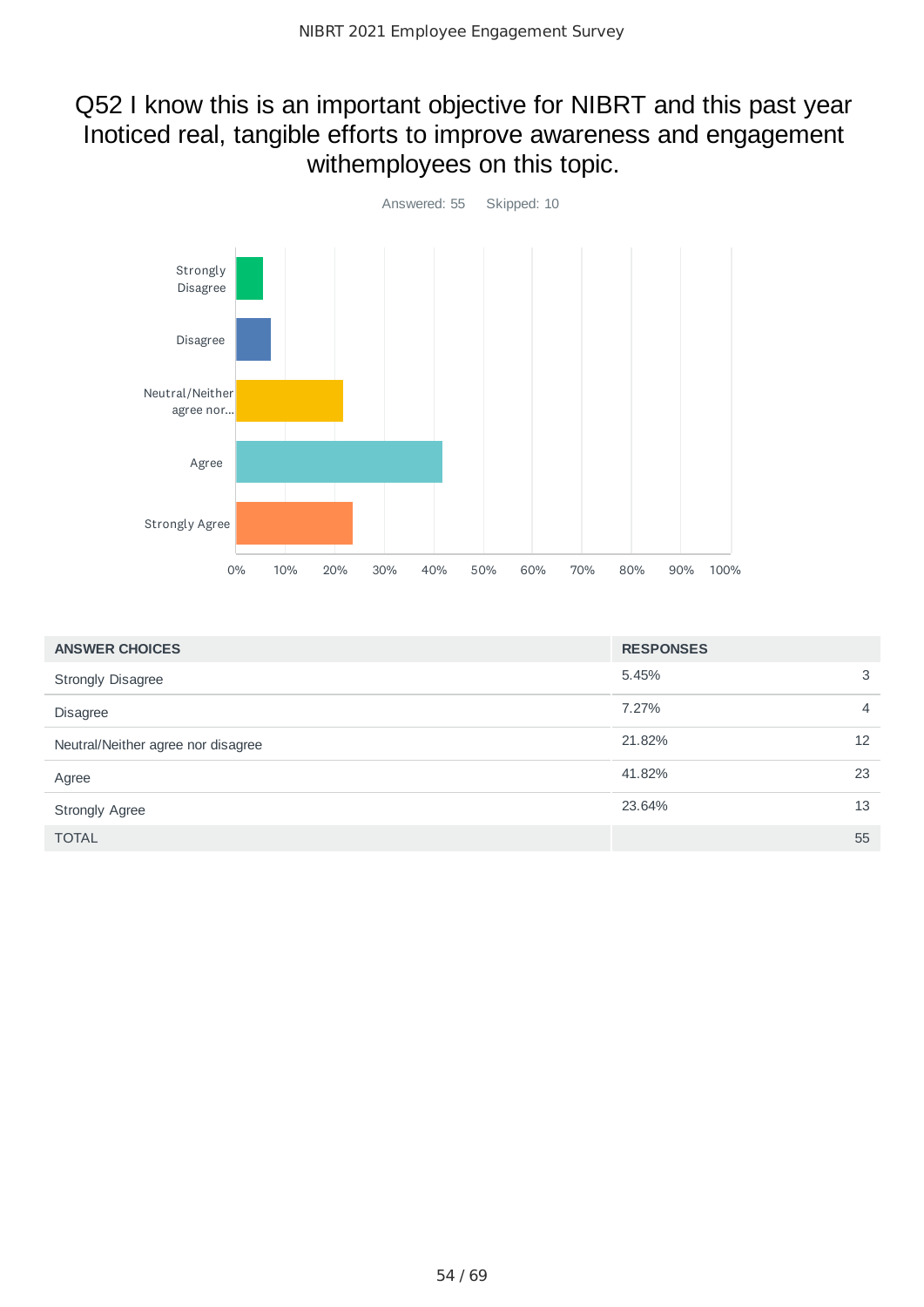Q53 Workplace Inclusion is when you feel valued and accepted, you feelcomfortable bringing your whole self to work, without having to conform.In that regard: I am accepted in my Team, and in the wider organisation,I know that I can make suggestions and share my opinions and thoughtswithout hesitation.



| <b>ANSWER CHOICES</b>              | <b>RESPONSES</b> |    |
|------------------------------------|------------------|----|
| <b>Strongly Disagree</b>           | $0.00\%$         | 0  |
| <b>Disagree</b>                    | 3.64%            | 2  |
| Neutral/Neither agree nor disagree | 9.09%            | 5  |
| Agree                              | 52.73%           | 29 |
| <b>Strongly Agree</b>              | 34.55%           | 19 |
| <b>TOTAL</b>                       |                  | 55 |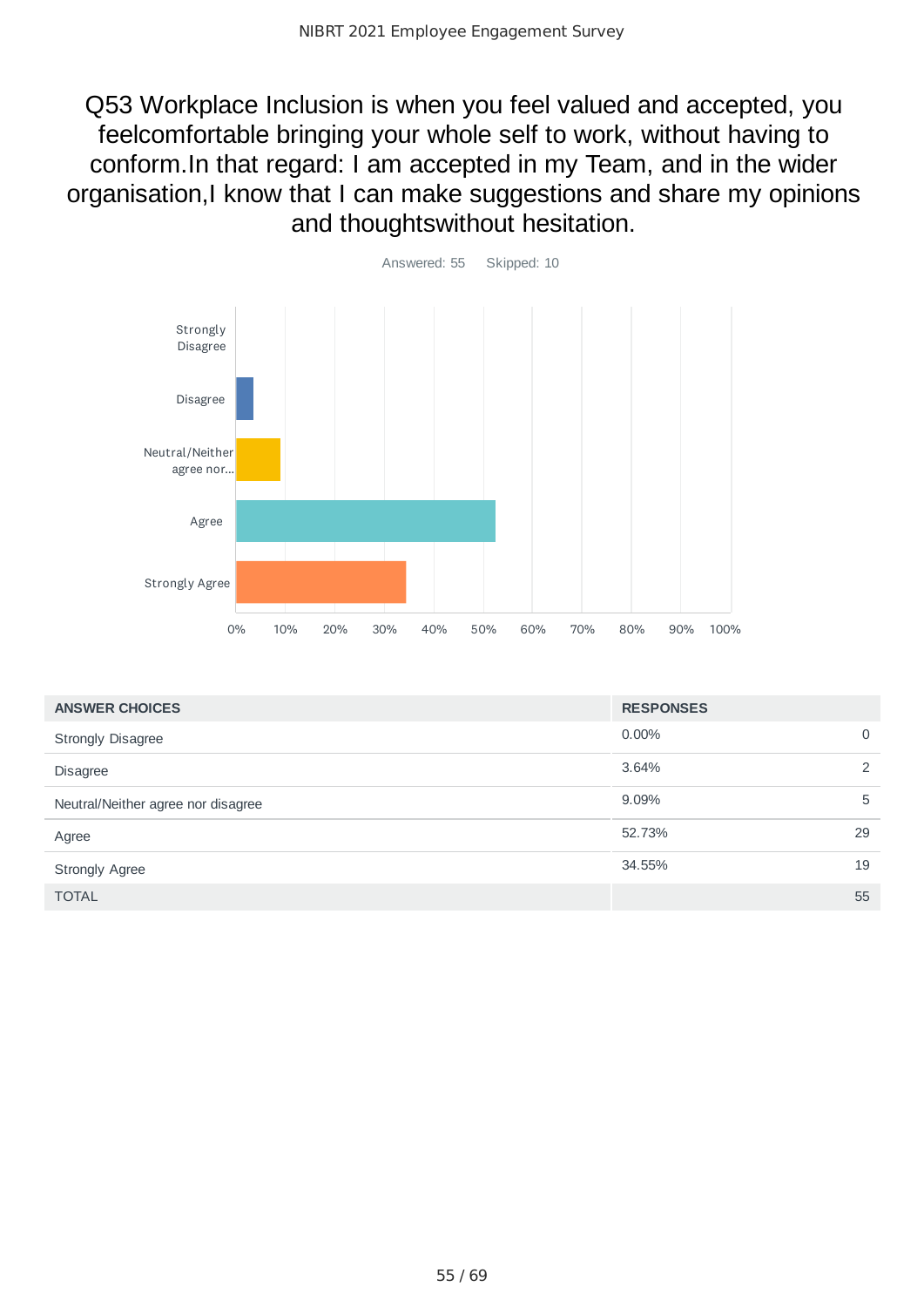Q54 Diversity can be defined as the visible and non visible differencesbetween individuals e.g. race, ethnicity, religion, age, disability, sexualorientation and gender, values, attitudes, beliefs, cultural views,parenthood, civil status etc.I understand what (workplace) Diversity means and know NIBRT to be an open, welcoming workplace.



| <b>ANSWER CHOICES</b>              | <b>RESPONSES</b> |    |
|------------------------------------|------------------|----|
| <b>Strongly Disagree</b>           | 1.82%            |    |
| <b>Disagree</b>                    | 0.00%            | 0  |
| Neutral/Neither agree nor disagree | 5.45%            | 3  |
| Agree                              | 60.00%           | 33 |
| <b>Strongly Agree</b>              | 32.73%           | 18 |
| <b>TOTAL</b>                       |                  | 55 |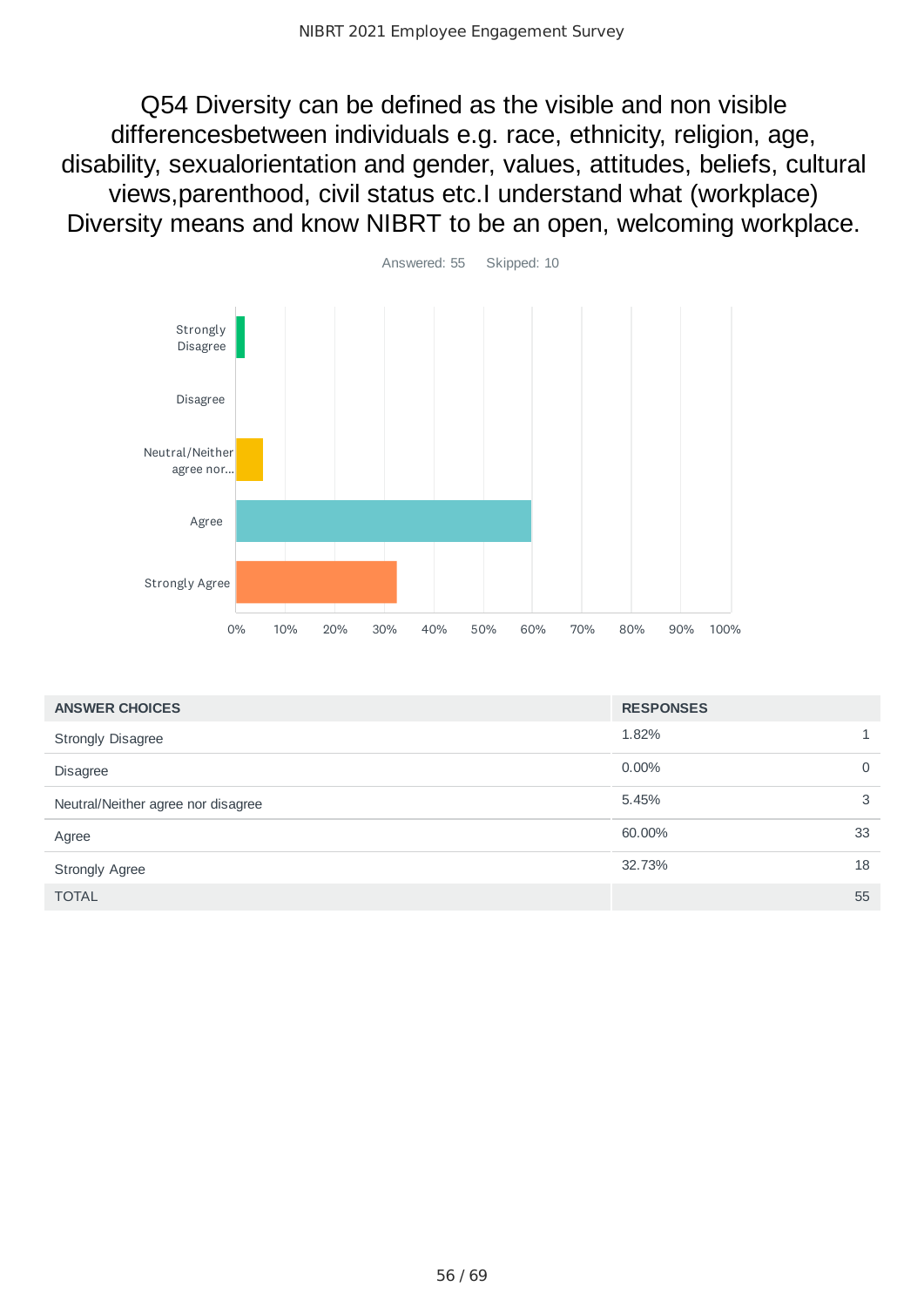# Q55 How could NIBRT be improved from an EDI perspective in 2022?

Answered: 20 Skipped: 45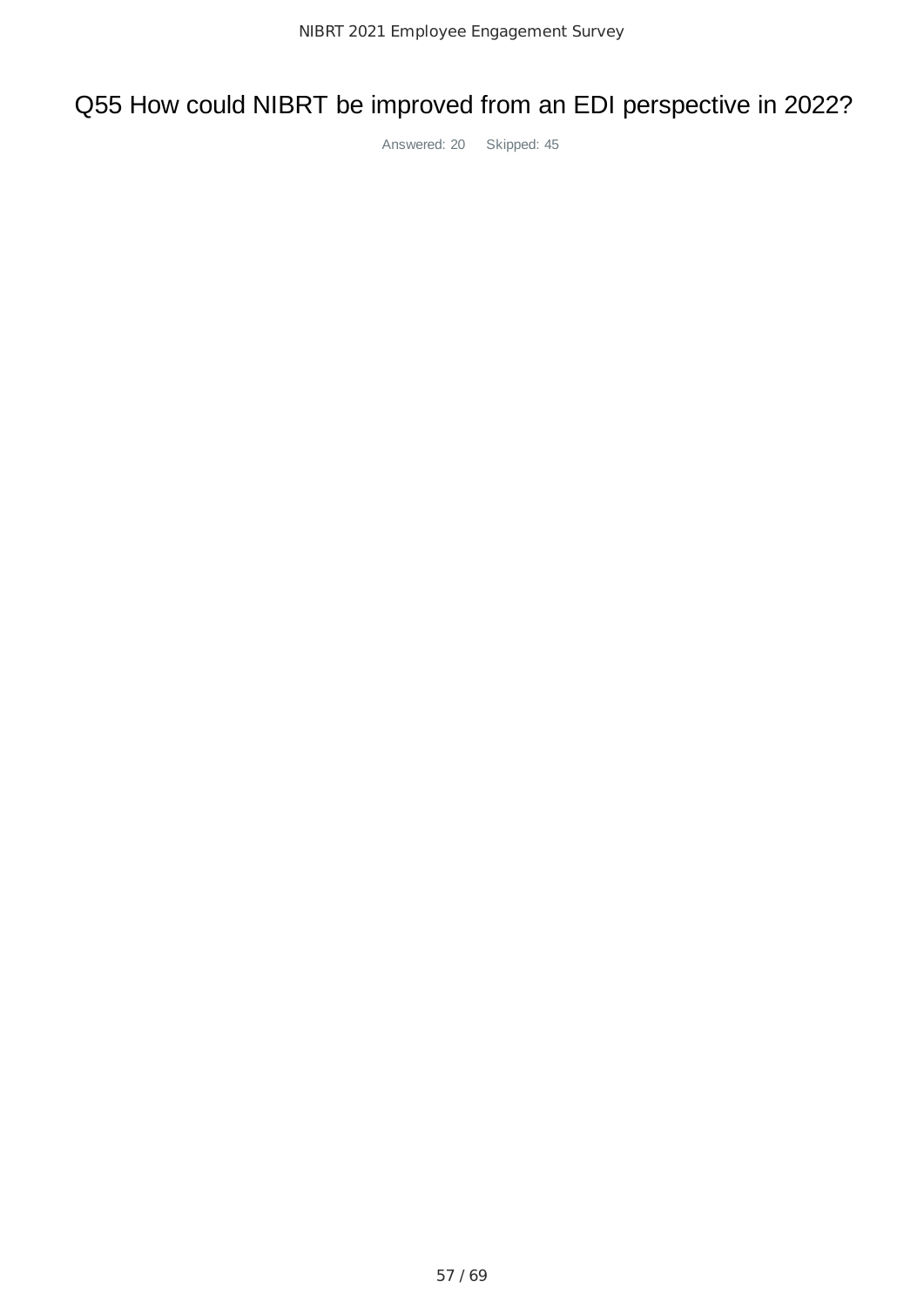# Q56 Are you happy with the service you receive from your HR team?



| <b>ANSWER CHOICES</b> | <b>RESPONSES</b> |    |
|-----------------------|------------------|----|
| Yes                   | 100,00%          | 55 |
| <b>No</b>             | $0.00\%$         |    |
| <b>TOTAL</b>          |                  | 55 |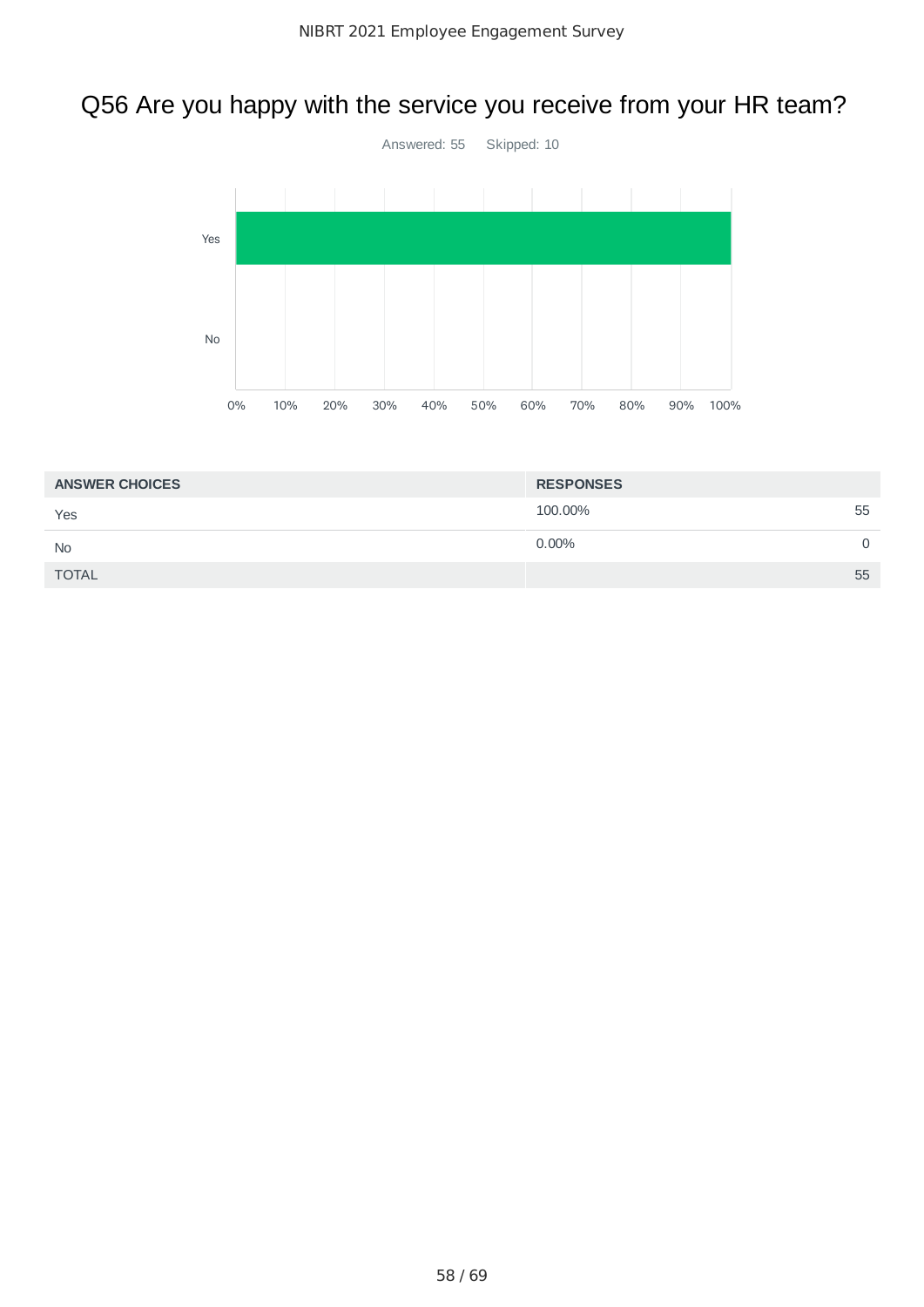#### Q57 Is there always a HR team member available to you when you needthem?



| <b>ANSWER CHOICES</b> | <b>RESPONSES</b> |
|-----------------------|------------------|
| Yes                   | 98.18%<br>54     |
| <b>No</b>             | 1.82%            |
| <b>TOTAL</b>          | 55               |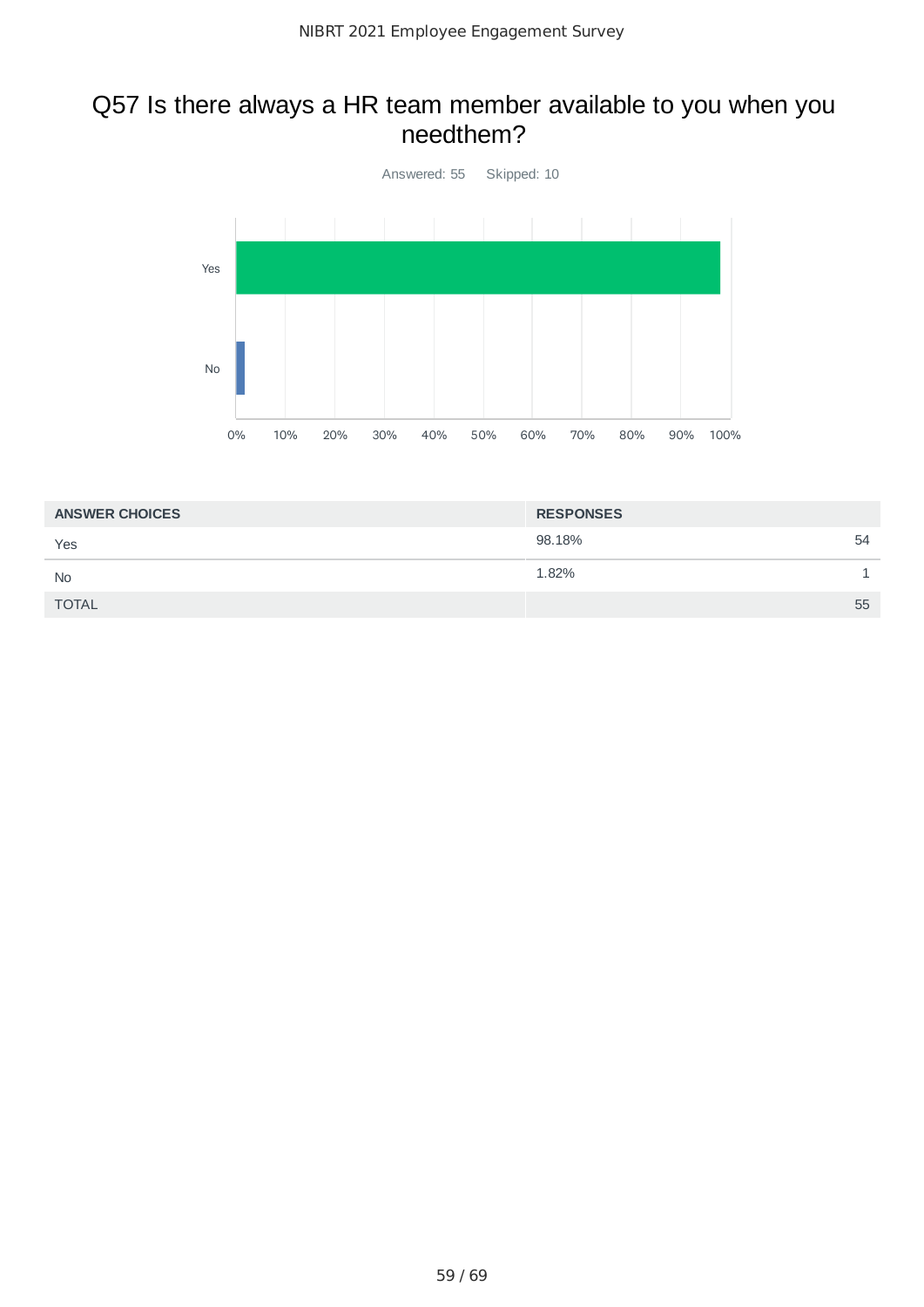# Q58 Would you go to HR for assistance if you needed it?



| <b>ANSWER CHOICES</b> | <b>RESPONSES</b> |    |
|-----------------------|------------------|----|
| Yes                   | 100,00%          | 55 |
| <b>No</b>             | $0.00\%$         |    |
| <b>TOTAL</b>          |                  | 55 |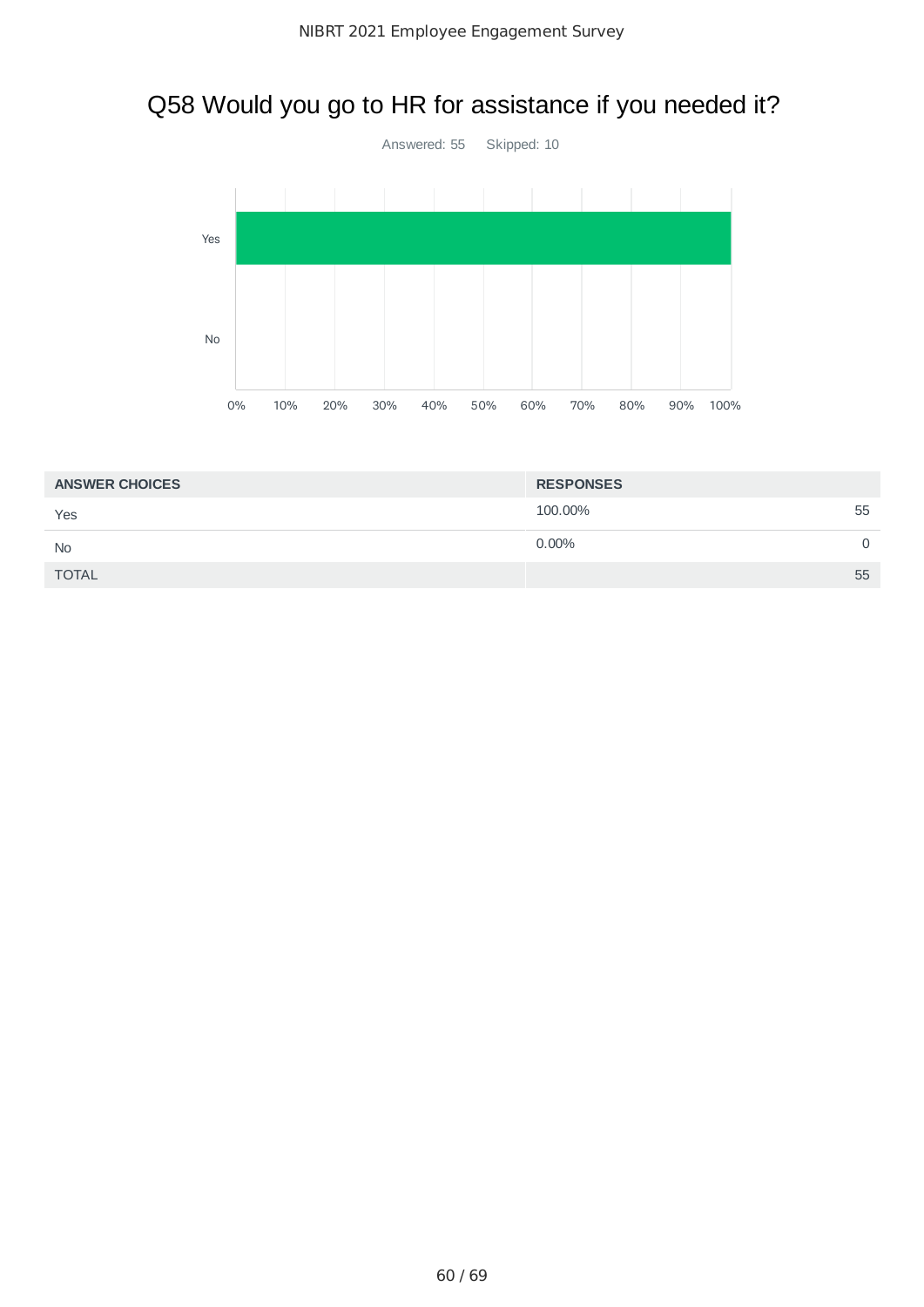### Q59 If you did go to HR with a query in the last 12 months, was it dealtwith in a professional and satisfactory manner?



| <b>ANSWER CHOICES</b>                            | <b>RESPONSES</b> |    |
|--------------------------------------------------|------------------|----|
| Yes                                              | 72.73%           | 40 |
| <b>No</b>                                        | $0.00\%$         | 0  |
| Not applicable - I did not go to HR with a query | 27.27%           | 15 |
| <b>TOTAL</b>                                     |                  | 55 |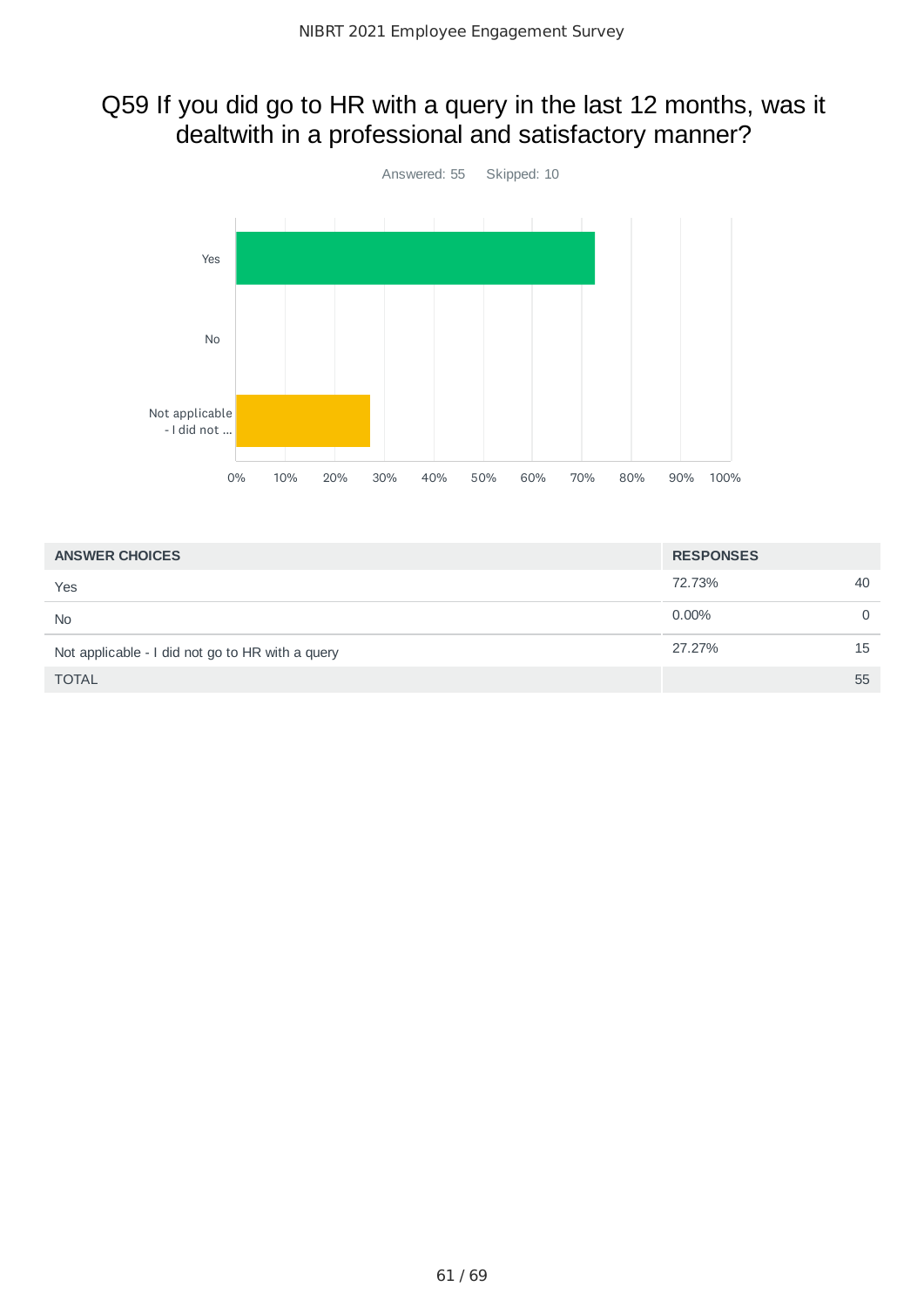# Q60 Do you know how to access HR Policies?



| <b>ANSWER CHOICES</b> | <b>RESPONSES</b> |  |
|-----------------------|------------------|--|
| Yes                   | 98.18%<br>54     |  |
| <b>No</b>             | 1.82%            |  |
| <b>TOTAL</b>          | 55               |  |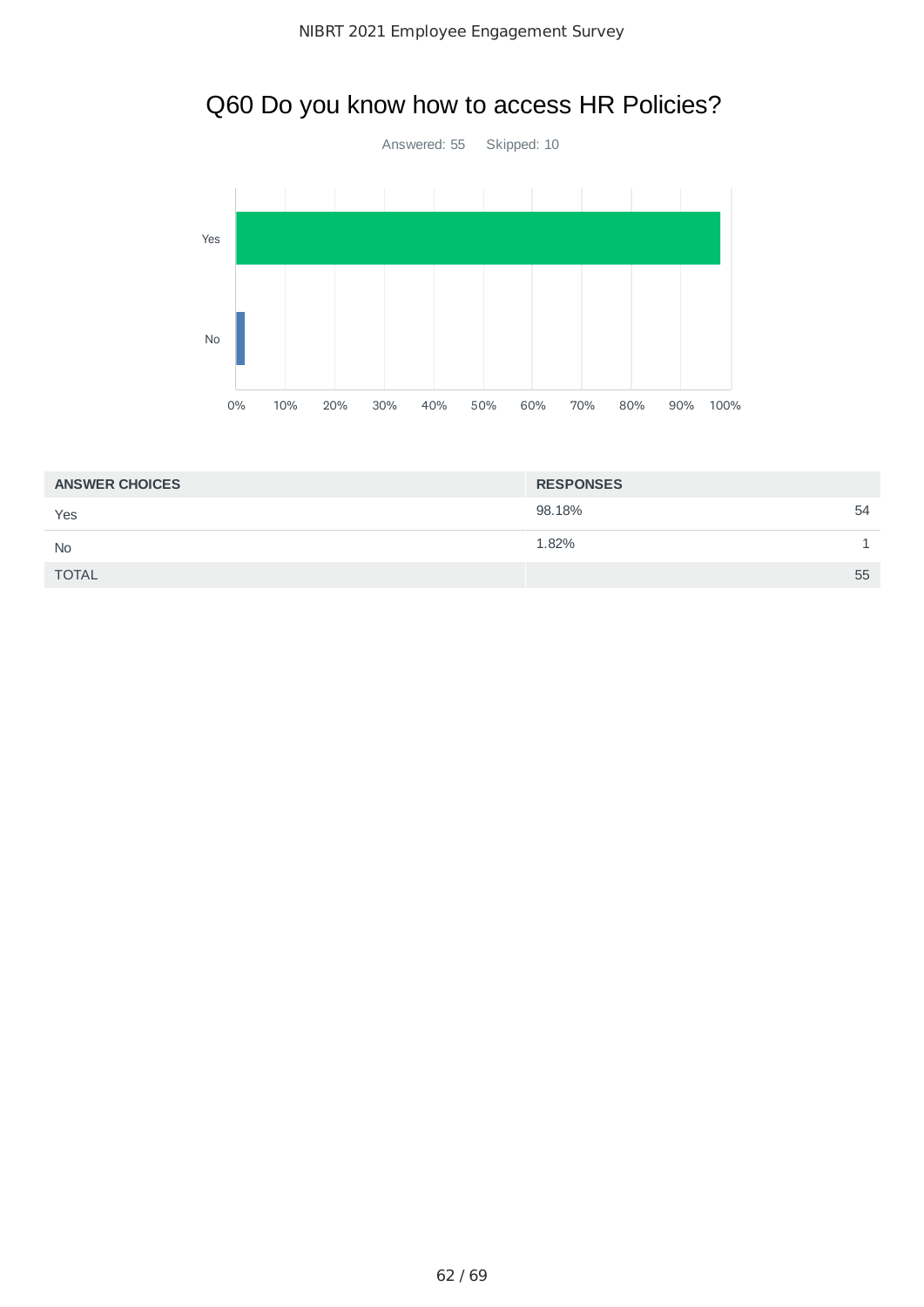# Q61 Do you find the HR Policies clear and easy to understand?



| <b>ANSWER CHOICES</b> | <b>RESPONSES</b> |               |
|-----------------------|------------------|---------------|
| Yes                   | 96.36%           | 53            |
| <b>No</b>             | 3.64%            | $\mathcal{L}$ |
| <b>TOTAL</b>          |                  | 55            |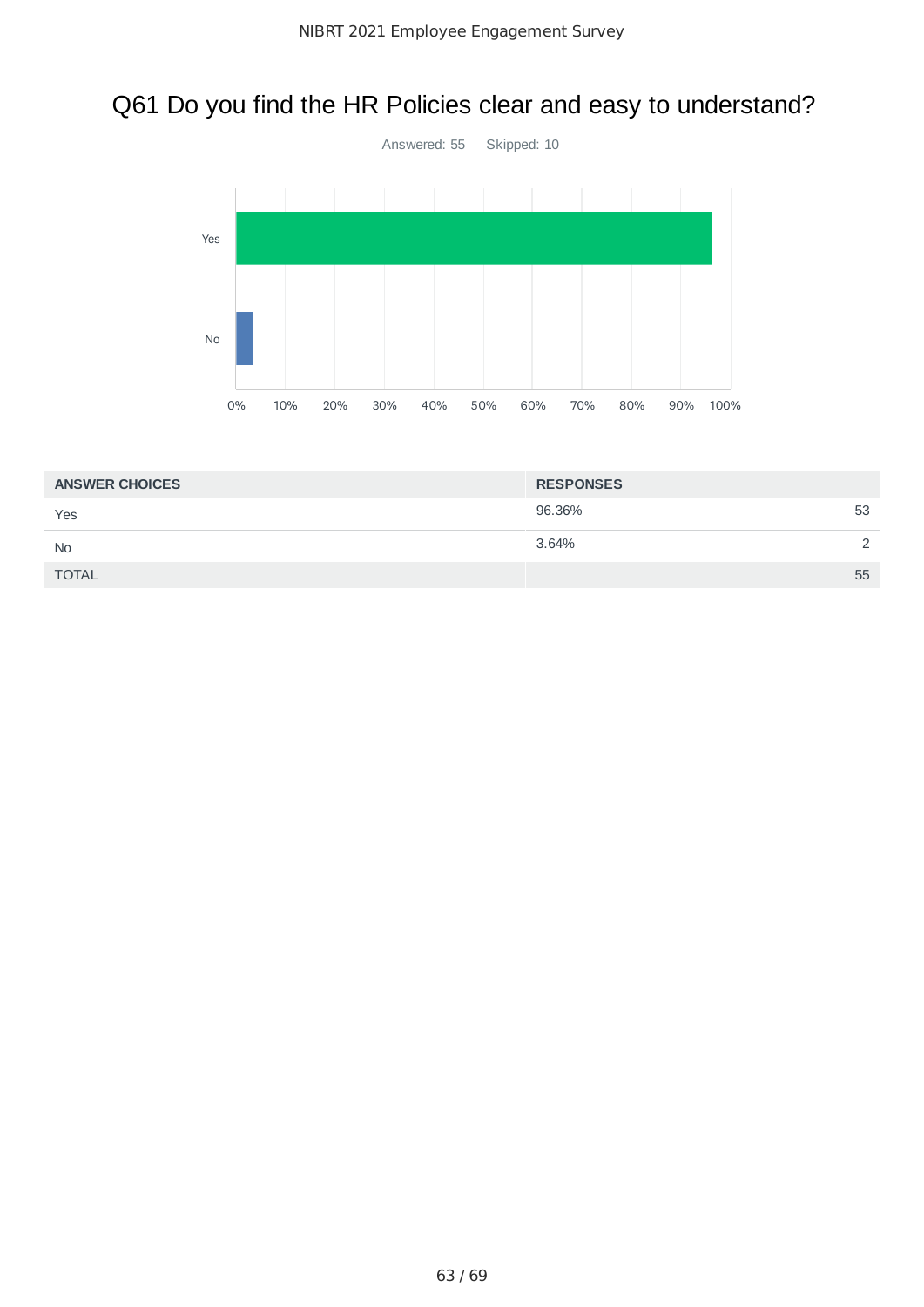# Q62 Would could HR start doing in 2022 that would have a positiveimpact for you?

Answered: 19 Skipped: 46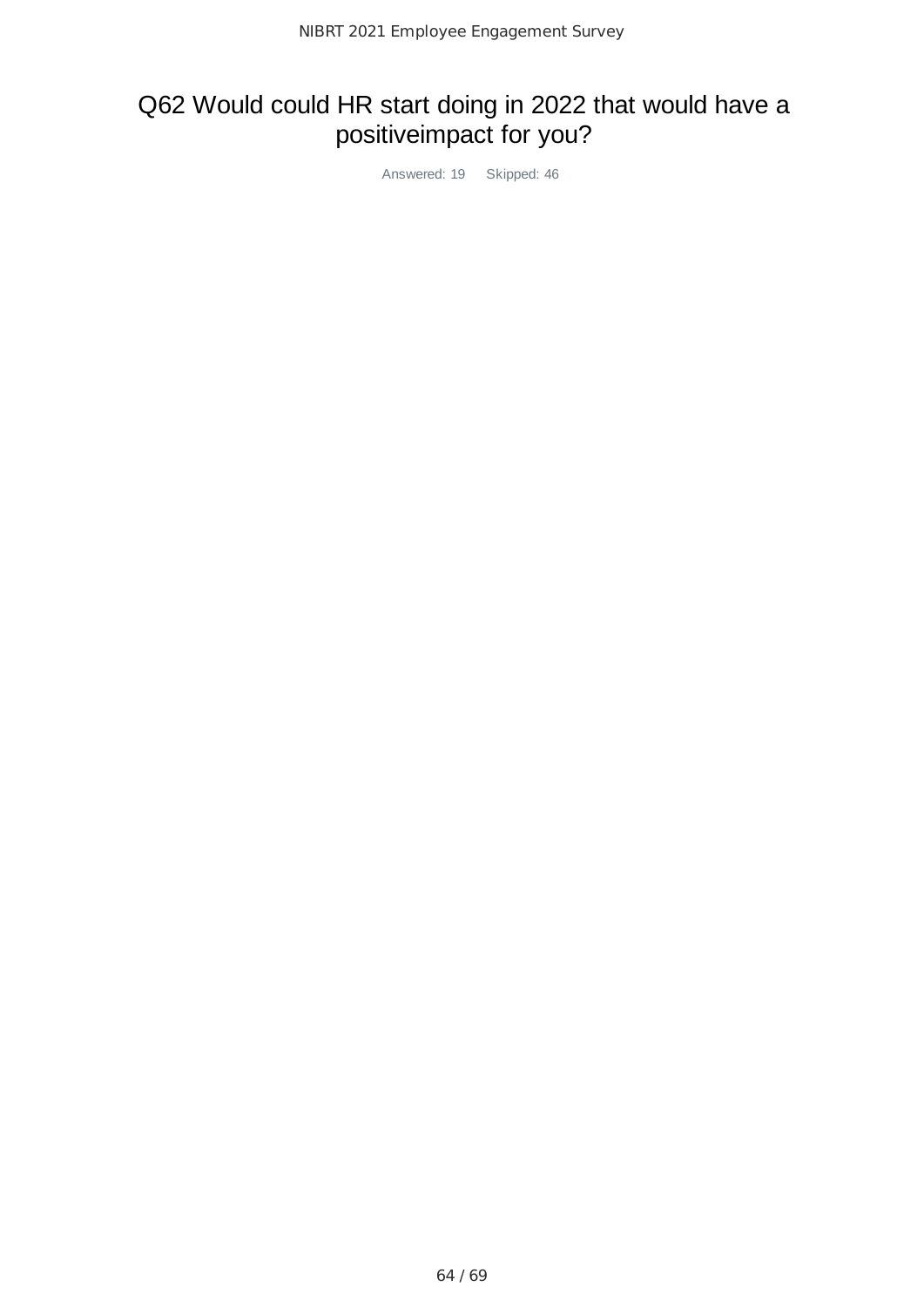## Q63 NIBRT regularly asks for my opinion on matters relating to myemployment



| <b>ANSWER CHOICES</b>              | <b>RESPONSES</b> |                |
|------------------------------------|------------------|----------------|
| <b>Strongly Disagree</b>           | $0.00\%$         | $\mathbf 0$    |
| <b>Disagree</b>                    | 7.27%            | $\overline{4}$ |
| Neutral/Neither agree nor disagree | 27.27%           | 15             |
| Agree                              | 47.27%           | 26             |
| <b>Strongly Agree</b>              | 18.18%           | 10             |
| <b>TOTAL</b>                       |                  | 55             |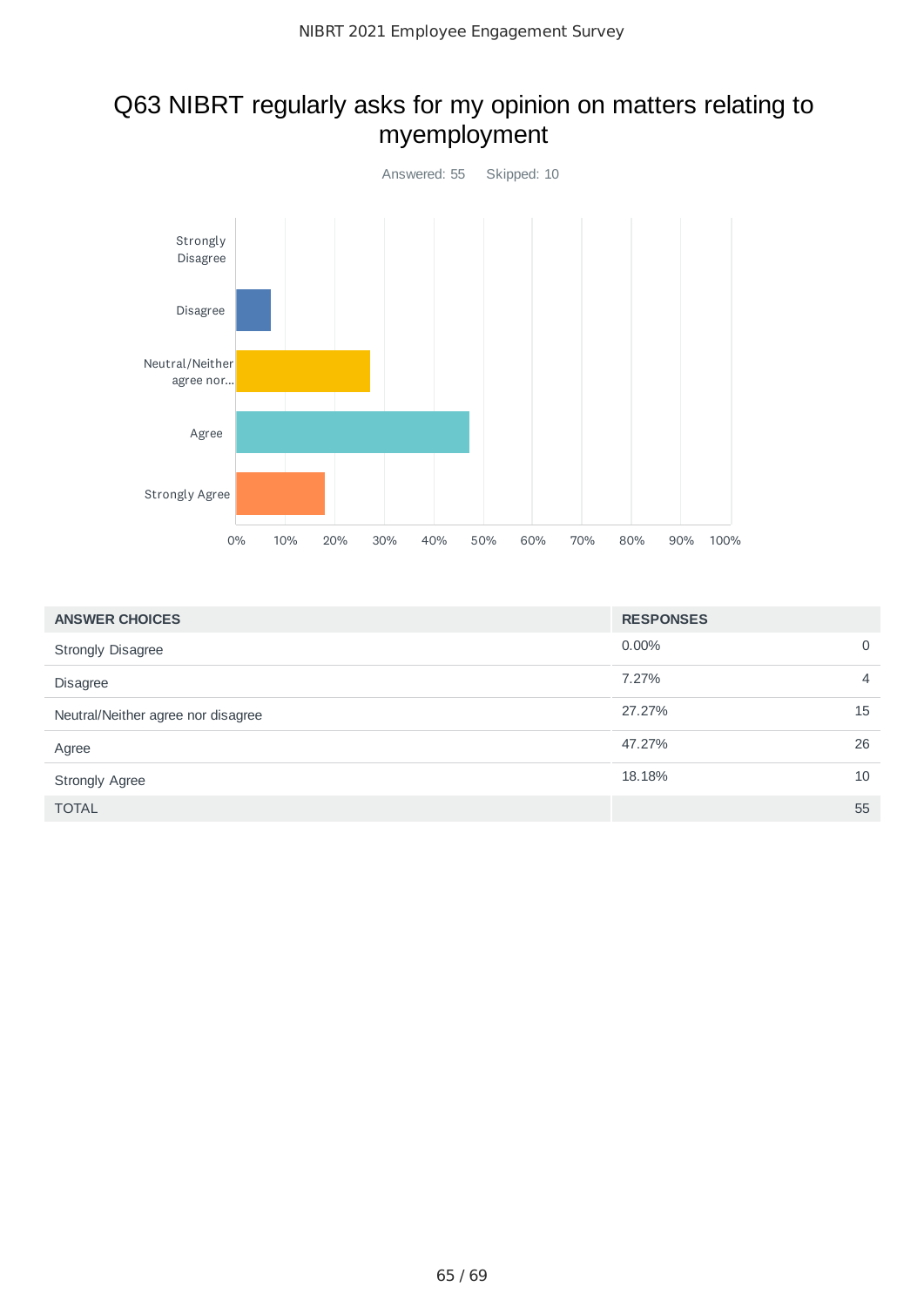### Q64 I can see positive improvements happening as a result of thisEmployee Survey.



| <b>ANSWER CHOICES</b>              | <b>RESPONSES</b> |             |
|------------------------------------|------------------|-------------|
| <b>Strongly Disagree</b>           | $0.00\%$         | $\mathbf 0$ |
| <b>Disagree</b>                    | 3.64%            | 2           |
| Neutral/Neither agree nor disagree | 29.09%           | 16          |
| Agree                              | 49.09%           | 27          |
| <b>Strongly Agree</b>              | 18.18%           | 10          |
| <b>TOTAL</b>                       |                  | 55          |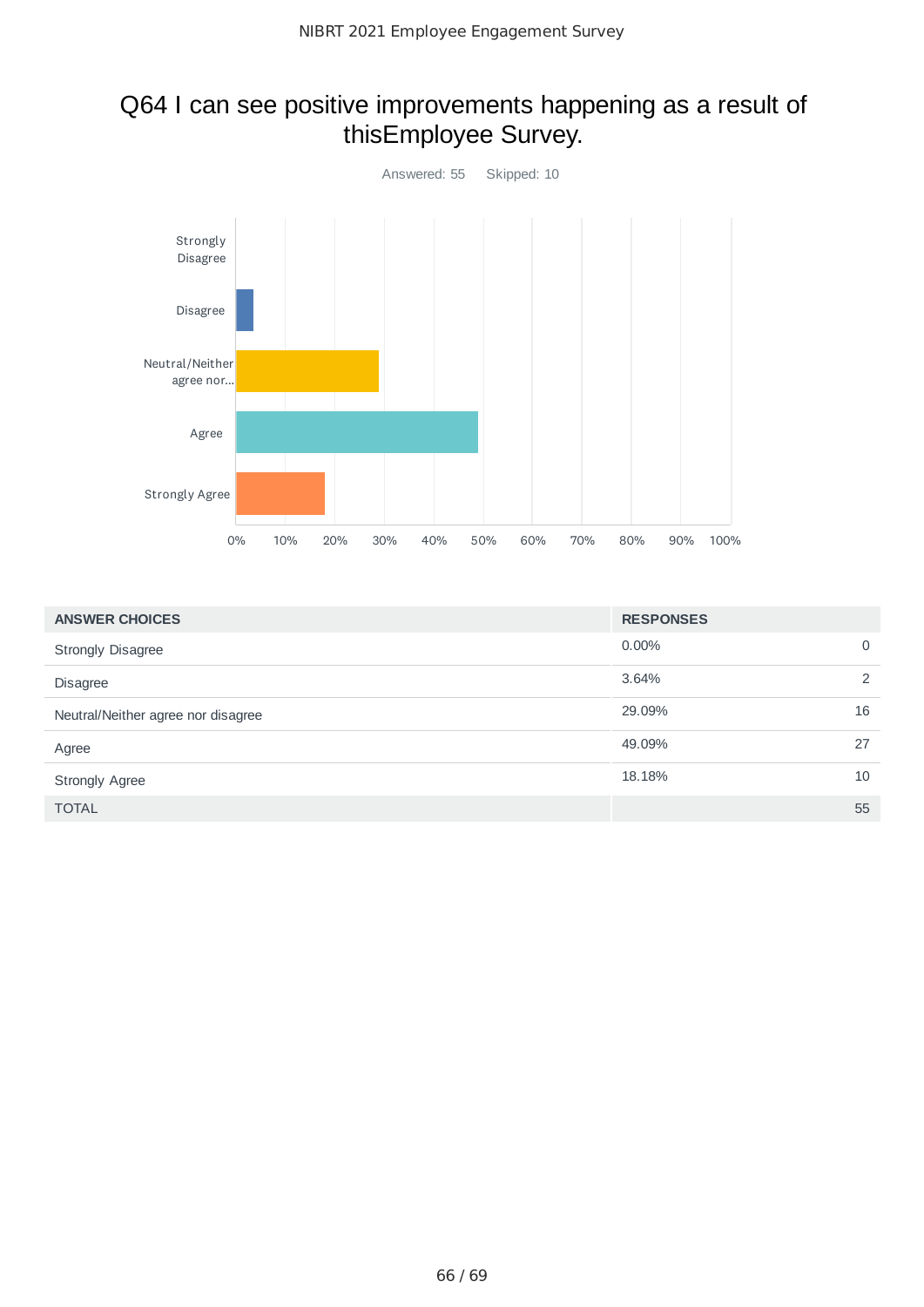

# Q65 NIBRT is a great place to work

| <b>ANSWER CHOICES</b>              | <b>RESPONSES</b> |    |
|------------------------------------|------------------|----|
| <b>Strongly Disagree</b>           | 1.82%            |    |
| <b>Disagree</b>                    | 3.64%            | 2  |
| Neutral/Neither agree nor disagree | 5.45%            | 3  |
| Agree                              | 52.73%           | 29 |
| <b>Strongly Agree</b>              | 36.36%           | 20 |
| <b>TOTAL</b>                       |                  | 55 |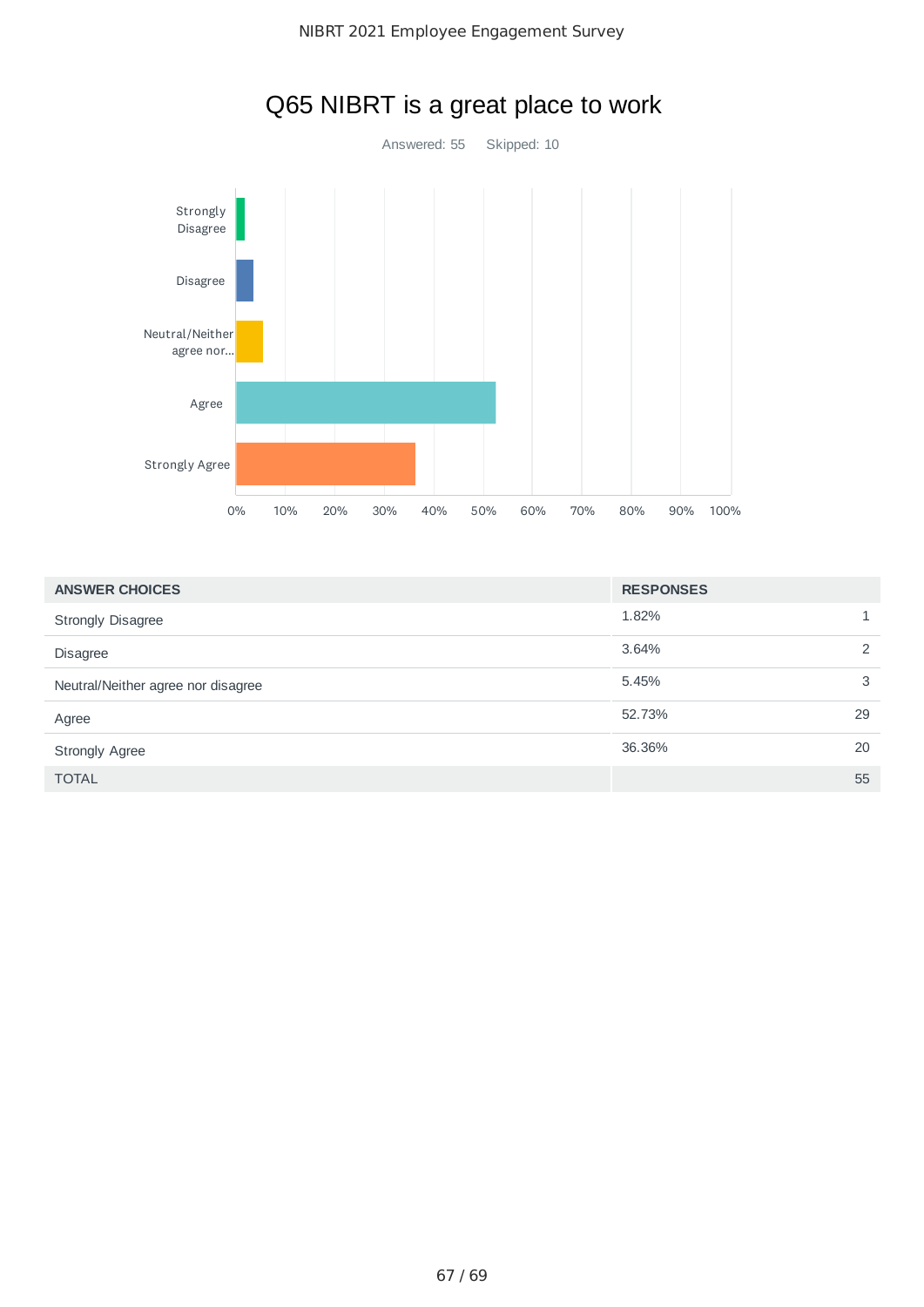# Q66 I would recommend NIBRT as a great place to work to a friend



| <b>ANSWER CHOICES</b>              | <b>RESPONSES</b> |                |
|------------------------------------|------------------|----------------|
| <b>Strongly Disagree</b>           | 3.64%            | $\overline{2}$ |
| <b>Disagree</b>                    | $0.00\%$         | $\mathbf 0$    |
| Neutral/Neither agree nor disagree | 7.27%            | $\overline{4}$ |
| Agree                              | 52.73%           | 29             |
| <b>Strongly Agree</b>              | 36.36%           | 20             |
| <b>TOTAL</b>                       |                  | 55             |